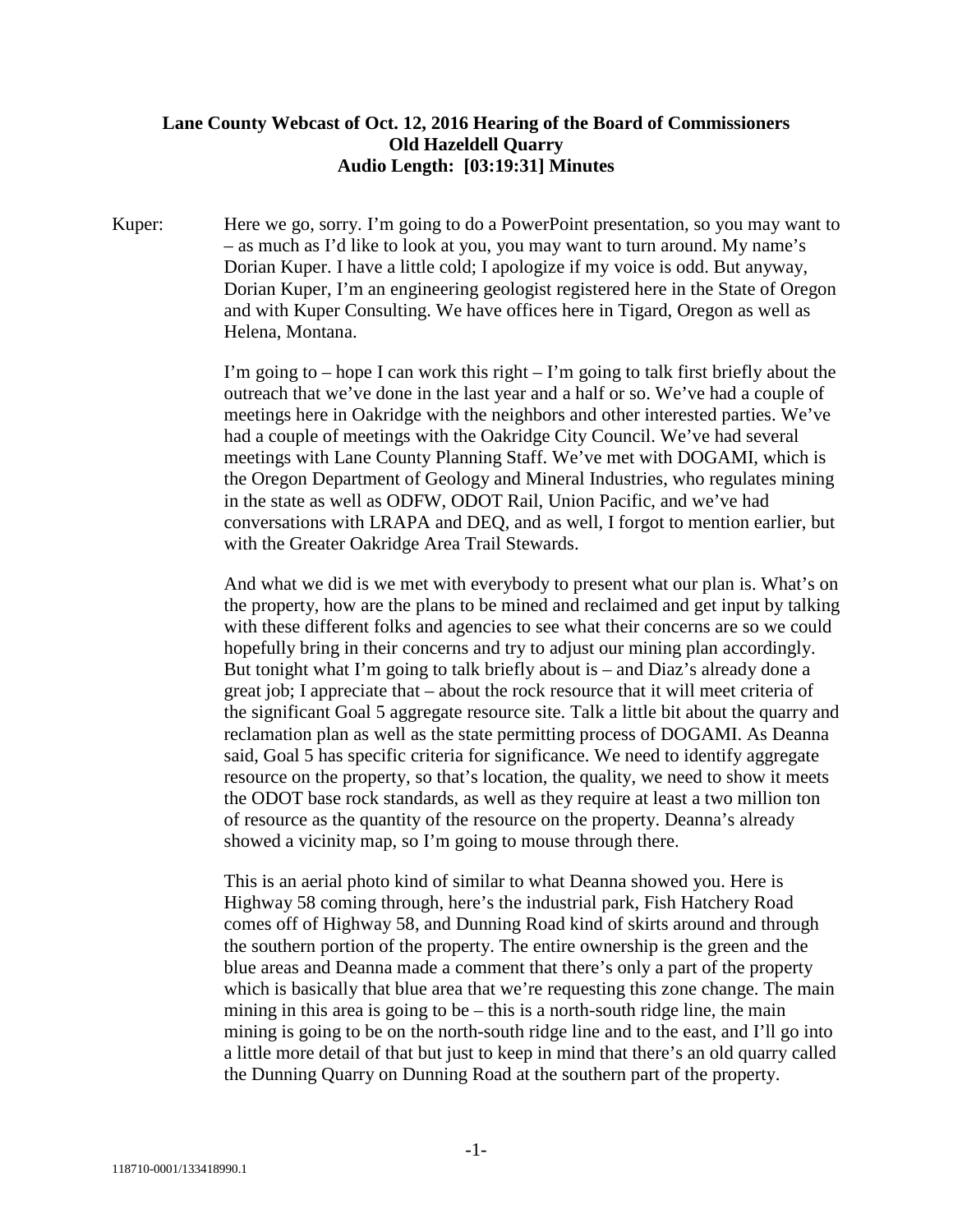There's an area that we're going to talk about which will be the processing area where the mining – the rocks will be processed.

So the geology on the site. As Deanna said, we had a drilling program of 26 borings to analyze the rock on the property and there are two different types of rock: there's tuff and andesite rock. Tuff is basically a volcano went off over several millions of years and deposits of ash flow, ash will flow down or fall out of the sky along with a mixture of rock and what have you, and over time it solidifies. And then after that, andesite rock is magma where it came up, it's a very viscous, thick magma that came up into the tuff and that's what formed that ridge line basically, that north-south ridge line out there. And the andesite rock is our focus for actually mining this quality rock. Independent lab did test the rock. We took a lot of samples, and they all meet or exceed ODOT's specifications and there's nearly 17 million tons of rock that can be mined on that property. So way over the two million ton requirement, so it is a very significant resource site.

This is the old Dunning Quarry, and this is basically the andesite type of rock that will be mined. And the mining's going to start in this area and work into the hillside.

This is a typical drill rig that we use that we take out and we take core samples from the ground surface all the way down to however deep: 100, 150 feet deep, so we have core samples to then test for quality.

The quarry plan is designed to meet the county, DOGAMI and other agency requirements. DOGAMI's reviewing the quarry plans as we speak. The geology drives it: where the good rock is, is where you mine.

And then we had innumerous technical studies that also helped drive the mining plan. This is a list, I'm not going to go through them all so there's several experts here, but we had a lot of engineering studies, wildlife, wetlands. You can see noise, traffic, air quality, archeological.

I want to point out right here, storm water, there's been a lot of comments previously about how people are concerned that dirty water will go off-site, pollute your streams and creeks, and the rivers, and so forth. We've designed this in such a way – our civil engineers – and our civil engineer is here if you have questions, but designed it such that any water that's used on the property – and we use it for dust suppression, as an example, on the roads and on the crusher to keep the dust down – that water will be retained on the property. It's not going to be going off-site. DOGAMI will – in their review – will also ascertain this. Now that fact that we're saving that and going to recycle as much of that storm water as possible and reuse it.

Again, here's the whole ownership, and what this is looking at, and I should have mentioned also the railroad line goes right along to the middle-western side of the property. The mining – this is kind of the mining plan, and the mining is to start to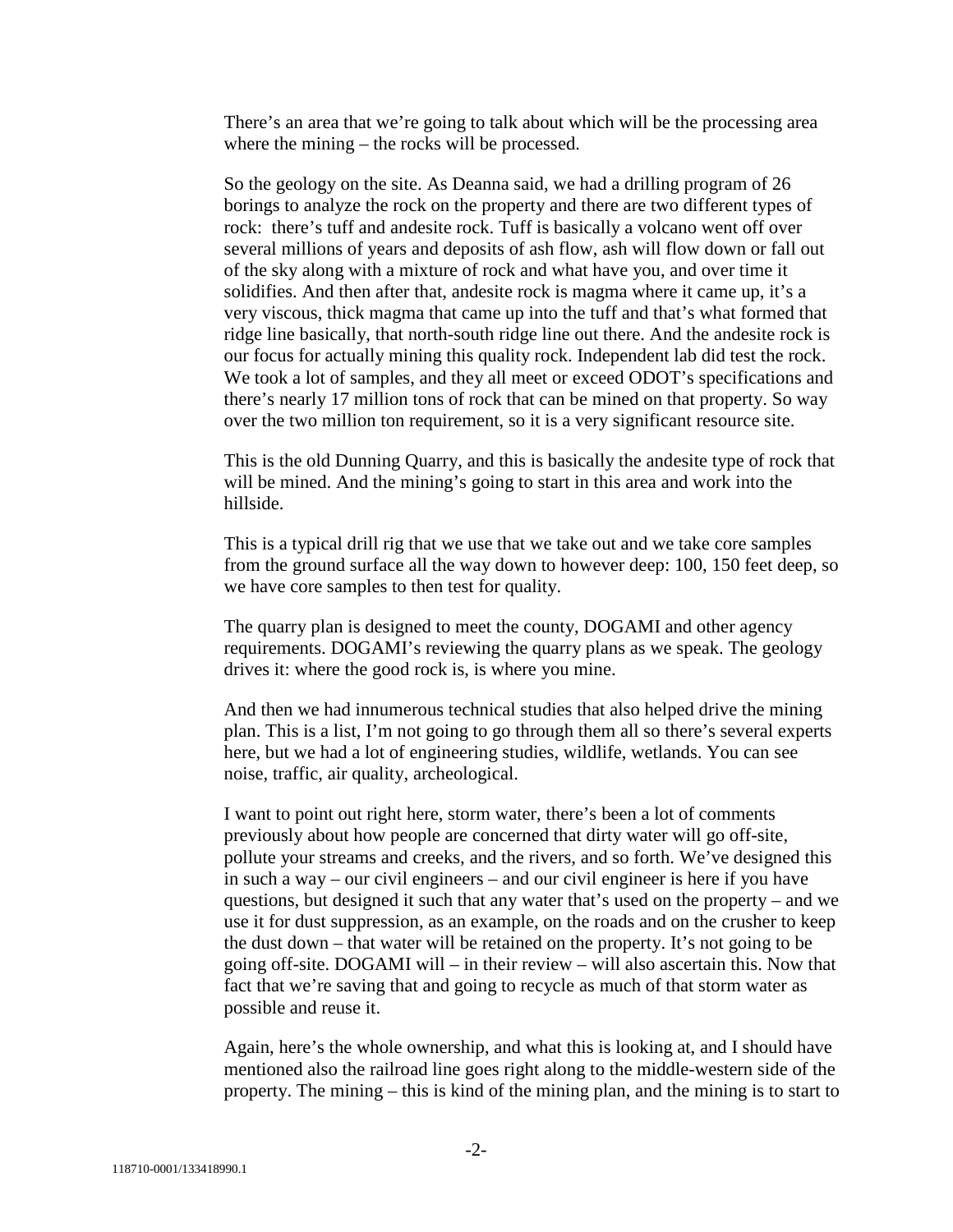down here where the pointer is, where the Dunning Quarry is. It's going to work its way over the years to the north, along that ridgeline like I mentioned, then towards the east. And, as they start mining, they'll be moving dirt, the overburden we call, which is a weather rock, down to this area. We're going to have a couple berms. One berm along the road near the old quarry, for a visual type berm, around 10-12 feet high and then another berm will be – this is in the processing area, which I'll discuss in a moment – but there will be a berm there, the crusher, to attenuate a lot of the noise from the crusher.

As they mine, they'll be excavating rock, moving it from the mining area obviously, down in through some internal roads, down into a processing area. They're not intending to take timber off of the western side of the property other than where they're mining, obviously, or for internal roads.

I want to point out this processing area. There's been a lot of discussion during the planning commission, and there was a landfill that the city had. This used to be city property, and in the 50's and 60's, the city excavated trenches, basically parallel trenches where they allowed people to bring household trash and so forth. The city would bring it – they'd bring it in, they would burn it, then allow to bring more material in and burn it, and so forth. What we did is we want to identify roughly where that is.

And so, a series of aerial photos were reviewed and Gary Pearson, who will be speaking a little bit later, will talk a little more about it. But what we found is roughly where these old – where the landfill is. This little funny lying around at the black line is an extra 25 feet setback that we're imposing on ourselves. And so it's going to be surveyed and – essentially a big fence barrier-type structure will be here so that no excavation in this area, no fill placement, nothing is going to be touched. We'll have a crusher outside of that area, we'll have – or they will have a scale house and what have you, and stock piles, but there will not be any – no impact, nothing is going to be touching that. We're just going to completely stay away from it. I wanted to make that point.

Also, the truck traffic will be coming in across the railroad tracks. A new access will be built into the property. And that's about as far as it will go, the commercial trucks. There is another access on the other side of the property for  $-$  it's a fourwheel drive, basically, road right now. It will not be used for any kind of commercial use.

At the tail-end of mining, this essentially what will be left behind is – this is kind of a reclamation plan. All that will be left behind is as they mine, they do approximately 40 foot high wall, as they call it. Then a 45 foot bench that goes perpendicular and you stair-step down from the top, down to a certain level of elevation on both sides. And once they're done with that, then they'll go back and glass – do some small glass along the edges, which causes what we call a rock fall or creek \_\_ slope so it makes it look more natural like when you drive up the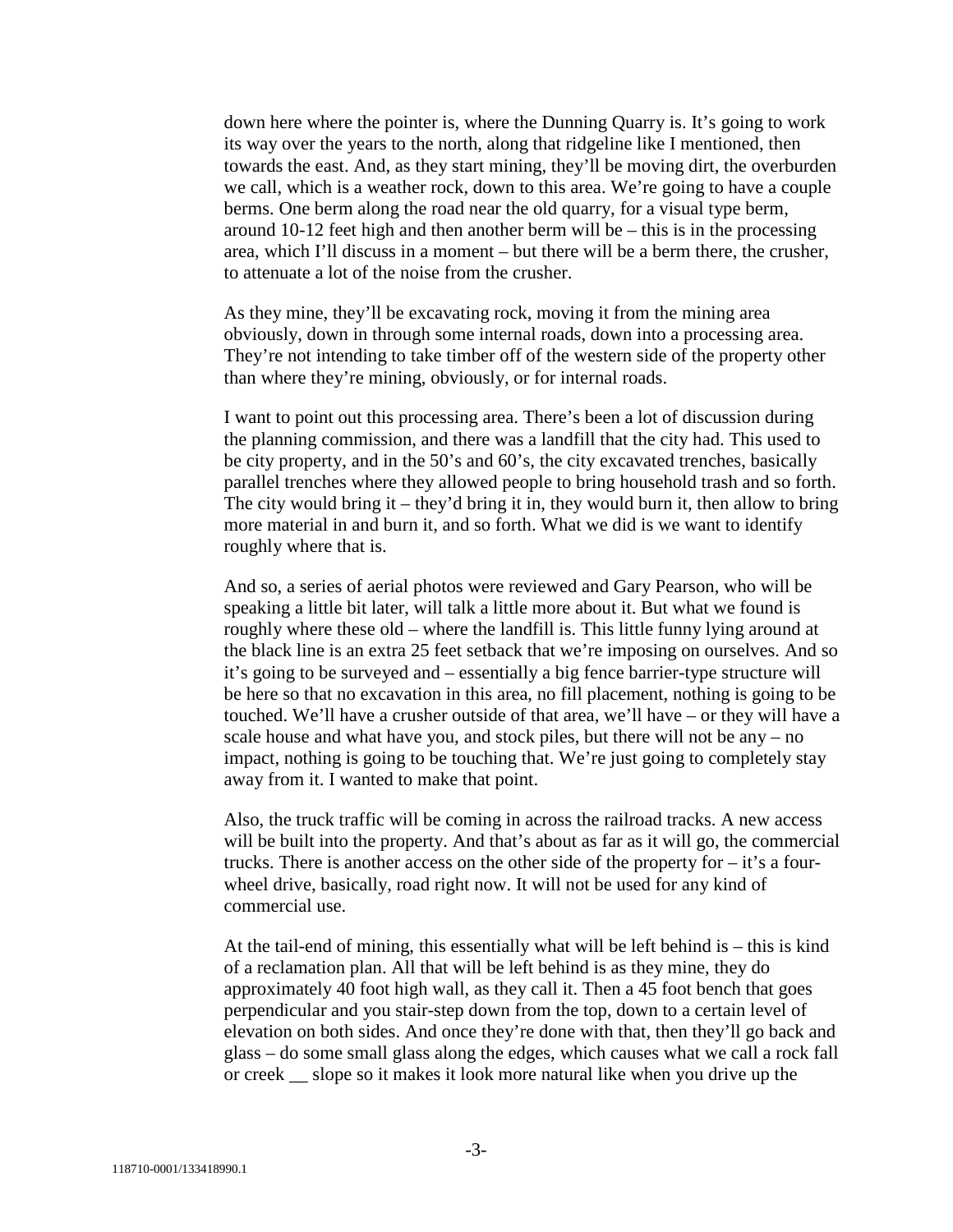Columbia River Gorge, which – this is a picture you can't see, but it's kind of a similar look to what you see naturally.

So very briefly, the permit process after the land use is done here at the county, Department of Geology and Mineral Industries will finish reviewing the application. They will send it around to various local state and federal agencies to review. They're the ones that regulate mining. Once they get a review back from those agencies, they will issue a permit upon receiving a reclamation bond.

And so, in conclusion, and I know this has been brief, the site does meet the criteria for significance with regard to its location, its quality, and its quantity. The site should be added to the County Inventory of Mineral Resources as Deanna had mentioned, and we've designed what we consider a responsible quarry and reclamation plan that's proposed. I'd be happy to take any questions, if you have any.

- Male: Thanks so much. It was very helpful. I'm interested in knowing a little bit more about the number of agencies involved. You mentioned specifically DOGAMI, the Oregon Department of Geology and Mineral Industries, is going to be reviewing all this and deciding whether or not to issue a permit to allow the mining. In this sort of sequence of all the different requirements, besides Lane County and DOGAMI, who kind of goes first and wouldn't it be helpful to the board of commissioners to know that another regulatory agency had approved it? You probably know more about mining than we do.
- Kuper: Yeah. I know that's difficult. The way the land use laws are set up and Steve Pfeiffer's the expert, not me – but, you have to first get land use approval in this state and then you go to the Department of Geology. If you have questions, you can contact their – because they have this application sitting there as well. But they cannot issue – technically issue a permit for mining until the land use is done. So this is the first level. But like I'm saying, after this is done, then they will circulate to – they'll come back to the county for any comments. They'll circulate it to, like I've said, fish and wildlife, DEQ, Department of State Lands, well not Corps of Engineers in this case. It would depend on if we had wetlands that we were impacting, obviously the core, and so forth. So it kind of goes around, and they have a certain time frame they have to respond back to DOGAMI within, take their comments, and put conditions – they have conditions, as well, as far as from a mining standpoint.
- Male: You mentioned that if we have questions we could contact DOGAMI. Are they testifying in these hearings? So, how would we contact them? What do you mean by we can contact them?
- Kuper: They would be happy to testify, if they  $-I$  can't ask them. The County has to ask them. Vaughn Balzer is the key reclamationist in DOGAMI in there at the Albany office, and if you have questions, you can certainly contact them and they – they're very responsive.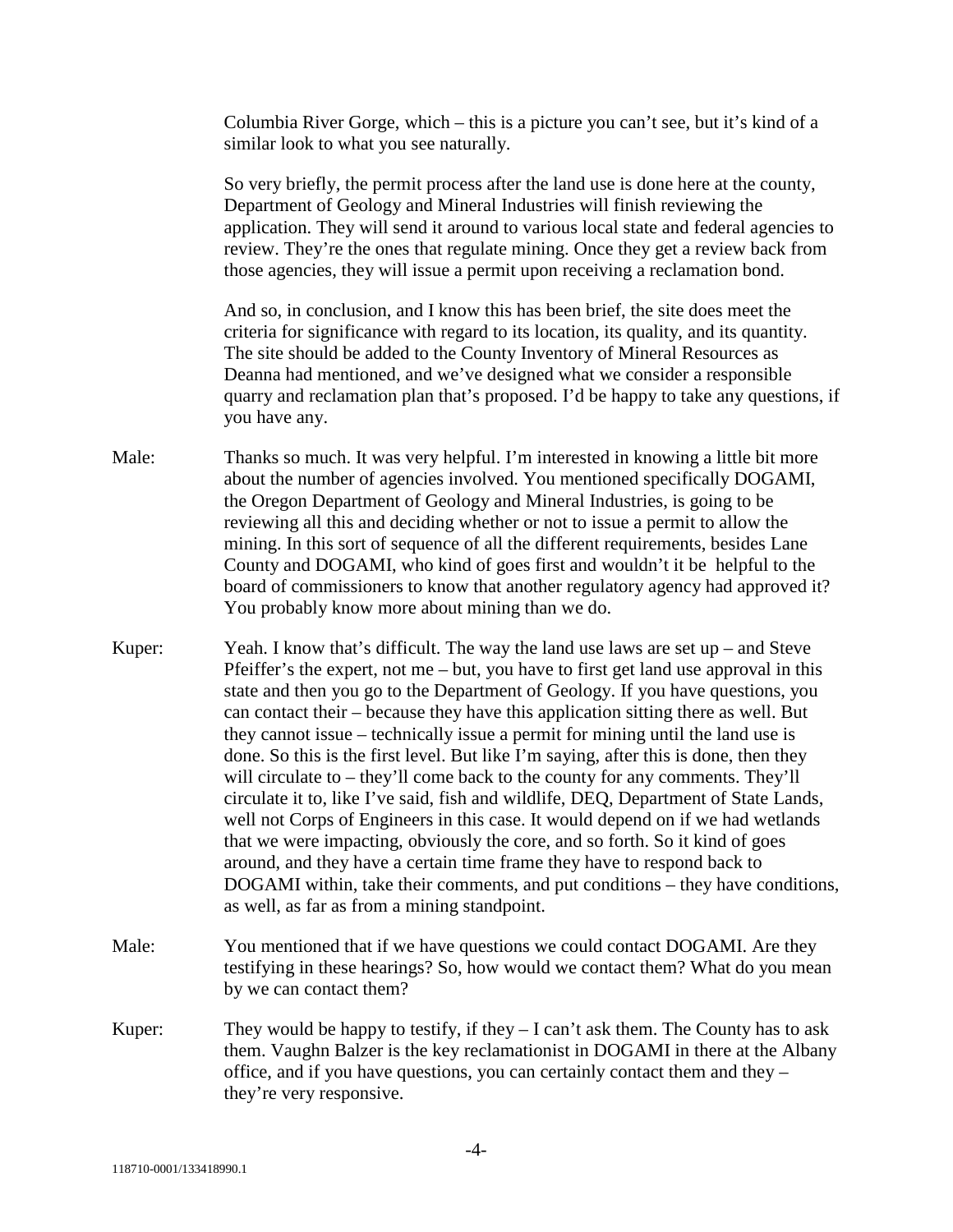| Male:     | Okay. Good. Thank you very much.                                                                                                                                                                                                                                                                                                                                                                                                                                                                                                                                                                                                                                                                               |
|-----------|----------------------------------------------------------------------------------------------------------------------------------------------------------------------------------------------------------------------------------------------------------------------------------------------------------------------------------------------------------------------------------------------------------------------------------------------------------------------------------------------------------------------------------------------------------------------------------------------------------------------------------------------------------------------------------------------------------------|
| Kuper:    | Sure.                                                                                                                                                                                                                                                                                                                                                                                                                                                                                                                                                                                                                                                                                                          |
| Male:     | Well, you haven't talked about – mentioned that you're going to be retaining<br>storm water on-site. Will there be somebody in your team that's going to address<br>preventing ground water intrusion into the old landfill?                                                                                                                                                                                                                                                                                                                                                                                                                                                                                   |
| Kuper:    | Yes. Yes, Gary Pearson in a little bit.                                                                                                                                                                                                                                                                                                                                                                                                                                                                                                                                                                                                                                                                        |
| Male:     | Thank you.                                                                                                                                                                                                                                                                                                                                                                                                                                                                                                                                                                                                                                                                                                     |
| Kuper:    | Anyting else? Okay. Thank you.                                                                                                                                                                                                                                                                                                                                                                                                                                                                                                                                                                                                                                                                                 |
| Male:     | Thanks, Dori.                                                                                                                                                                                                                                                                                                                                                                                                                                                                                                                                                                                                                                                                                                  |
| Standlee: | Good evening, commissioners. My name is Kerrie Standlee. I'm with Daly-<br>Standlee and Associates. I will say that we are now known as Acoustics by<br>Design because of the firm – we've merged with another firm recently, and so we<br>go by both names at this point in a kind of a transition period.                                                                                                                                                                                                                                                                                                                                                                                                    |
|           | I too am going to have a PowerPoint if you want to do the chair shuffle. Now's a<br>good time probably, while I learn to use this thing.                                                                                                                                                                                                                                                                                                                                                                                                                                                                                                                                                                       |
|           | Just a little bit about myself. I was the project manager on the noise study that we<br>did. By the way, the address for the company is 4900 SW Griffith Drive, Suite<br>205, Beaverton 97005. I was the project manager. I'm a registered acoustical<br>engineer. I've been working in the field of acoustics and sound and vibration for<br>41 years. Of those, 31 years has been working in Oregon, actually more than 31<br>years in Oregon, but of the years I've been in Oregon – which has been about 38 –<br>I've had 31 years' experience working in the $-$ conducting noise studies for<br>quarry and gravel-mining operations.                                                                     |
|           | Assisting me on the project was Mike Raley, who is here as well in case questions<br>come – detailed questions come up about the modeling that he worked on, and he<br>has eight years' experience in conducting noise studies for quarry and gravel-<br>mining operations.                                                                                                                                                                                                                                                                                                                                                                                                                                    |
|           | As staff mentioned to you, the fourth step in the analysis is to determine if<br>conflicts can be minimized. And the Goal 5 regulation states that to minimize the<br>conflict means to reduce and identify conflict to a level that's no longer<br>significant. And for those types of conflicts addressed by local state or federal<br>standards, such as the Department of Environmental Quality standards for noise,<br>to minimize a conflict means to ensure conformance to the applicable standard.<br>And basically, that's what our job was to do, was to determine what needs to be<br>done to ensure that the noise generated on this site would be in compliance with<br>the DEQ noise regulation. |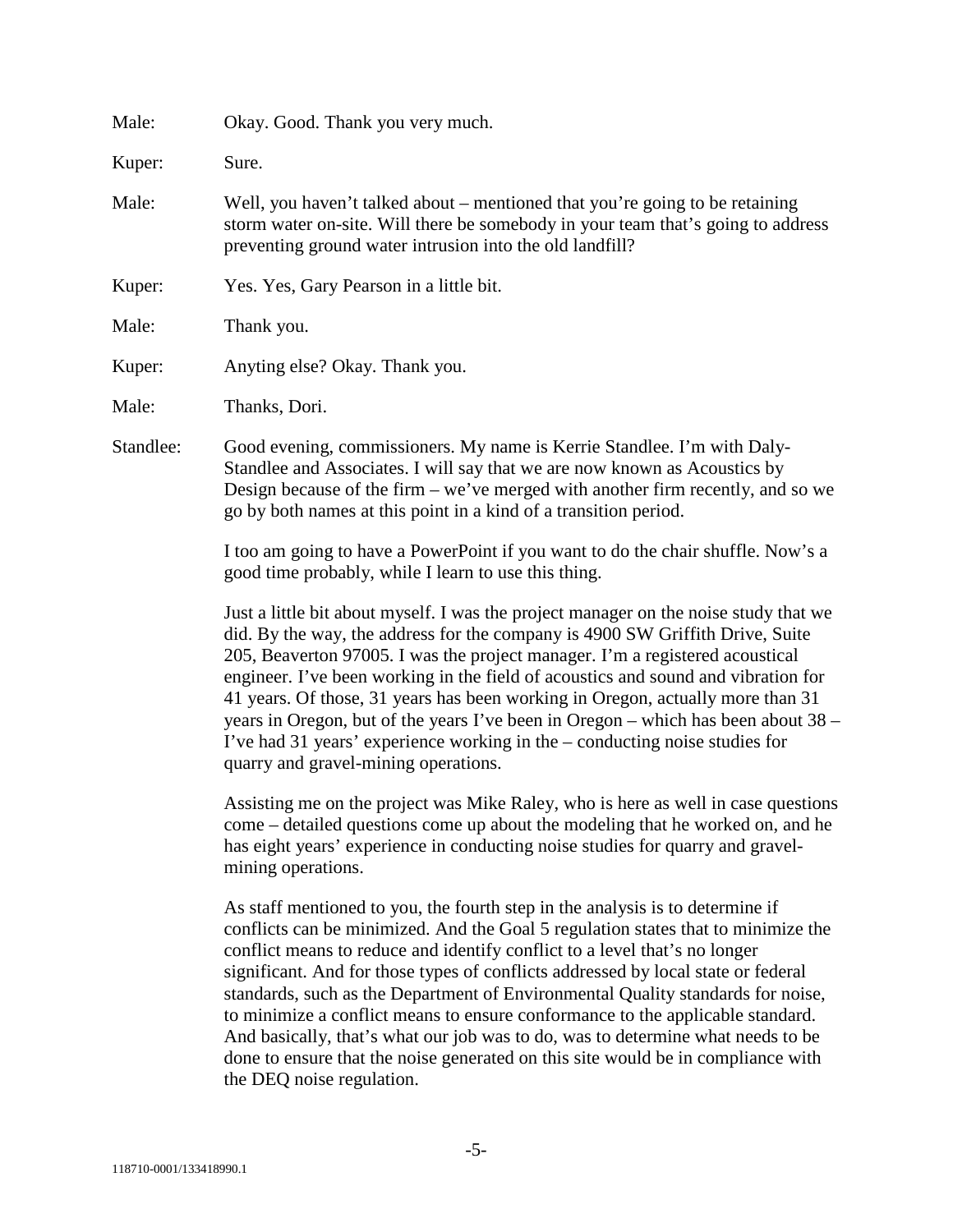A little bit about the regulation. The regulation is broken into several parts. There's regulations for new noise sources located on previously used sites, and new sources located on previously unused sites. In this case, you were told that Dunning Quarry was there, however, because of the length of time it's been since it's been used, we decided to go ahead and assume that the site was a previously unused site. And the reason that's important is because if it had been a previously used site, the limits that would be applicable would have been what's called the maximum allowable level limits, is what you see right here in this part of this table. But because it's previously unused, we have to also look at what's called the ambient degradation of the rule part of the code. And that requires an ambient study be done to determine an ambient sound level that can be compared to, and as you see, the limits would be the ambient plus 10db. So we have to determine the hourly L10 and L50 levels that would be considered existing and then determine – we would be allowed to go no higher than 10db above those numbers.

So the procedure was that we did an ambient noise level study first, and we measured to determine the criteria if it would be – besides the ambience degradation rule, there is that maximum level we can never go above, so we have the two parts: we have that ambient limit criteria that has to be determined and then the maximum allowable.

Typically, you'll find in a site that's never been used that the ambient degradation rule is going to be more restrictive. And in fact that was what we found in this case. The site noise was predicted for proposed operations and then the site noise was compared to the criteria that was determined. And then mitigations would be developed where required.

Is there anyway to turn the lights down at all in here? It's hard to see anything on this figure, and I apologize for that.

Basically what I wanted to point out to you, was – in doing the ambient noise study – Thank you. We have locations that are in yellow – and you have this in your packets and you can go back and look at it – called these measurement locations, M1, M2, so forth, around the site. And that's where we measured ambient – the existing noise before anything was happening on the site. And we used those to determine what would be the criteria.

We had the criteria. We developed a noise prediction model using a program called Sound Plan. It's a very sophisticated program. We actually put in the topography of the site, which you see here. This is actually generated by the noise program. It just shows the topography of the hill put into the noise modeling program. And so we can then take into account all of the terrainm as well as the places where there would be no mitigation – natural mitigation present.

You have here, you see Dunning Road here. This is the processing area. This is the existing Dunning Quarry in that area. And this is that ridgeline that Ms. Kuper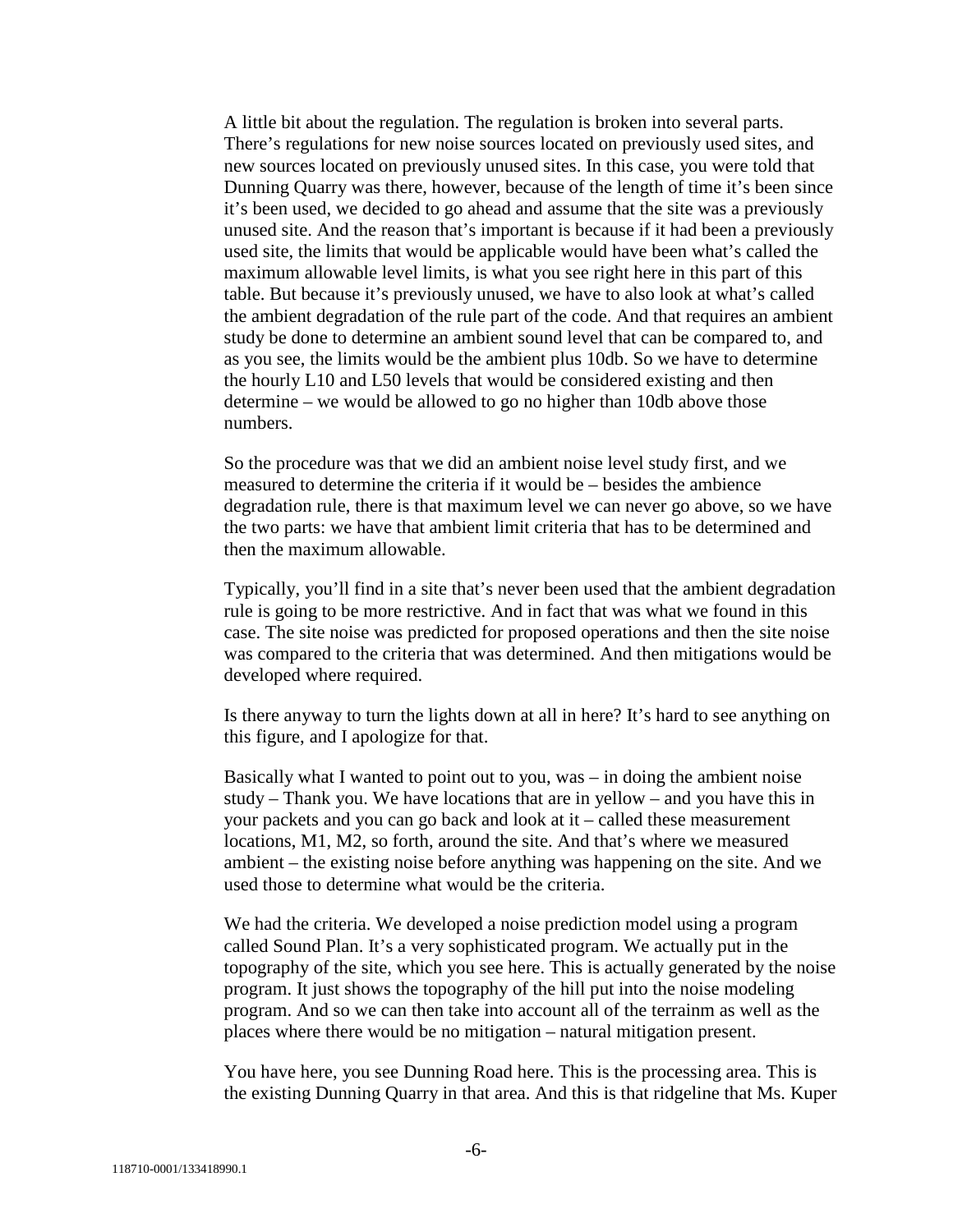was talking about. S we, in doing the noise model, determined that there were going to be some – a need for some mitigation because on the east side of that ridge, out in that valley, the ambient noise levels were very low. The criteria was substantially lower than the maximum allowable level in the DEQ regulations. So we needed to minimize or mitigate the levels of the sound radiating in that direction.

We didn't find the same problems to the west because there is Highway 58, as well as to the south Highway 58. The traffic noise basically influences enough of the ambient levels that our limits were higher and we didn't have as much need for mitigation in that direction. What we found that mitigation measures could be used in a mining plan that would minimize direct sound radiation to noise sensitive properties, especially to the east. We could use quiet screens or berms for the screening of the plant. We could use up-close barriers for the rock drill.

And the reason the rock drill is an issue is because it's a source that continues to be higher up on the hill. Most of the other sources are down at lower elevations and the terrain tends to reduce the noise from those, but the rock drill, it's one that's more out in the open at different elevations on the hill.

We also determined that upgraded mufflers and radiator fan noise control on the haul trucks on the site would be a mitigation that could be used, as well as upgraded muffler and radiator fan noise control for the excavator.

So, I just wanted to demonstrate to you here. This is the existing quarry. This is where the mining is going to begin. And as Ms. Kuper mentioned, they're going to move to the north. That will tend to keep that ridgeline as a barrier out to the east where it's quietest. And as we then progress to the north, this will be going down into this cut that we're talking about through benching. Then they would start using those benches and moving that benching to the east and that would have the – just the terrain being, always be the barrier.

This is just showing a cut here through the hill where the mining's going to occur, with the residences out here to the east. And this is kind of an example of what we're talking about, the benching. So that you would always have the terrain being a barrier to the east. Here is an enlargement of what that would look like.

Again, they would be working in phases. Phase One would be moving to the north and through this area. Phase Two then would be further to the north. And then Phase Three would be the final move to the east.

For haul trucks – this is off-site haul trucks now we're talking about. We also investigated the noise that would be produced by those and we determined – using eight trucks entering and leaving the site each hour, – we found that that would be no problem at the residences that the trucks would pass by. And those were typically the ones on Highway 58 where we have the higher background levels.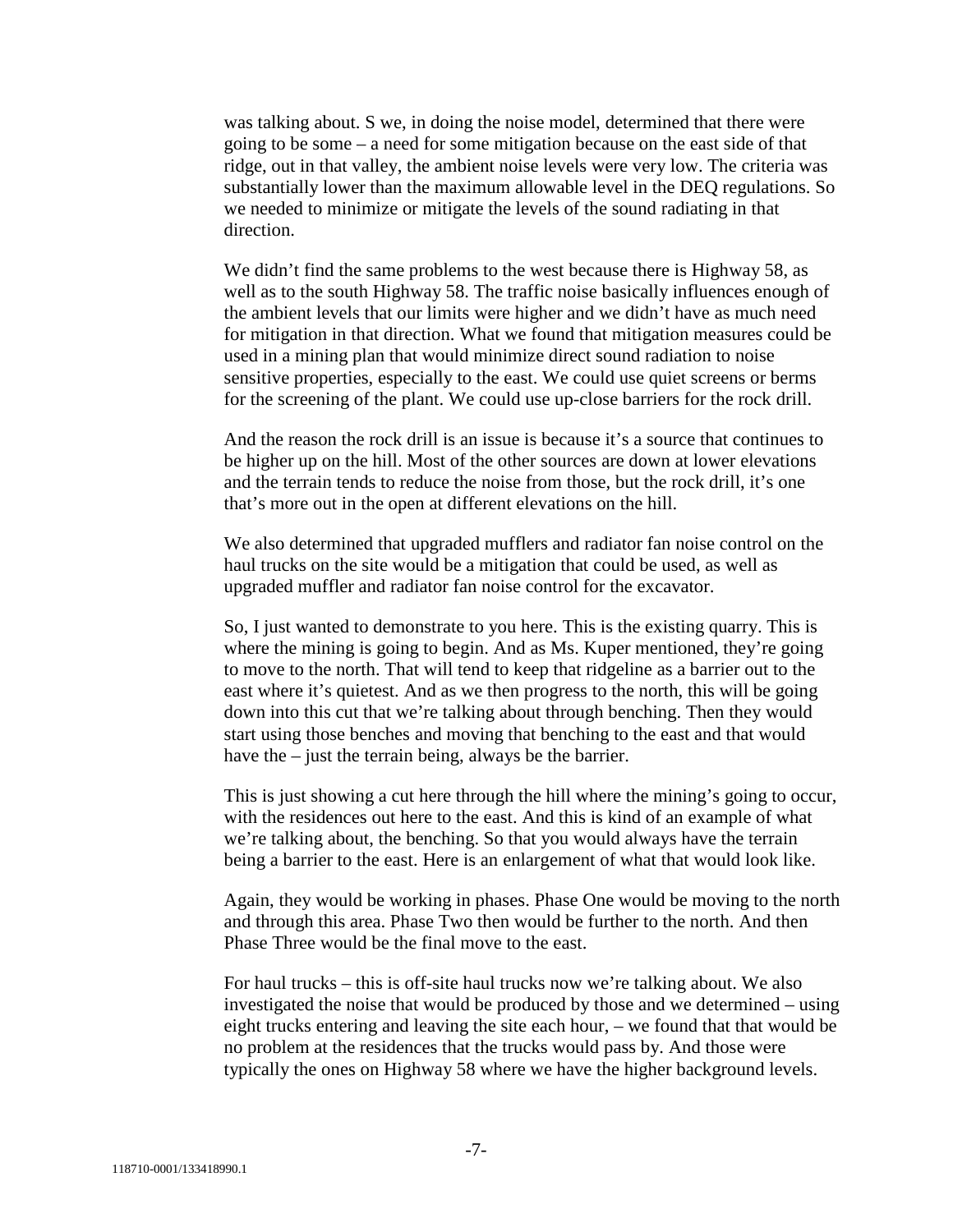And then we generated what's called our "DEQ hourly L50 noise level compliance boundary," and did you see the green boundary here around the site? What that says is that within that boundary, the level will exceed the DEQ limit. Outside of that boundary, the levels will be below the DEQ limit. And the reason it is the shape it is because in the different directions – like I said, this was the quietest area, so it had the lowest criteria. In this area, the criteria was much higher because of the noise coming from this area. And so we were actually finding that the limit or the boundary would come in closer to the mining.

There were conditions of approval that were adopted by the planning commission which I am just presenting here. You probably know them. We had a numbering issue – this is actually in the condition – I think  $21 -$  so we just have our numbering system here different. But I'll just go through them real quick.

The applicant must comply with the noise study prepared by Daly-Standlee, dated October 2015. The applicant must utilize polyurethane screens or proximate berms or buffers in accordance with the study. The applicant must use quality grade mufflers and radiator fan controls for haul trucks and excavators onsite. And the applicant must maintain a natural high wall as excavation moves from west to east, along with the – if needed – up-close barrier or curtain system to the rock trail.

And then finally, the applicant – this is an important one because we recommended this and the County or the planning commission adopted it – that the applicant be required, because the DEQ is not in the business of enforcing their regulation anymore, and the county doesn't have staff that can go out and do that. So, we recommended that a noise monitoring plan be developed. We submitted a plan.

It's a nine-step plan that you should have in your packet where the applicant would be required to have monitoring done at residences where they were allowed to have measurements made within the beginning – certain period of time of opening the operation. And then that data would be submitted to the County to demonstrate they are in compliance with the regulation, and if they are not, there would be another step where they have to do something to bring it into compliance, then another step of measurements to determine – make sure it's in compliance, and basically reiterate that until they come – everything is in compliance.

Once that's done during Phase One, then Phase One operations would continue. But once they moved into a Phase Two area, the whole step process would go over again. And the same for Phase Three. So basically, there'd be, over the life of the mining operation, there would be a way in which the community could be assured that the measurements, or that the limits were being met. And I believe that's it. If there's any questions.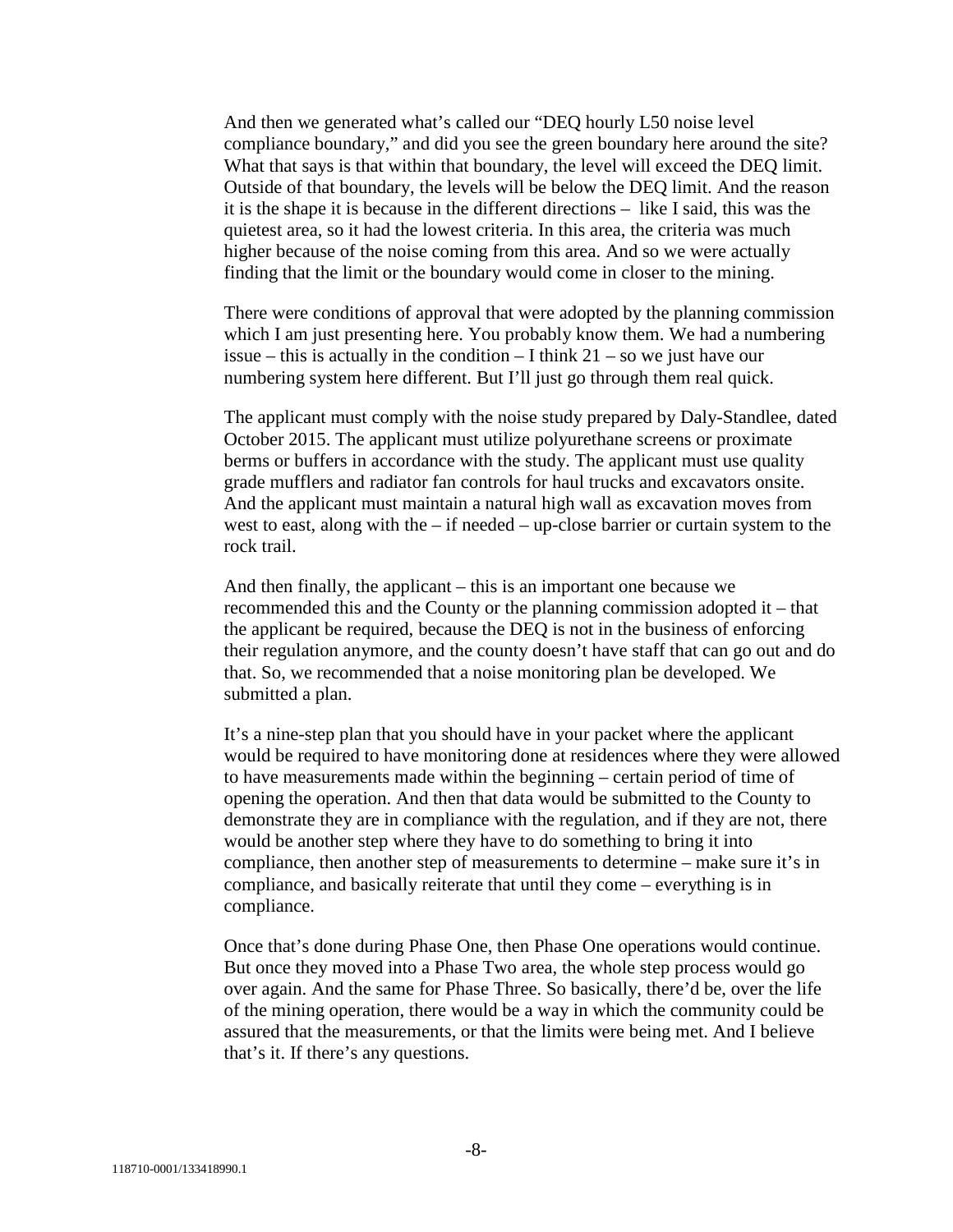| Male:     | And do we have any questions from the commissioners? I guess I'd like to ask<br>one myself, please. I was curious. What is the loudest component of the<br>operation? What creates the most noise?                                                                                                                                                                                                                                                                                                                                                                                                                                                                                     |
|-----------|----------------------------------------------------------------------------------------------------------------------------------------------------------------------------------------------------------------------------------------------------------------------------------------------------------------------------------------------------------------------------------------------------------------------------------------------------------------------------------------------------------------------------------------------------------------------------------------------------------------------------------------------------------------------------------------|
| Standlee: | Well, the crusher operation is one of the louder sources. But it's stationary and it's<br>easy to control. Because you can put berms around it, you can do mitigation of the<br>- the screens of the crushing actually, it's not the crusher itself. The crusher is<br>fairly heavy steel equipment that doesn't ring very well. The screens, themselves,<br>though, if you can think about it, the rock is falling across the screens and they're<br>shaking. And if they're metal, they make a lot of noise. But you can use<br>polyurethane screens and those are much quieter, just it's a high plastic type<br>material and they don't ring. So, that's taken care fairly easily. |
|           | The rock drill is more of a challenge in terms of it's not continuous, but when<br>they do use it, it's going to be one of the higher noise sources as well. And that's<br>why we say, keep it behind a high wall or put in barriers around it.                                                                                                                                                                                                                                                                                                                                                                                                                                        |
| Male:     | I did notice too, in the application I was reading, one of the areas that I receive a<br>lot of complaints from constituents about is that the most irritating component of<br>noise has been the back-up alarms on equipment and I noticed that, in your<br>application, that there's not the traditional back-up alarm you're recommending or<br>agreed to put in a different type of system—can you explain that?                                                                                                                                                                                                                                                                   |
| Standlee: | Right. There's two types of – you can put in what's called a smart alarm. And<br>that's an alarm that has an automatic adjusting device where it detects the<br>background sound. And it will adjust to where it only goes above that level —a<br>certain level. That's one option.                                                                                                                                                                                                                                                                                                                                                                                                    |
|           | The other option is to use more of a broadband back-up sound that doesn't have<br>the tonal beat. It's more of a rasp kind of a sound. I don't want to make it for you,<br>but it's got a different sound to it. And that's what the mining industry is moving<br>toward is that more of that broadband back-up alarm and sort of that the tonal<br>beat.                                                                                                                                                                                                                                                                                                                              |
| Male:     | I think that's what I read in the application. Are there questions, Commissioner<br>Park?                                                                                                                                                                                                                                                                                                                                                                                                                                                                                                                                                                                              |
| Park:     | Just a clarification Terry. Do you, when she spoke talked about significant<br>conflict as a subjective term. And that, you talk about minimizing conflicts to the<br>point where they are no longer applicable. Can you talk about subjective and the<br>statement you made about minimizing conflicts to where they're no longer<br>applicable?                                                                                                                                                                                                                                                                                                                                      |
| Standlee: | Okay, well, in terms of the DEQ regulation, we we determined a number. A dBA<br>level, which, that makes it an objective limit. It's not a subjective thing. If you<br>meet this level, you're in compliance. So that's, that's the difference between a<br>subjective criteria and an objective criteria. So it's not, this is not an objective or a<br>subjective limit we're talking about. We're talking about an objective limit.                                                                                                                                                                                                                                                 |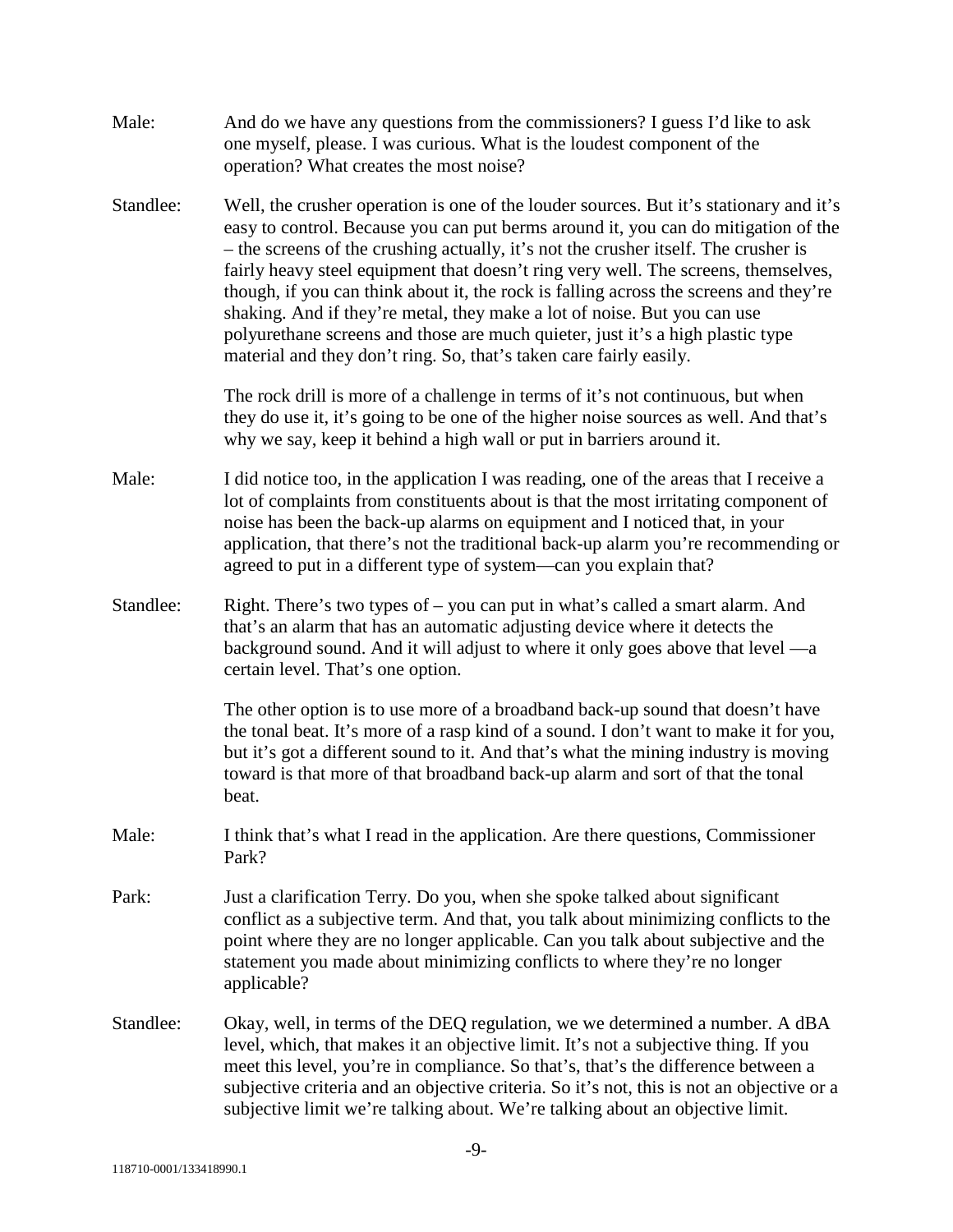| Park:     | Thank you.                                                                                                                                                                                                                                                                                                                                                                                                                                                                                                                                                                                                                                                                                                     |
|-----------|----------------------------------------------------------------------------------------------------------------------------------------------------------------------------------------------------------------------------------------------------------------------------------------------------------------------------------------------------------------------------------------------------------------------------------------------------------------------------------------------------------------------------------------------------------------------------------------------------------------------------------------------------------------------------------------------------------------|
| Male:     | Okay. Mr. Sorenson?                                                                                                                                                                                                                                                                                                                                                                                                                                                                                                                                                                                                                                                                                            |
| Sorenson: | close is the railroad to this site?                                                                                                                                                                                                                                                                                                                                                                                                                                                                                                                                                                                                                                                                            |
| Standlee: | which part of the site?                                                                                                                                                                                                                                                                                                                                                                                                                                                                                                                                                                                                                                                                                        |
| Sorenson: | Well, the part that's adjacent to the railroad. Is it adjacent? The railroad right-of-<br>way is adjacent to the property or? Because there was a previous diagram that<br>showed it.                                                                                                                                                                                                                                                                                                                                                                                                                                                                                                                          |
| Standlee: | Yes, it it's – you could throw a rock on it, I'd say. Let's see if I can get my corner<br>here. The railroad is right there.                                                                                                                                                                                                                                                                                                                                                                                                                                                                                                                                                                                   |
| Sorenson: | And there's not going to be any loading of the material onto rail cars?                                                                                                                                                                                                                                                                                                                                                                                                                                                                                                                                                                                                                                        |
| Standlee: | Not that I'm aware of at this point.                                                                                                                                                                                                                                                                                                                                                                                                                                                                                                                                                                                                                                                                           |
| Sorenson: | And in terms of sound, the reason that that side of the land isn't going to be<br>affected by the noise regulation is that the noise regulation that the state has<br>compares the ambient sound, the normal sound of, the usual sound with the<br>proposed sound that would come from the mining operation. And, because the<br>railroad's there, and it's noisy, it's not going to degrade, as I understand the rule,<br>it's not going to go below, I mean go above that already noisy area very much.<br>And therefore there's no need to mitigate that noise because it's just going to<br>increase the noise, but it's not going to increase it beyond the amount that DEQ<br>allows it to be increased. |
| Standlee: | Correct, that last part is correct. What it is is the ambient, in that direction, is<br>much higher because of, in a ways, from traffic, noise from Oakridge activities,<br>from the industrial, any industrial activity in that area. So the limit is higher. But<br>keep in mind, we still have to meet the maximum allowable limits, but it's much<br>further that that point for that where that level's reached is much further away<br>from the mine site.                                                                                                                                                                                                                                               |
| Sorenson: | Right. Do you have any way of describing the amount of noise that will be<br>adjacent to the part of the property that's closest to Oakridge, that's closest to the<br>highway and closest to the railroad? Is there any way to describe that to the<br>board?                                                                                                                                                                                                                                                                                                                                                                                                                                                 |
| Standlee: | This is where I'm going to call in my assistant to see if he can remind me of the<br>level we predited. We didpredict out there.                                                                                                                                                                                                                                                                                                                                                                                                                                                                                                                                                                               |
| Raley:    | Well, another thing is I actually have a sonometer on my phone. I'm sorry, my<br>name is Mike Raley. I'm with Daley, Sand & Associates. Same business address<br>as Kerrie.                                                                                                                                                                                                                                                                                                                                                                                                                                                                                                                                    |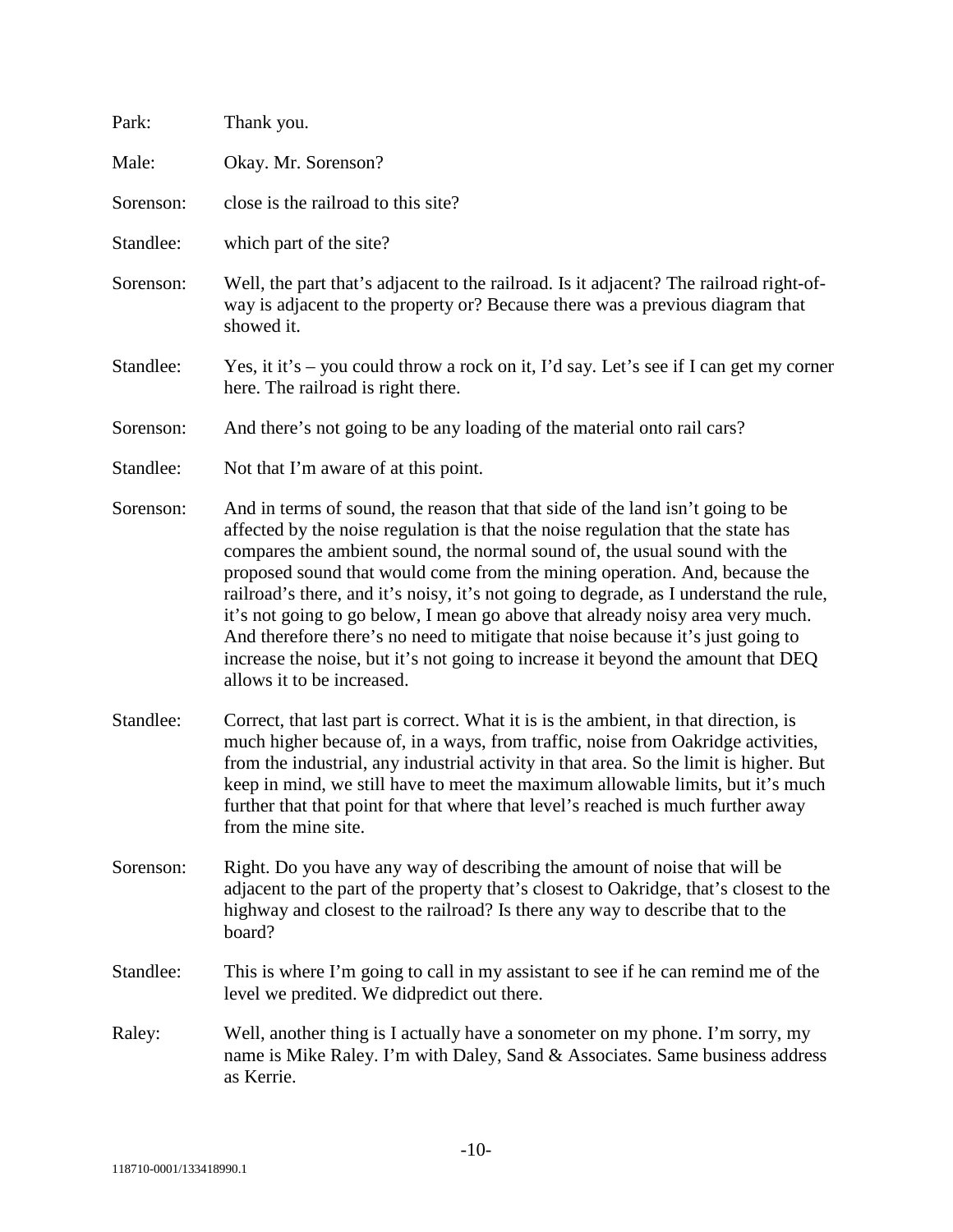|           | If you wanted to just get an idea of what the sound levels are that we're talking<br>about, I've got a sound level meter on my phone so I can give this to you as I talk<br>for just a second so you can actually see kind of what the levels are.                                                                                                                                                                                                                                                                     |
|-----------|------------------------------------------------------------------------------------------------------------------------------------------------------------------------------------------------------------------------------------------------------------------------------------------------------------------------------------------------------------------------------------------------------------------------------------------------------------------------------------------------------------------------|
| Standlee: | Do you remember what you predicted though in Oakridge with the ____.                                                                                                                                                                                                                                                                                                                                                                                                                                                   |
| Raley:    | Over there, it was probably in the high 40s to low 50s.                                                                                                                                                                                                                                                                                                                                                                                                                                                                |
| Standlee: | Okay, so Mike was saying what we were predicting in Oakridge was in the 40s.<br>The 40-45 dBA range. Which if you're looking at me now, you're probably<br>seeing somewhere in the 50-60 range. Or 70, I'm sorry I'm so loud. To give you a<br>feel for on the east side, our limit is in the low, high 30s/low 40s. That's where<br>we're talking about the levels will be on the east side.                                                                                                                          |
| Sorenson: | Okay.                                                                                                                                                                                                                                                                                                                                                                                                                                                                                                                  |
| Standlee: | On the west side in Oakridge, our limit is 55 because of the – well, when I say the<br>limit, it is not the maximum limit, this maximum sound level, it's called the<br>hourly L50. And the definition of that is the level exceeded 50 percent of the hour<br>or the reverse of that is the level below which 50% of the data needs to fall.                                                                                                                                                                          |
| Sorenson: | Now, on the other side, you're – what's that going up to, 80? Yeah, 80, okay. On<br>the other side where the residences of a previous map, where the residents are on<br>the other side and it's the quieter area. And my understanding is that your<br>testimony basically is, well, the mine and the mining activity will make noise, but<br>it won't, it will be mitigated, number one. Number two, the offsite impact of that<br>noise will once again not exceed the amount that's allowed by the DEQ rule rules. |
| Standlee: | Correct. If you'll look at this.                                                                                                                                                                                                                                                                                                                                                                                                                                                                                       |
| Sorenson: | And those numbers like the R10, and the other residences ther. They're going to<br>have, as I understand it, they're going to have some noise impact, but they're not<br>going to have noise impact that violates the DEQ rule.                                                                                                                                                                                                                                                                                        |
| Standlee: | Correct. Just to give you an example or explain this a little further. On this east<br>side, that line tells you where the level is going to be around 35 to 40. On this<br>side, that line tells you where it's going to be 55. Because that's the limit in this<br>correction because of the 10db above the ambient is 55 or higher, but we can't go<br>above 55.                                                                                                                                                    |
| Sorenson: | Okay.                                                                                                                                                                                                                                                                                                                                                                                                                                                                                                                  |
| Standlee: | So that's why it doesn't – there's not a circle around the site.                                                                                                                                                                                                                                                                                                                                                                                                                                                       |
| Sorenson: | Right.                                                                                                                                                                                                                                                                                                                                                                                                                                                                                                                 |
| Standlee: | It's because the ambient is driving the limit over here, but over here, the<br>maximum allowable is driving the limit.                                                                                                                                                                                                                                                                                                                                                                                                 |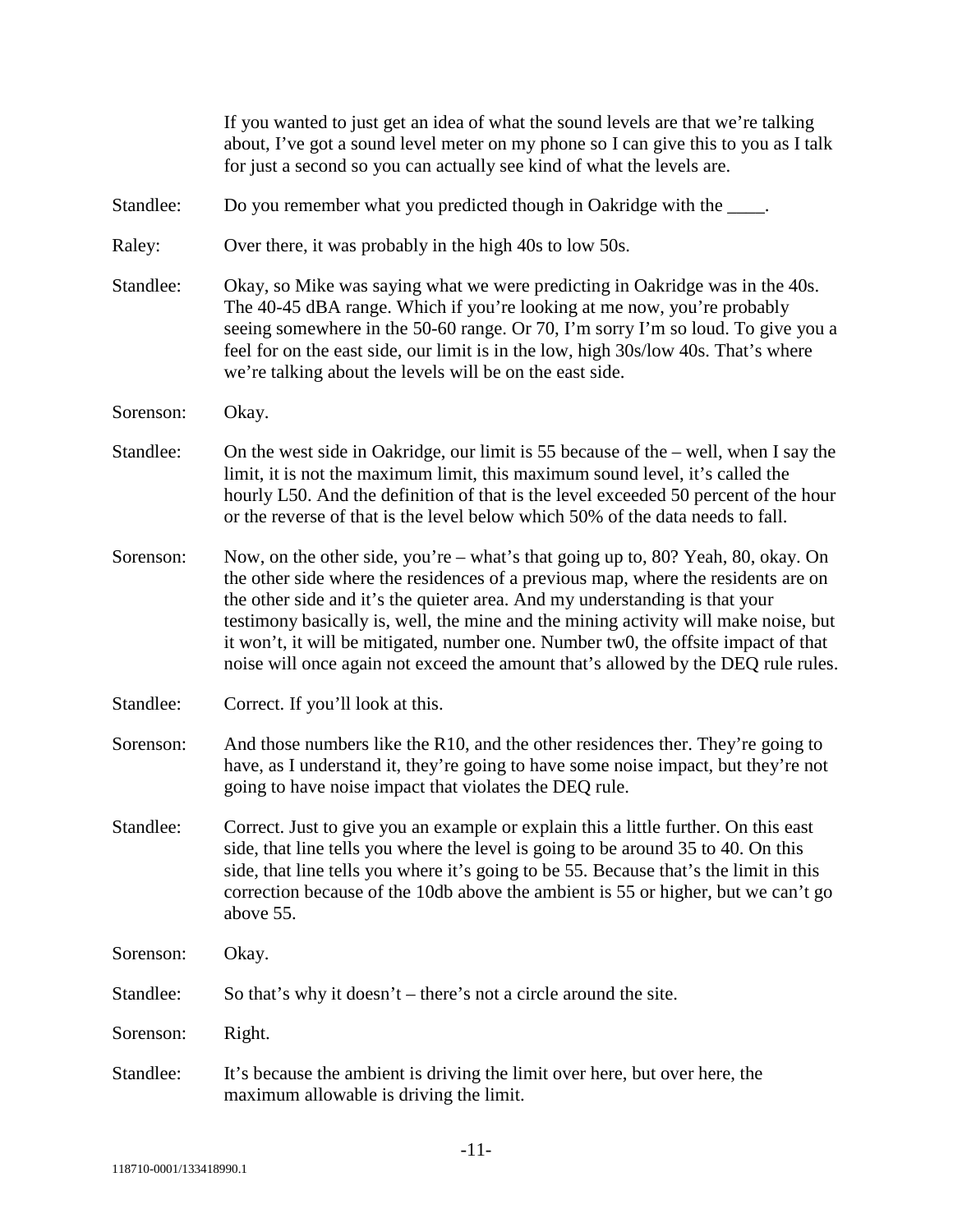| Sorenson: | And to the board members, those blue circles look really close to the line. So how<br>do we know that that on one side of that blue line that your prediction of the<br>amount of the noise will in fact meet the amount of noise.                                                                                                                                                                                                                                                                                                                                                                                                                                                                                              |
|-----------|---------------------------------------------------------------------------------------------------------------------------------------------------------------------------------------------------------------------------------------------------------------------------------------------------------------------------------------------------------------------------------------------------------------------------------------------------------------------------------------------------------------------------------------------------------------------------------------------------------------------------------------------------------------------------------------------------------------------------------|
| Standlee: | Well, that's where the --                                                                                                                                                                                                                                                                                                                                                                                                                                                                                                                                                                                                                                                                                                       |
| Sorenson: | How do we know that?                                                                                                                                                                                                                                                                                                                                                                                                                                                                                                                                                                                                                                                                                                            |
| Standlee: | The monitoring plan's going to come in to demonstrate that. I will say this area<br>onto the east, you won't be exceeding these levels even approached until<br>Phase Three, as they're moving to the east. So, in the first maybe 10 years, they<br>won't be across that ridge.                                                                                                                                                                                                                                                                                                                                                                                                                                                |
| Sorenson: | Now we were told earlier about DOGAMI is going to be reviewing all this and<br>they are a state agency and they know a lot about mining. Do they consider the<br>noise impacts as part of their regulatory process?                                                                                                                                                                                                                                                                                                                                                                                                                                                                                                             |
| Standlee: | I don't believe so.                                                                                                                                                                                                                                                                                                                                                                                                                                                                                                                                                                                                                                                                                                             |
| Sorenson: | They're just focused on the quality of the rock.                                                                                                                                                                                                                                                                                                                                                                                                                                                                                                                                                                                                                                                                                |
| Standlee: | And dust. I do think they consider dust and water, but noise is not one of their<br>purviews.                                                                                                                                                                                                                                                                                                                                                                                                                                                                                                                                                                                                                                   |
| Sorenson: | Okay.                                                                                                                                                                                                                                                                                                                                                                                                                                                                                                                                                                                                                                                                                                                           |
| Standlee: | Mike, did you want to say something?                                                                                                                                                                                                                                                                                                                                                                                                                                                                                                                                                                                                                                                                                            |
| Raley:    | Oh yeah, I just wanted to say something else here. You're asking about the<br>predictive levels and how do we know that it won't exceed since that green line is<br>fairly close to the receiver. So the other thing I just want to make sure we touch<br>on is that in the analysis, we do an absolute worst case analysis, so we assume<br>downwind propagation for the sound. We assume temperature and humidity that<br>are conducive to sound propagation, so the sound is going to propagate further at<br>a higher level. And we assume that this, you know, the noise sources are<br>operating continuously and at their loudest level and at their loudest position<br>when we're predicting in any in any directions. |
|           | So, you know, that green line is assuming that the rock drill is there, you know, at<br>the scene of the, at the top of the, you know, the grade. It's on the far east side and<br>it's operating for at least 30 minutes of the hour and that's like actually drilling<br>for 30 minutes out of the hour, which is probably fairly unreasonable, but we do<br>that just to make sure that we address that concern that the level's really going to<br>go over that. So chances are, if you were to actually go out there, when you do the<br>monitoring of the plan, you won't actually see those levels that are predicted.                                                                                                   |
| Standlee: | And I will say, like I said, I've been doing this type of work over 30 years. I have<br>been required to do monitoring, follow-up monitoring on several of our projects.                                                                                                                                                                                                                                                                                                                                                                                                                                                                                                                                                        |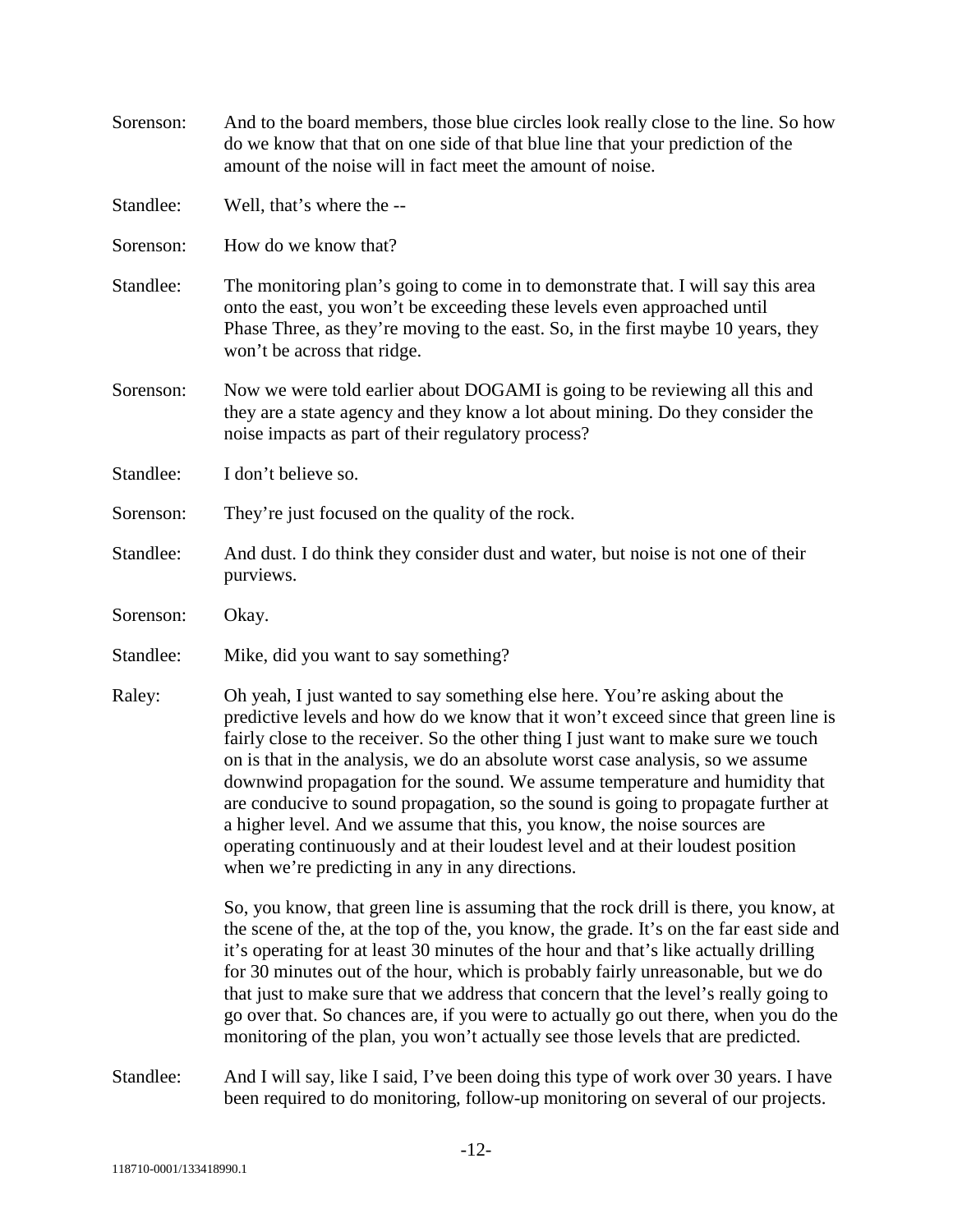We've never had a situation where we were out of compliance. I don't know if that helps to convince you or not, but that's just, you know, it's more information.

- Male: Commissioner Bozievich, then Commissioner Park.
- Bozievich: Mr. Pfeiffer may end up having to answer this one. With the noise monitoring plan, is there any sort of surety that's going to make sure that that plan gets adhered to or is there some kind of guarantee that they can't move on without having taking care of the proposed noise monitoring chain that that plan shows?
- Standlee: Well, I think the county staff has to put it on their calendar to make sure that they got things that are being specified in the plan. So, in other words, if you look at the plan. Yeah, maybe just bring that up here, I think we have a copy of it here that we can over it, and that might help.
- Male: While he's fetching the plan, I'll mention that maybe when Civil gets here, I'm going to ask about a 15-foot high acoustical berm on a 10-20% slope and how it's going to tie out before it gets to the existing land fill which is gping around the processing area. Hard for me to tell from what I've got plan-wise.
- Standlee: Okay, so, here's the Proposed Noise Compliance Monitoring Plan. You can see within one week of the first step here - Within one week after the beginning of any operations on the quarry site, the applicant, through registered mail, will notify property owners of all residences located within the old Hazeldell quarry impact area that the owner can have noise compliance measurements made at their residence if written permission is given.

Within a thirty-day period. And then upon receipt of those permissions from the owner, they will be included in a noise compliance measurement program. The noise compliance measurements will be made during the time when rock drill is in operation, so we're specifying it has to be done when these sources, because they are the louder sources are operating. We can't just come out and do a measurement when nothing's going on.

The noise compliance measurement shall be made during a time when a rock drill is in operation with the quarry as well as the aggregate crushing, the screening equipment are operating. And the measurement shall be completed within three months of the beginning of the aggregate crushing and screening plant operation on the quarry, at the quarry. Then within 30 days of the completion of the noise compliance measurement period, a report shall be submitted to the County. So, right there, the County needs to put on their calendar 40 or a period of, I think it was, what was the first part was three months -- We've got about four months here, we're going to expect to see something. And if we don't see it, we're going to be finding out why we don't have it.

Then, if the results of that initial measurement show there's a problem anywhere, then they'll have a period of time to address the issue, but then they have another period - We defined another period where the compliance measurement has to be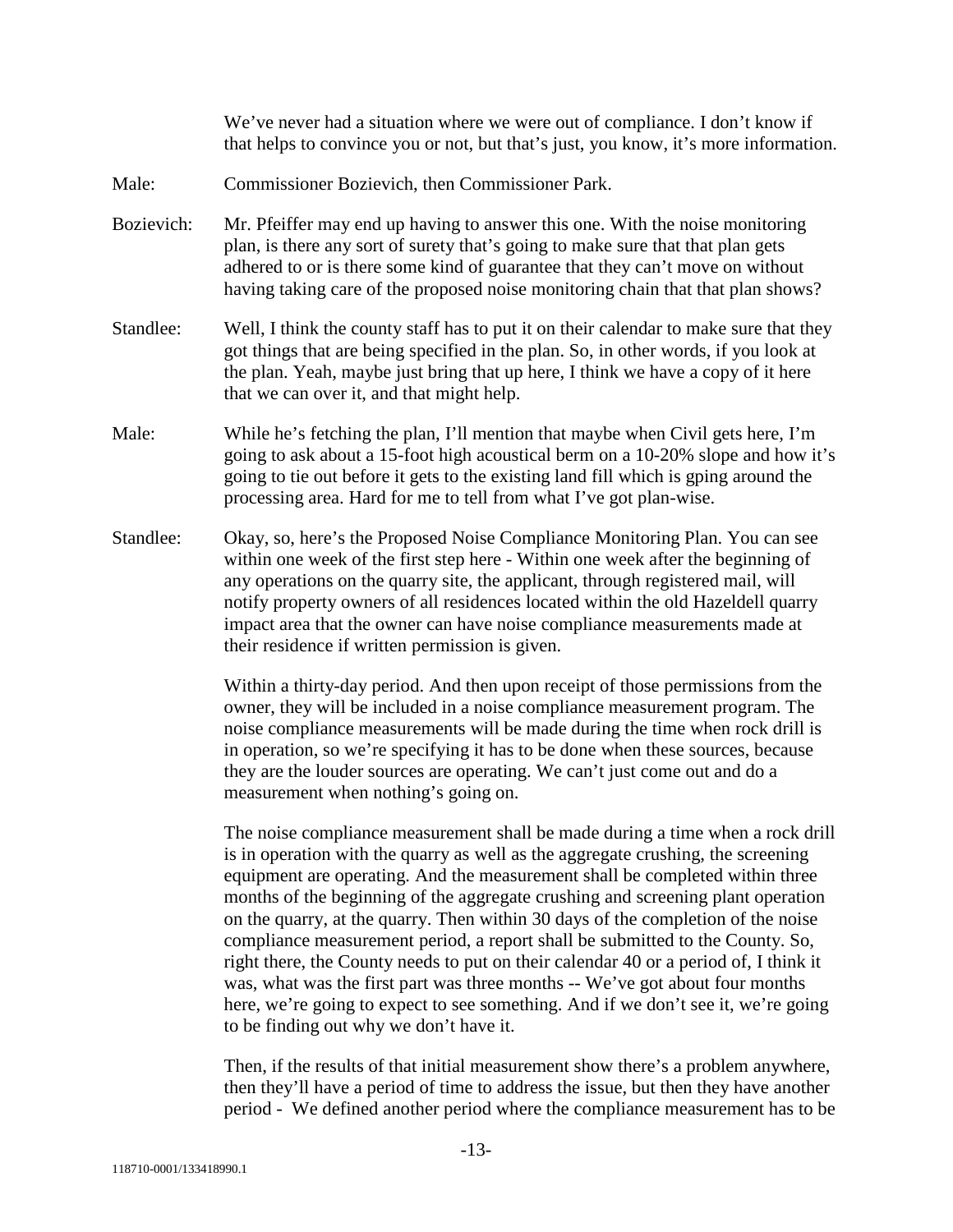|            | made again, and submitted to the County again. Like I said, I don't think we're<br>going to have to do more than the first measurement, but this is, this is to make<br>sure that if there is a problem, we have another process to kick in and continue on.                       |
|------------|------------------------------------------------------------------------------------------------------------------------------------------------------------------------------------------------------------------------------------------------------------------------------------|
|            | So I think, if you take the plan, and you just put on the calendar when to expect<br>things. I'm talking to the County, to the staff now. They will be the overseer of<br>the data. It's because the data is supposed to be submitted to staff. Does that<br>answer your question? |
| Bozievich: | I guess so, I'll probably have questions for staff on whether we're collecting a<br>high enough fee to do that kind of tracking and also what happens if, you know, if<br>you submit non-compliance and our ability to stop work and all that, but I want to<br>understand.        |
| Standlee:  | That is defined somewhat in here as to what happens if it's not, if there's a period<br>of time that's given to the                                                                                                                                                                |
| Bozievich: | Whether that, you know, might define your plan that you're supposed to stop<br>work, but whether we have the legal authority to stop your work, that's the<br>question I want to have my legal counsel answer for me.                                                              |
| Standlee:  | Okay. Any other questions?                                                                                                                                                                                                                                                         |
| Male:      | Mr. Barton?                                                                                                                                                                                                                                                                        |
| Barton:    | Just a clarification. You said 30db is the sound level that they could expect to the<br>east?                                                                                                                                                                                      |
| Standlee:  | No, I said that the                                                                                                                                                                                                                                                                |
| Barton:    | It was the hourly                                                                                                                                                                                                                                                                  |
| Standlee:  | I said that the limit into the east would be in a 35-40 range I believe it is. It may<br>have been a little bit higher, 38-42. I just can't remember the numbers off the top<br>of my head.                                                                                        |
| Raley:     | At the moment there is 39 dBA.                                                                                                                                                                                                                                                     |
| Standlee:  | Okay, the limit is 39.                                                                                                                                                                                                                                                             |
| Barton:    | 39, okay.                                                                                                                                                                                                                                                                          |
| Raley:     | Right now we're at 64.                                                                                                                                                                                                                                                             |
| Standlee:  | I want to stop talking and tell me what the level is.                                                                                                                                                                                                                              |
| Raley:     | Those kids are talking about 40.                                                                                                                                                                                                                                                   |
| Standlee:  | About 40. So that's what we're talking about. Any other questions?                                                                                                                                                                                                                 |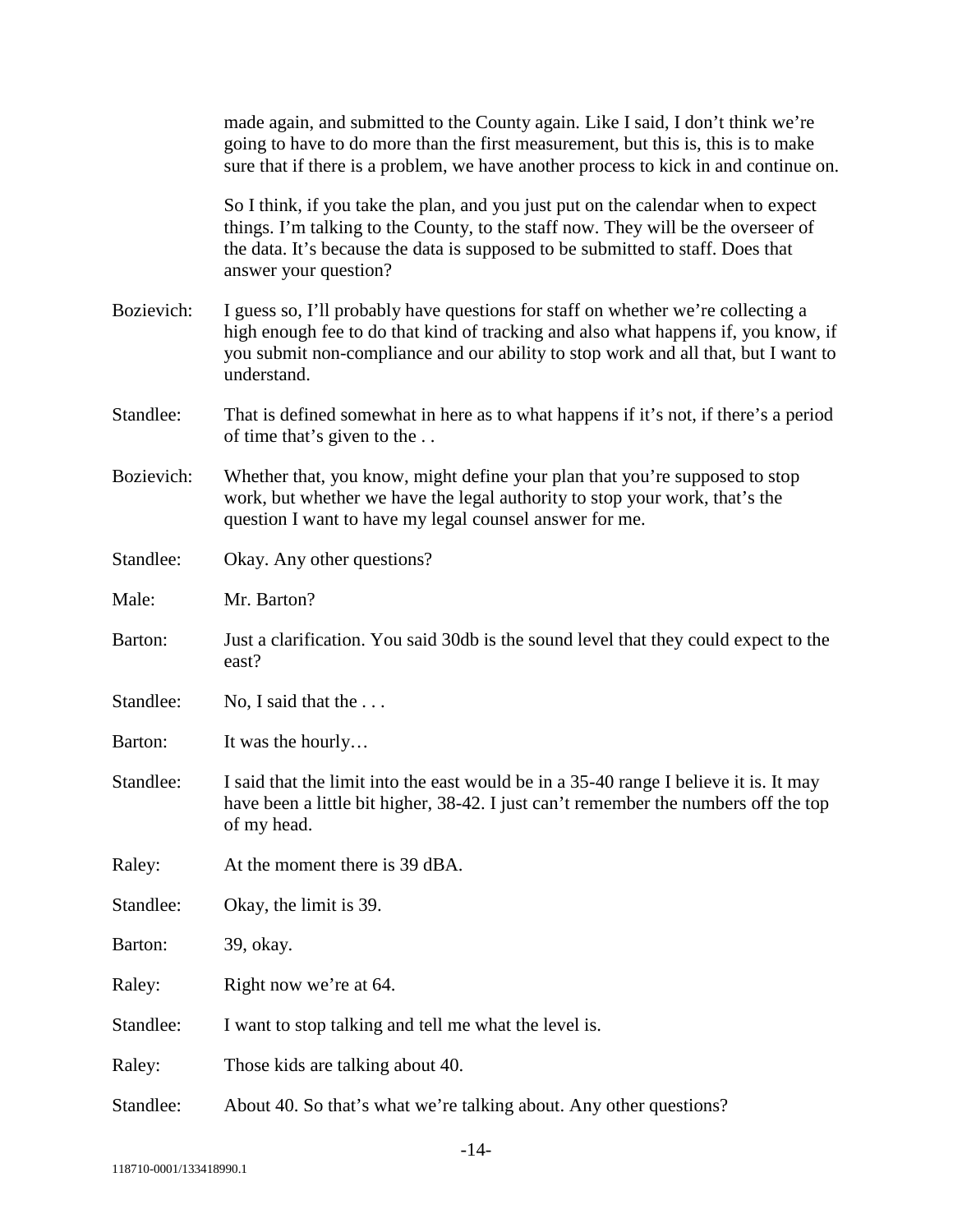Sandal: They're going to put up a PowerPoint presentation also, but I'm Kelly Sandal. I am a professional traffic engineer with Sandal Engineering based out of Eugene, at 160 Madison Street, Suite A, Eugene, Oregon.

> So we prepared the traffic analysis for the projects and a criteria in which we evaluated the traffic is based off of two Oregon administrative rules—the transportation planning rule which is Goal 12 and that is to evaluate the impacts of the zone change.

The Oregon Administrative Rule Goal 5 which is to evaluate the impacts of the aggregate operation and also Lane County Code Chapter 15, which evaluates the impacts of the zone change and the operation on the local street network.

So the criteria is to evaluate the local roads within one mile or to the closest arterial and we evaluated any intersection roadway capacity and the safety and the roadway alignment consistent with Goal 12 and Goal 5 criteria. That takes us to evaluating Dunning Road and Fish Hatchery Road out to Highway 58.

The evaluation looks at – We looked at the intersection capacity with the driveway and how the driveway is going to operate, how the intersection of Fish Hatchery at Dunning is going to operate. And how Highway 58 at Fish Hatchery Road is going to operate.

Our evaluation is looking at PM peak hour and looking in 20 years into the future assuming full operation of the site. And you can see here that, with full operation of the site, our view over \_\_\_\_\_\_ are well below the threshold for ODOT in Lane County. So there's no capacity constraints in any of the roadways or intersections.

We also evaluated multiple safety and roadway alignment considerations. One of them is sight distance, which is defined by intersection sight distance and stopping sight distance. Intersection sight distance is critical because we need, we are evaluating if a truck is stopped, can they see down the roadway in both directions so they can execute a safe maneuver out onto Fish Hatchery Road to Dunning Road and to Highway 58.

We evaluated the conditions for a gravel truck that's fully loaded with a pup trailer behind it. We also look at the stopping sight distances under the same conditions. A gravel truck with a pup, and that is how far down a roadway can the gravel truck see. Can the gravel truck see if a car is pulling out at one of the intersections we evaluated.

At the driveway. And so the intersection stopping sight distance is based upon several roadway conditions defined in the AASHTO manual. We're looking at the speed of the roadway, the grade of the roadway, and then automatically assumes a wet pavement condition in the calculations. So kind of a worst case scenario.

At the sight driveway, we have a grade of about three and a half percent. There is a curvature to the roadway right here that has a 15-mile-an-hour speed advisory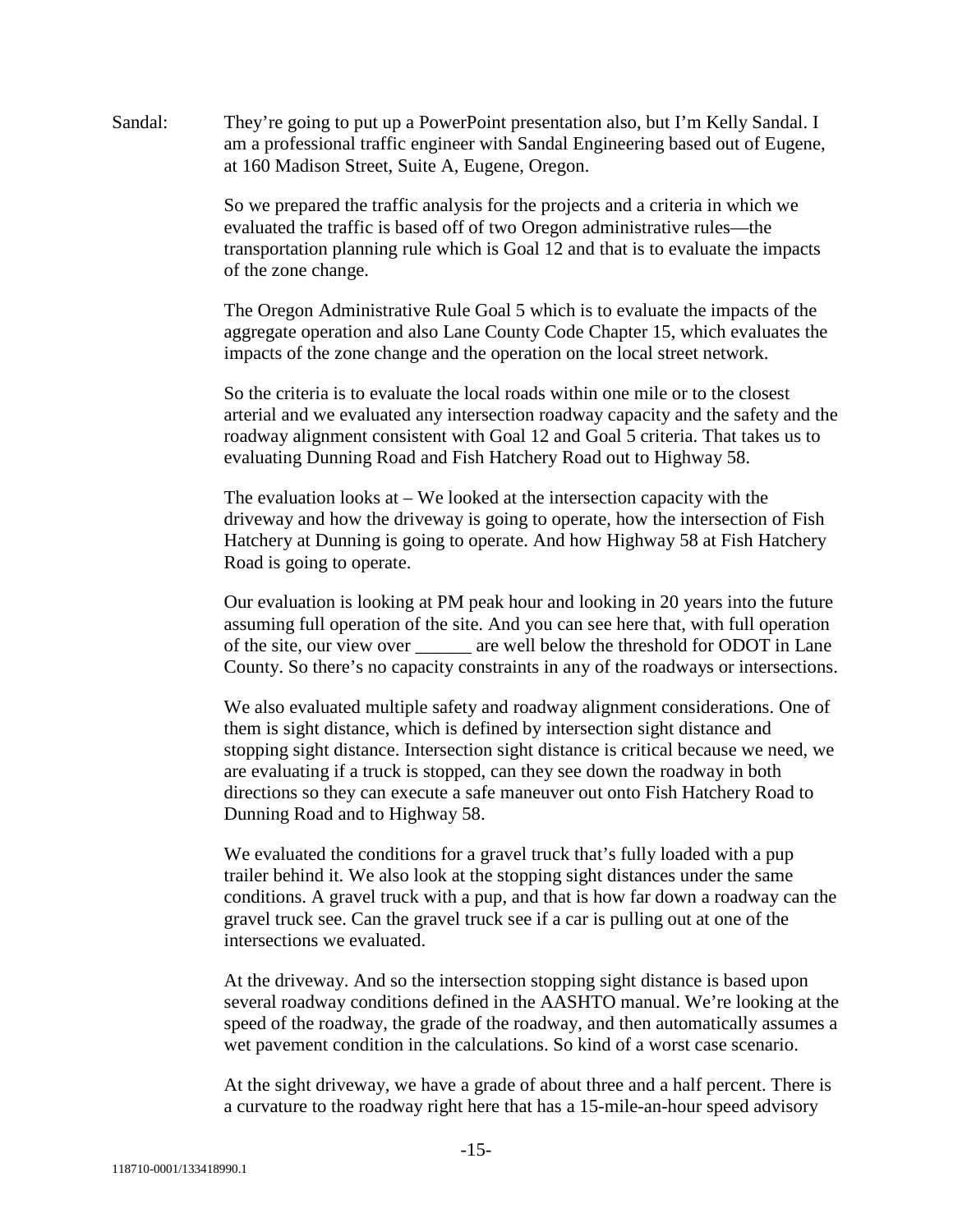curve. other than that there isn't any other posted speed. So we drove the section multiple times to determine what a comfortable controlled speed on that roadway could be and we determined about 30 miles an hour will be the comfortable speed on that roadway, except for this 15 mile an hour curve right here.

So our trucks would need to see at least 230 feet in either direction to be able to execute a safe maneuver out onto the street. And we have a berm here that is an earth embankment and some shrubbery that would limit the stopping sight to the recommendation and the condition of approval is to remove this back to maximize the sight distance that we can get.

We're also going to recommend that signage be placed up here east of the site so that vehicles travelling westbound on Dunning Road towards the driveway will have warning that there are trucks entering the roadway. We're going to work with Lane County Public Works to determime from where the exact placement of that is. So, right now, it just says XX feet, but we'll determine by field measurements after we remove the berm where the best appropriate location to place that sign is.

We evaluated Highway 58 at Fish Hatchery Road. Highway 58 has a design speed or a posted speed of 55 miles an hour. The distance a truck needs to see that's fully loaded gravel is 930 feet in either direction. That's the time it would take for them to perceive a gap in traffic, be able to move out into the traffic and get up to a reasonable speed without causing a driver on the road to come to a sudden stop. The stopping sight distance for a vehicle that's already traveling on Highway 58 is 495 feet. That's the time it would take to perceive there's an obstacle in the roadway and to come to a hurried but a non-panicked stop.

We went out and did some field measurements and determined there is more than 950 feet in both directions that you can see so there's adequate sight distance available for both conditions, the intersection and the stopping sight distance.

We looked at all of the cross-streets on Fish Hatchery Road. The Fish Hatchery at Dunning meets standards. The roadway speed is 55 miles an hour. We evaluated for a truck that would be turning from Dunning Road onto Fish Hatchery. Fish Hatchery comes down and meets before Highway 58 a couple of small streets. There's a big curve in the roadway here. There is a fence and some buildings that actually restrict the sight lines. We worked with Lane County to determine that measure of mitigation for the fact that we don't quite have the stopping sight distance we need is to put up advance signage that's warning that there's intersections ahead so that it reduces the perception/reaction time and then gets you to where you need to be for a stopping sight distance.

We also evaluated the turning movements at all of the intersections, all the directions that the trucks were going to be needing to turn. We evaluated if there is enough room for the trucks to be able to execute the right and left turns at all of the locations they will be turning. And we determined that the current intersection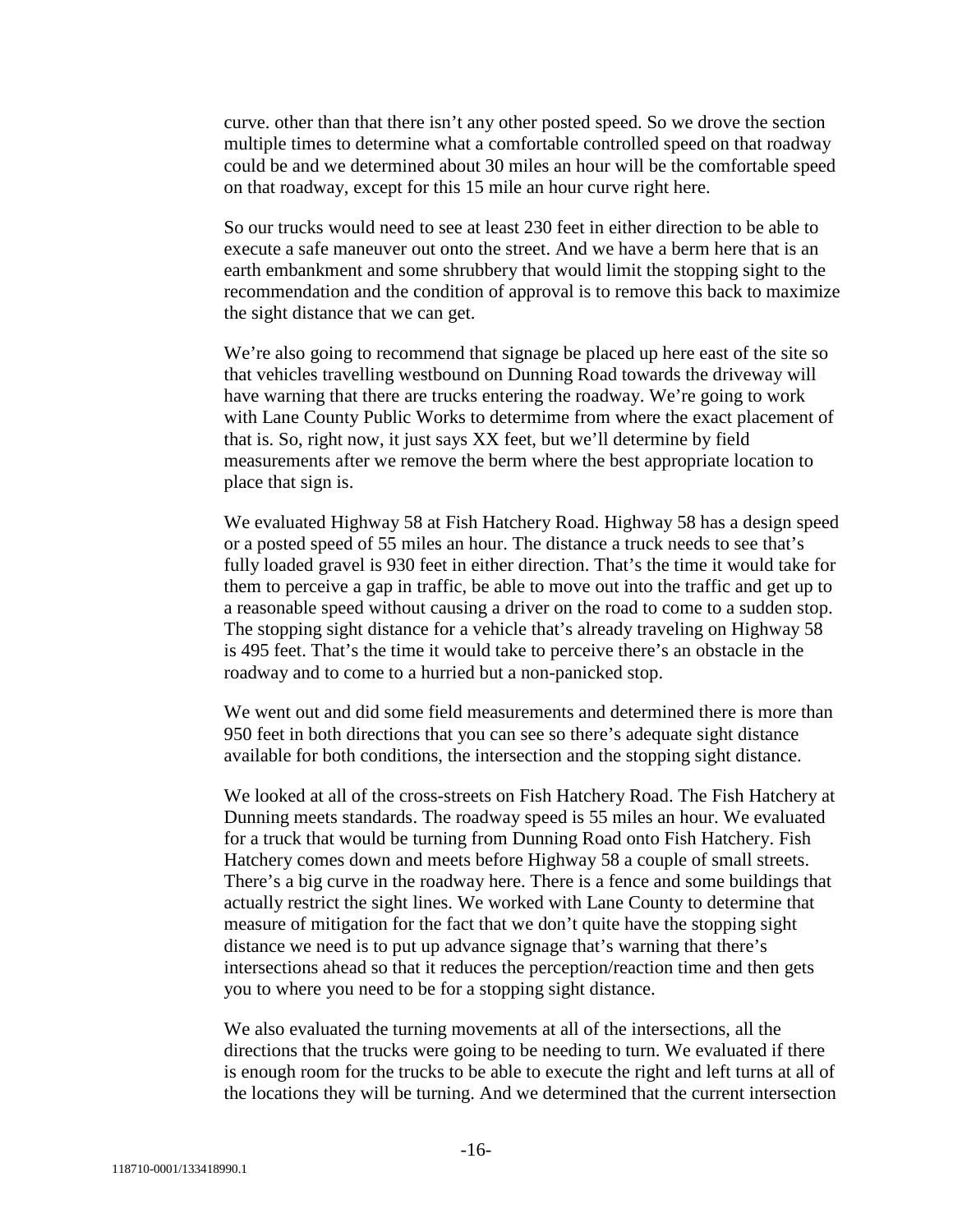geometry can accommodate the turning movements of a gravel truck with a trailer as is.

And then the sight driveway will also be designed with the correct turning radius and width so that a truck can maneuver safely in and out of the driveway.

We looked at crash history for as long as we could pull records, which ODOT can get us to about 2009. We looked at crashes that are at all of the intersections plus all the roadway segments for Fish Hatchery Road and Dunning up to the driveway. On Dunning Road, there's been no reported crashes in the timeframe. The reason why this is critical is it helps us to evaluate if there's any roadway alignment issues or geometric issues that are a significant safety concern that needs to be corrected. And that the indication that there has been no reported crashes lets us know that the alignment, there's not a significant safety concern with the current alignment.

Along Fish Hatchery Road again there was zero reported crashes the same concern. There is no geometric issues or roadway alignment issues. And then Highway 58, there was three reported crashes at the Highway 58 and Fish Hatchery Road intersection. There is no pattern to how those crashes are occurring. It happened on different years, different times of the day. All the drivers were under the age of 22 that caused the crashes. Two of them were turning crashes and one of them was a rear-end crash with an unsafe passing condition. So it also indicates that there is no apparent -- When there's no apparent pattern, it means that there is no geometric concerns at the intersection that are causing crashes to occur beyond driver behavior and inattentiveness.

We looked at the roadway's horizontal alignment. Is there enough roadway width to accommodate two-way truck traffic and conditions. Discussions with Lane County, the condition that has been put on the project is that Dunning Road will need to be widened to a minimum of 24 feet for the whole width from Fish Hatchery Road to the driveway. Fish Hatchery Road itself has adequate width that is more than 24 feet. And then again tehre are no reported crashes to indicate that there is currently safety issues, but we're going to make the roadway wide enough to accommodate the two-way truck traffic more easily.

Pavement analysis. Lane County has conditioned that our project to pavement analysis along Dunning Road and Fish Hatchery Road, and we are continuing to coordinate that with Lane County on the timing of when that would be most appropriate to do the analysis and to do any roadway work.

The final concern that was brought up is the railroad crossing. There have been no reported crashes at the railroad crossing for as long as I can pull up the history. Again about 2009. Again, there is no indication out there when we did field work that there was any geometric concerns, but there is a narrowness to the railroad crossing. There's a guardrail that narrows the section down quite a bit in between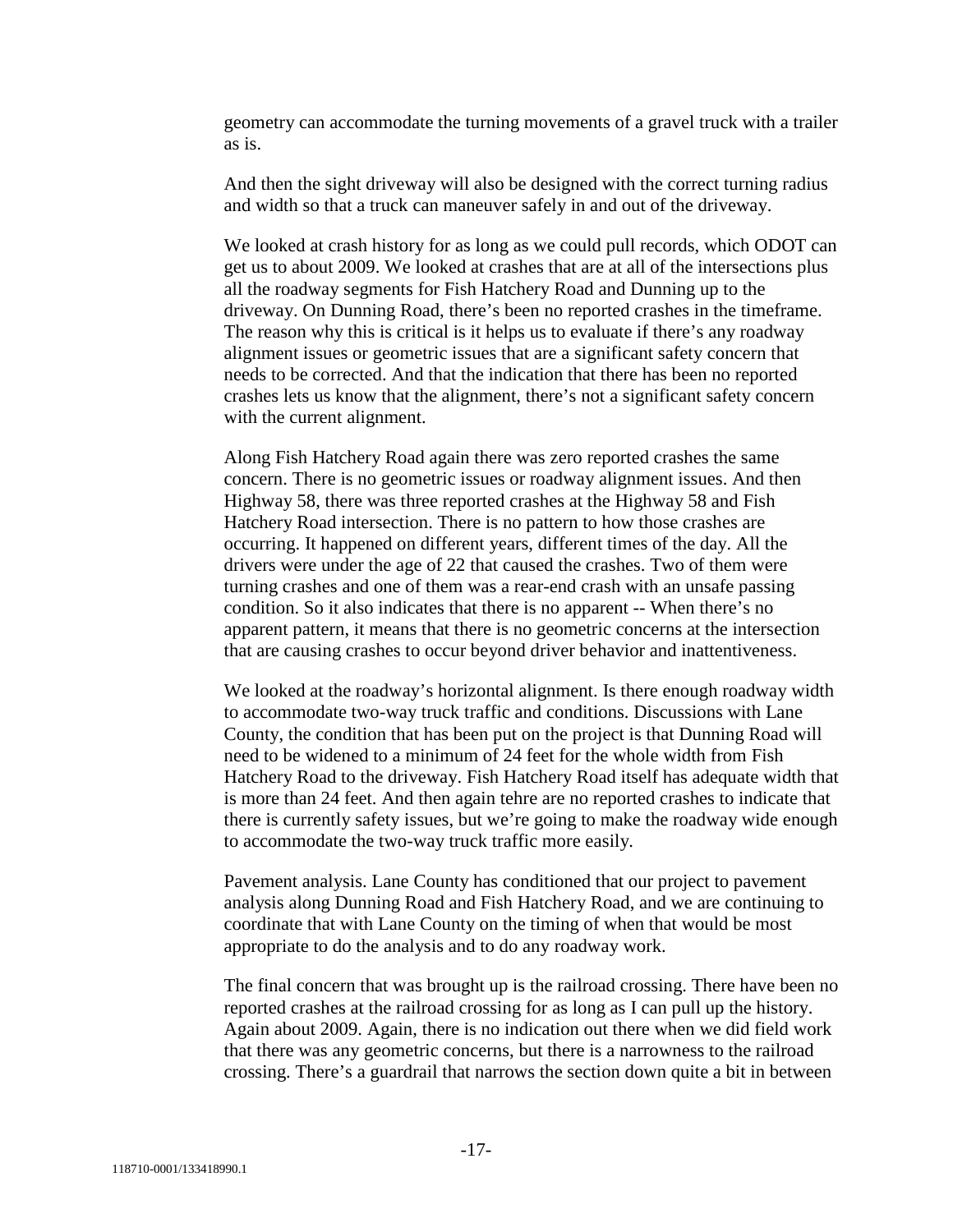the crossing, so we're working with Lane Country, with ODOT rail and Union Pacific to determine how best to mitigate the narrowness of this crossing.

There's a couple of scenarios on the table. Whether we widen the crossing, whether we replace the signal arms, or we straighten out the roadway, and those conditions and improvements are continuing to be worked with Lane County, Union Pacific and ODOT rail on what would be the best means for improving that location. That's all I have. Are there any questions?

Male: I'm interested in a couple of aspects of your testimony. The first is just the most recent where you said that you're working with ODOT rail and Lane Country to mitigate the width of the crossing arms at that intersection. My understanding is that we're presented with a proposal, and it's supposed to be complete, and then we're supposed to read it, consider it, and listen to public testimony about it. When I read that you're working with them, what's the conclusion? What are you actually proposing?

- Sandal: Right now the condition is written that we will comply with the ODOT Rail order. And that means we're going to take the scenario that we come up with to ODOT Rail and then they will be approving it or denying it. They are, I'm sure you guys are familiar, they're pretty stringent on what they will allow and what they will require. They've been aware of this situation out here. So they know it's coming, they know it's conditioned. As it's written, we have no choice but to comply with ODOT Rail. And it could be that when ODOT Rail continues on their process and we're coordinating with them, that they may require the replacement of the arms and moving them back, or we just move the guardrails, or we straighten the roadway out. That's going to take quite a bit of work to determine what that mitigation has to be.
- Male: Did you determine the number of train crossings and truck crossings that would occur at that intersection?
- Sandal: The train crossings, there are 28 a day. It's the last number I had gotten. And we are looking at full operation 80 trucks in a day. So, 40 trucks.
- Male: 80 trucks intersecting with 28 trains?

Sandal: Correct.

- Male: Now, the other part of this that I'm very interested in having had a truck pass me on the way up here, are you making the assumption that people on Highway 58 will drive 55 miles per hour pass the intersection of Fish Hatchery Road and Highway 58?
- Sandal: Yes, because that's the design speed. So, that's the standard criteria.

Male: That is an assumption that you do make?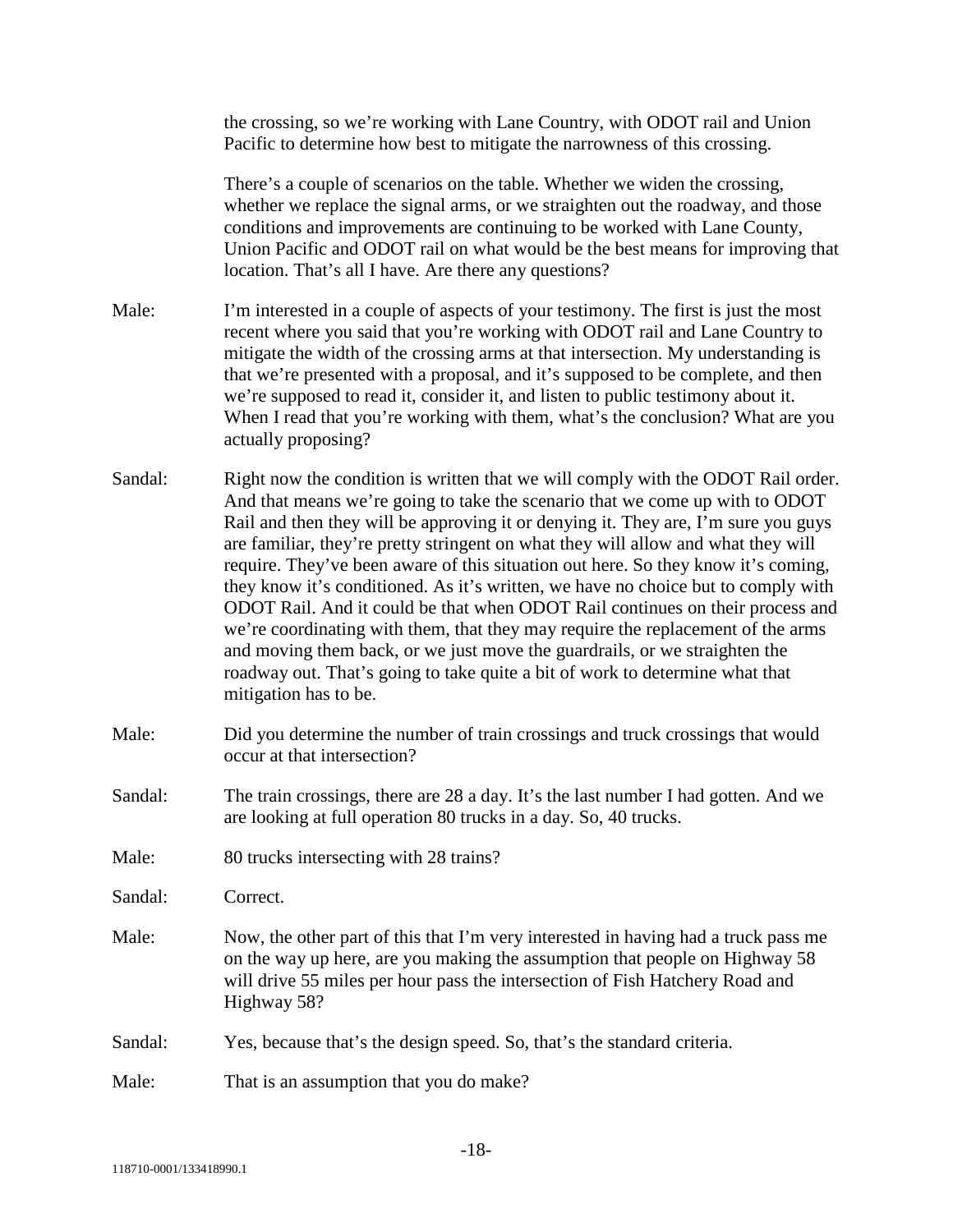| Sandal: | Yes. Because that is the criteria for design is assuming a 55 mile an hour speed on<br>that road. That's how it's posted.                                                                                                                                                                                                                                                                                                                                                                                     |
|---------|---------------------------------------------------------------------------------------------------------------------------------------------------------------------------------------------------------------------------------------------------------------------------------------------------------------------------------------------------------------------------------------------------------------------------------------------------------------------------------------------------------------|
| Male:   | And if the board commissioners or the public testimony showed that really the<br>posted limit is due to consumer behavior and lack of enforcement that Highway<br>58 is really a dangerous highway, and the number of vehicles that exceeds the 55<br>miles an hour at that intersection is greater than 55 miles an hour. What's your<br>response to that?                                                                                                                                                   |
| Sandal: | Enforcement. Because, it's a statutory speed. The statutory speed is to go 55<br>miles, is 55 miles on that roadway. Enforcement is the reason, would be the<br>mitigation.                                                                                                                                                                                                                                                                                                                                   |
| Male:   | Is that part of your compliance plan? Like if that enforcement didn't take place,<br>then we would do something? Like in the noise arena, where if the noise rules are<br>violated, then there's a mechanism to bring things into compliance?                                                                                                                                                                                                                                                                 |
| Sandal: | No. The reason why we didn't provide any mitigation around that is that the<br>design speed is 55, and that we are only required to provide mitigation on local<br>roads, and Highway 58 is a state road. And ODOT would have received a copy of<br>the transportation analysis that we had completed and had not comments on it. To<br>them it was deemed acceptable.                                                                                                                                        |
| Male:   | Are you making the assumption that the people who administer Highway 58 will<br>not change the speed limit during the time that the mining is in operation? It will<br>always stay at 55, because the people who administer the roads want it to stay at<br>55 where may be data will show later that the speed should be lowered, are you<br>making the assumption that it will be 55 all the time?                                                                                                          |
| Sandal: | Yes. I am making the assumption that it will be 55 based upon the topography of<br>the roadway. If the roadway was to change speed, my professional opinion is that<br>it wouldn't go up, because it's just to the east of Fish Hatchery Road. You start<br>getting into curvature of the roadway, and that point increasing the speed is not<br>necessarily a prudent thing to do. And then to the east you're coming into the city,<br>so you would not increase the speed as you're heading into the city. |
| Male:   | Did you conduct any speed analysis of how fast people actually drive on that<br>section of the road as opposed to what the posted speed limit is?                                                                                                                                                                                                                                                                                                                                                             |
| Sandal: | No, I did not do a speed analysis on that section. I personally was the one who<br>took the traffic count at the intersection so that I could see how big the gaps in<br>traffic were. During the three hours I was out there counting, there were plenty of<br>gaps-very large gaps that exceeded ten seconds, and beyond into thirty seconds<br>which is plenty of time for a truck to be able to make a turn.                                                                                              |
| Male:   | Thank you.                                                                                                                                                                                                                                                                                                                                                                                                                                                                                                    |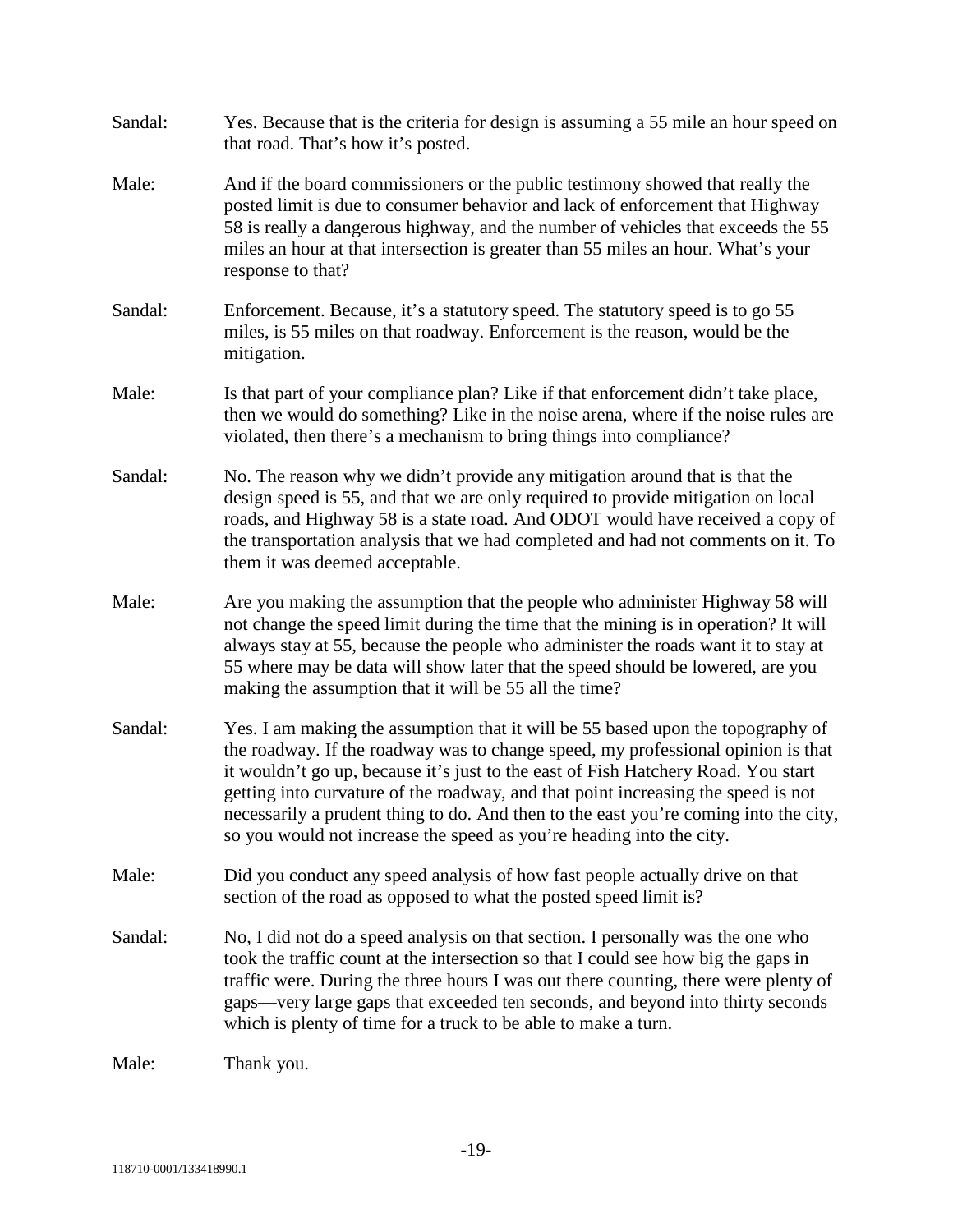- Male: One of the things that wasn't quite clear from an earlier testimony was how rock gets from the active face of the quarry to the processing area. And there was this brief reference made to a secondary entrance into the quarry. Can you address whether those trucks going from the active face of the processing area, are they going to use Dunning Road, or is there an offsite haul road that's not showing on the site plan?
- Sandal: Yes, there is an onsite haul road.
- Male: Onsite haul road. I guess maybe this is going to be a question for the applicant, and I didn't see that addressed either in the Sound Study, or even I don't see where it's quite showing on the site plan. That haul road between the active face and the processing area. Thank you.
- Male: This question is for you. Just a time check. We've been with the applicant now a little over an hour trying to keep it within 30 to 45 minutes. I know a lot of these questions are from us and a lot of it is our fault, but if we can do the last two presenters as quickly as we can so that we can get to the public. Thank you.
- Peterson: Good evening. Board. My name is Gary Peterson. I'm with the firm of Shannon and Wilson out of Lake Oswego, Oregon. I'm an engineering geologists and hydrogeologists, and I've been working here in Oregon for forty years, and these are the kinds of projects that are pretty interesting. Excuse me for that. I've got a written thing I want to try to zing through here quickly, so I beg for your attention. I'm here to talk about silicon concerns and water. Silicon concerns. Silica is silica dioxide. Basically it's known as quartz. And it's a compound that mixes with different materials to form minerals that cross here. It's the second most common materials on earth. Silica is everywhere. It's most commonly known as quartz, crystalline, silica. It's present in rock masses, gravel deposits and soil everywhere on the planet, and a site, here at the site, has significant silica. It's in the form—it's mineralized into the rock. The use of silica containing materials is extensive. We use it for everything in building or modern society. It's in bricks. It's in cement. It's in concrete. It's in all the rock that we use on the roads and on the asphalt. It's everywhere. Silica is a wide ranging material. The beaches and playgrounds that the kids play in are silica. It's everywhere. So, I don't want the impression that silica is a unique problem to this site. However, breathing silica is where the problem comes. The little particles get caught up in dust and become air borne. You breathe them in. They get lodged in your lungs, and they're damaging to your health. That's the potential. But the numbers are pretty high on what levels that it requires.

Less than three weeks ago, Oregon OSHA published new rules. They had old rules, but they've published new rules regarding the management of silica. It is directly applicable to quarry mining operations such as this. They are going to become effective in 2018. Old Hazel Golf Quarry will be held to those new standards to prevent adverse silica exposure for employees and the community. Quarry operators are subject to inspections and penalties for violations. Oregon's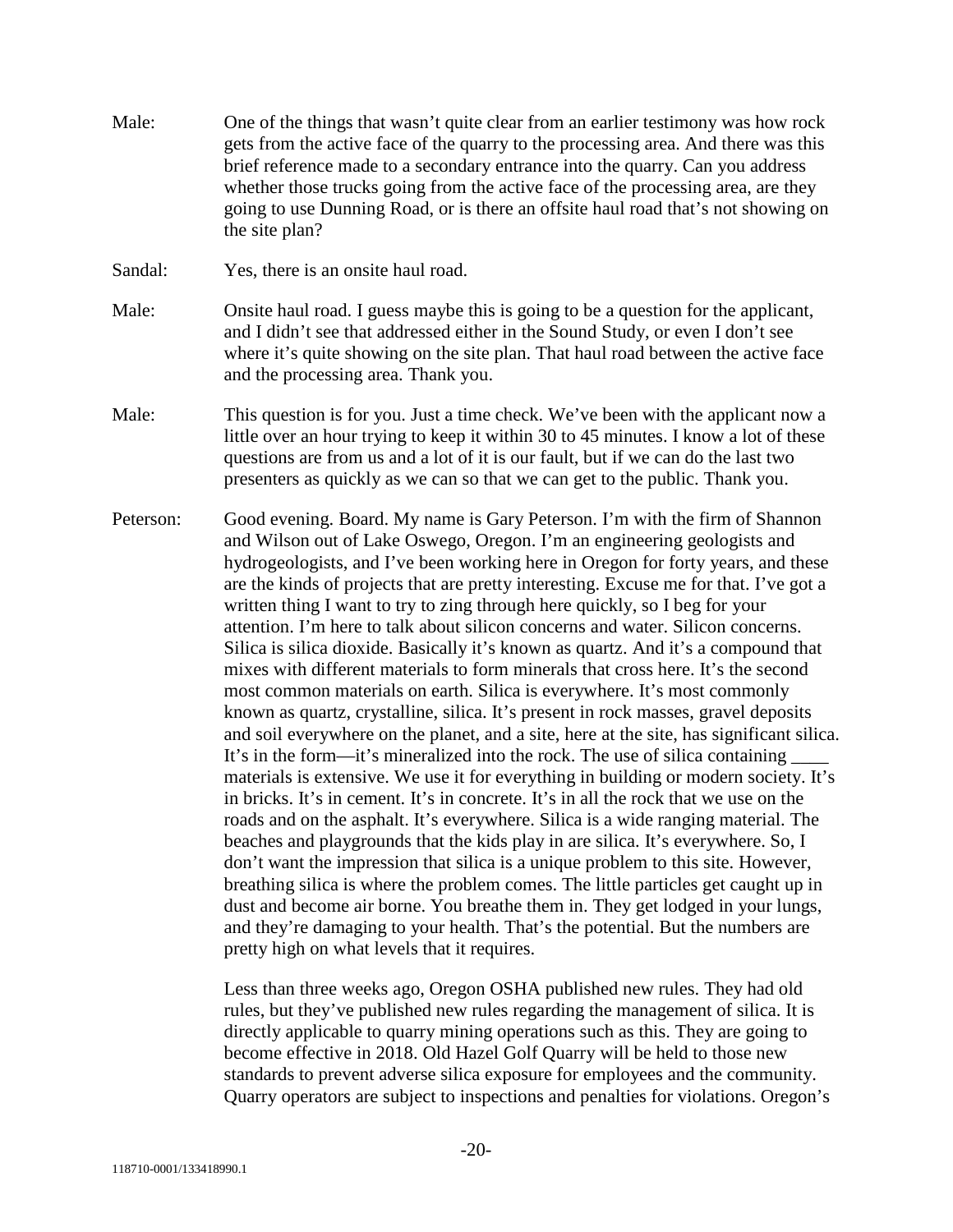new regulatory standard further communicates the employer's responsibility to modernize equipment and use work practices that capture and suppress dust at its origin. So, again dust is the problem. Dust suppression is the answer. Oregon OSHA requires employers to protect workers and the public from airborne respirable silica exposure, but it does not require respiratory protection. The new rule does not require masks for people working in quarries as it does for grinders grinding on materials that are producing silicon in a very closed environment. Instead, Oregon OSHA requires a work practice that manages the hazard and dust suppression is the key element of that. They have to contain the cuttings from drillings, and they have to water the roads. They have to sprinkle the roads. They have to sprinkle the crusher, and the sifting plates, and the transmission, the conveyance facilities and keep the dust down to prevent the silica exposure. That's the management that's required in the rule. Today the quarry industry itself has developed a lot of new equipment, and the new equipment comes with built in dust suppression. For example, dozers and heavy equipment include a cab with seals and air filtration to prevent dust intrusion into the cab. The drilling that has been talked about, drilling in blast holes, is another area that generates significant dust. New equipment comes with cowlings and bore hole connections that allows sucking vacuums, sucking cuttings in and stabilizing them with moisture. These are very standard industry procedures. This new operations that Old Hazel will be required to comply with all of these new requirements. Most of these requirements require water. Most of these things require water to suppress the dust. Aggregate mining permits in Oregon allow the installation of water wells on site, a water well on site, for site operations. Such an industrial well is limited to five thousand gallons per day. Onsite wells typically supply water for spray bars and crushers and screens. Water trucks are loaded up and used to sprinkle travel roads on site. Wheel washers prevent trucks from leaving the site and bringing dust and mud, well dust which turns to mud, mud which turns to dust, unto the roads. Water supports the dust suppression equipment for the drill rigs and may be used to wash crushed rock and remove fines. Water used on the site is valuable resources as \_\_\_ has pointed out, and it's often recycled through collection systems to reuse it. A reliable water system is really important to a quarry operation. Public testimony suggest that the onsite well may adversely infect nearby aquifers and neighbors. Let's look at the facts. Five thousand gallons per day averages out to be about three and half gallons a minute coming out of a well into a reservoir. That's equivalent to a very low flow from a garden hose. This is not a high demand for a well located where we're located, which in or hydrogeological studies we characterize this as a lowlands area where we get into aquifers that are more related to Salt creek and the Willamette River than the highlands area where lack of water is present. No data suggests that ground water is present or actively—sorry, I've skipped ahead.

A few neighbors are nearby. One resident recently installed a well that generates 20 gallons per minute in this environment. We think that the water resource is available for us in the development area. Public testimony also suggests that water use may influence groundwater conditions around the landfill.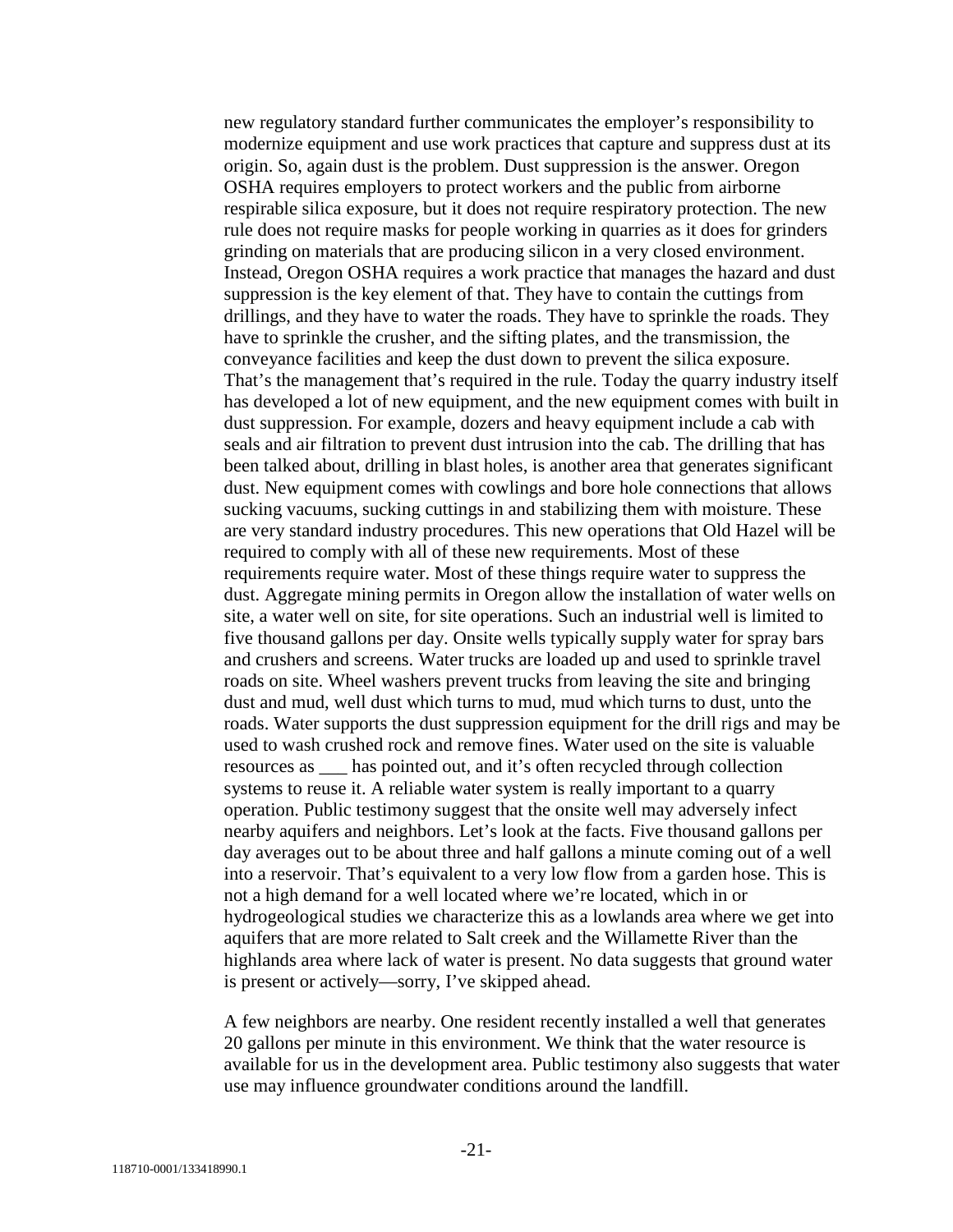Let's talk about the landfill for a moment. There's no data that suggest that the groundwater is moving to the landfill or that the landfill has leached materials in any direction. There's no exposure, no release, and nothing that tells you that it's there other than an historic air photo study that we did to define where the shelves were. Borings sub-slope of the land disclosed only shallow ground water, no shallow ground water, and encountered bedrock, typically impervious at shallow depths. Given the geologic settings, we believe no significant groundwater resource or flow path exists that has groundwater traveling through the old landfill site. We are confident that one of these well sites will provide a reliable ground water source with no adverse offsite impacts, and without any potential changes in groundwater conditions in the processing area. Neither site present's existing use of ground water aquifers. Now that was kind of speedily read, and I may not have gotten all the content. We recognize the hazard of silica. It's managed everywhere in the world in different ways, but we have our own way, and we have brand new rules to enforce that are stronger than what's before. The landfill, we've identified and have no evidence that it's going to be future problem, and we've isolated it from all of the processing area operations. There is no indication that there's any ground water moving through there. We think that that entire area is very stable. Gently sloping and going to perform fine over the long run. That's all I have.

- Male: Commissioner Bozievich asked earlier about the bonding requirements for one other aspect of this proposal. Could you discuss whether or not that's something that's included in the proposal, or something that's in the authority of the county to require that if this all works out that there wouldn't be any claim on a bond, but that if water problems do develop, and there would be some bonding available to fix the problem.
- Peterson: I don't feel like I've got an appropriate answer regarding how we would bond that.
- Male: Like a performance bond or some kind of thing where you say, well if it works, no body's going to claim on it. It's not going to cost too much. But, if there are problems with the water, contaminating or whatever, then there's money available to fix it.
- Peterson: That issue as I understand the property ownership, and Steve perhaps you would know better on this, that may fall to the city, not due to a purchase agreement.
- Male: The city would do what?
- Peterson: Cover issues related to the landfill.
- Male: Because the city once owned the landfill?

Peterson: Yeah.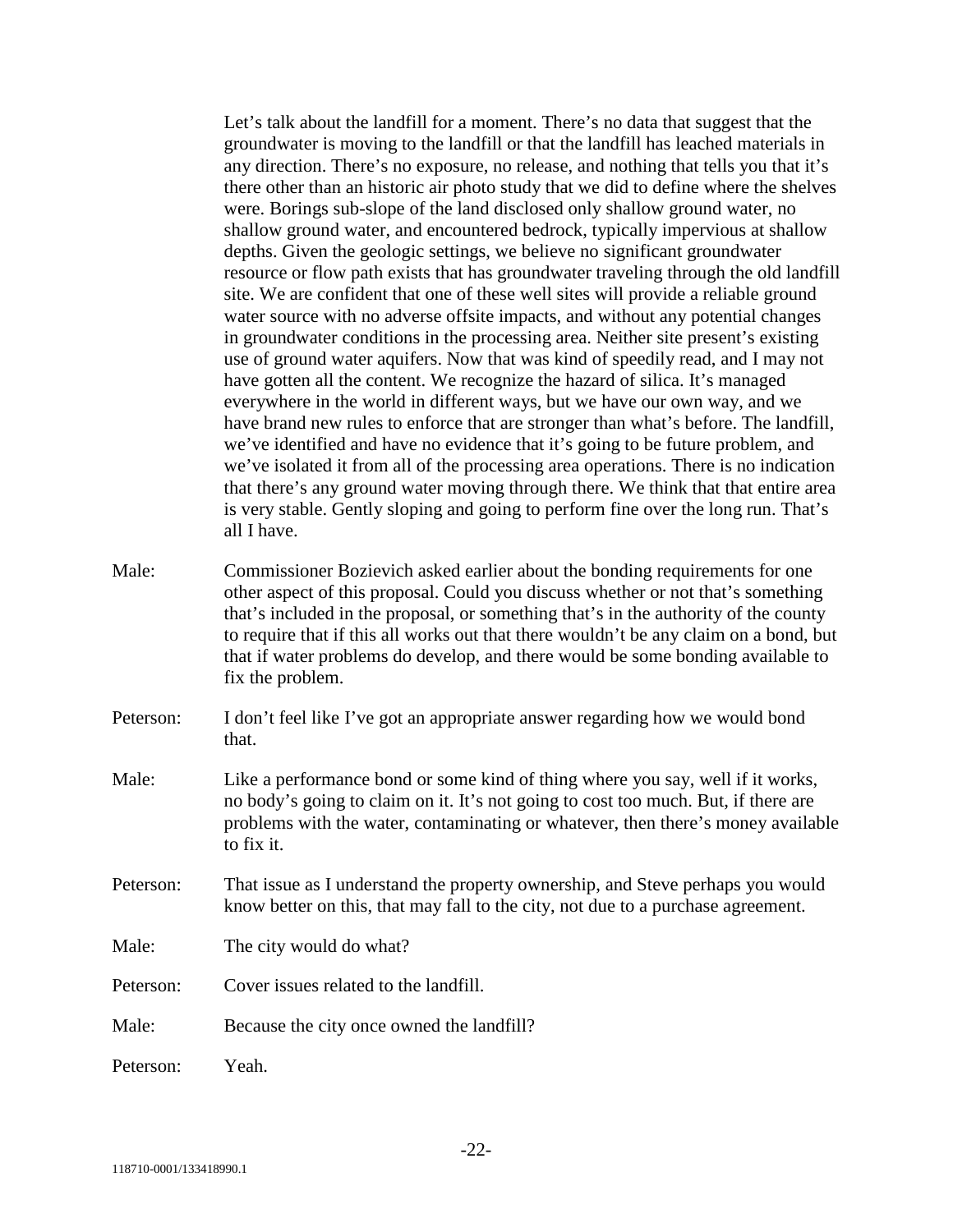| Male:     | Well, I'm not really talking about anything connected with. I'm not really talking<br>about.                                                                                                                                                                                                                                                                                                                                                                                                                                                                                                                                                        |
|-----------|-----------------------------------------------------------------------------------------------------------------------------------------------------------------------------------------------------------------------------------------------------------------------------------------------------------------------------------------------------------------------------------------------------------------------------------------------------------------------------------------------------------------------------------------------------------------------------------------------------------------------------------------------------|
| Peterson: | I can't commit. I don't have the knowledge of the details.                                                                                                                                                                                                                                                                                                                                                                                                                                                                                                                                                                                          |
| Male:     | I'm not talking about the landfill and the city's prior ownership of the landfill. I'm<br>talking about whether or not there are water problems on the site that create<br>problems off site, and if those water problems, which I understand in the proposal<br>have been addressed, and I understand it's your view that it will work out<br>properly as it should, I just asking about whether or not there's any kind of<br>performance on proposal or something that would protect the community and<br>protect the impacts on river of this kind of water problem that might occur,<br>whether it's water quality, water quantity, breaching. |
| Peterson: | The site engineering work has been done to maintain all waters on site and not<br>allow the discharge into.                                                                                                                                                                                                                                                                                                                                                                                                                                                                                                                                         |
| Male:     | That's exactly my point. That's your view. I'm not questioning that for this at this<br>moment. What I'm asking is, is there any kind of way to have a performance bond<br>to make sure that?                                                                                                                                                                                                                                                                                                                                                                                                                                                       |
| Peterson: | And that's out of my expertise.                                                                                                                                                                                                                                                                                                                                                                                                                                                                                                                                                                                                                     |
| Male:     | Okay. Then it's fair to say there's none in the proposal?                                                                                                                                                                                                                                                                                                                                                                                                                                                                                                                                                                                           |
| Peterson: | I'm not aware of that aspect of the proposal.                                                                                                                                                                                                                                                                                                                                                                                                                                                                                                                                                                                                       |
| Male:     | Other questions?                                                                                                                                                                                                                                                                                                                                                                                                                                                                                                                                                                                                                                    |
| Male:     | I think maybe Commissioner Sorensen was thinking of the reclamation plans<br>with DOGAMI when he was speaking of a bond earlier. My question<br>is on the five thousand gallons per day max use of the well. Is that going to be a<br>metered well, and is OWRD going to be the permitting for that? Are they going to<br>be the enforcement agency relative to controlling the max use of that well?                                                                                                                                                                                                                                               |
| Peterson: | The well will need to be metered, because it does have a limitation criteria on it.<br>Who is the enforcement on that? OWRD will own the log, but that really is a                                                                                                                                                                                                                                                                                                                                                                                                                                                                                  |
| Male:     | The water max. If there were concerns in the area, he could check the well log,<br>the well meter and all that stuff.                                                                                                                                                                                                                                                                                                                                                                                                                                                                                                                               |
| Peterson: | That may well be included in the.                                                                                                                                                                                                                                                                                                                                                                                                                                                                                                                                                                                                                   |
| Male:     | But it won't be Land County, it will be the Water Resources Administration<br>through the permitting process that would have the authority.                                                                                                                                                                                                                                                                                                                                                                                                                                                                                                         |
| Peterson: | Yeah. I think that's how it would work.                                                                                                                                                                                                                                                                                                                                                                                                                                                                                                                                                                                                             |
|           |                                                                                                                                                                                                                                                                                                                                                                                                                                                                                                                                                                                                                                                     |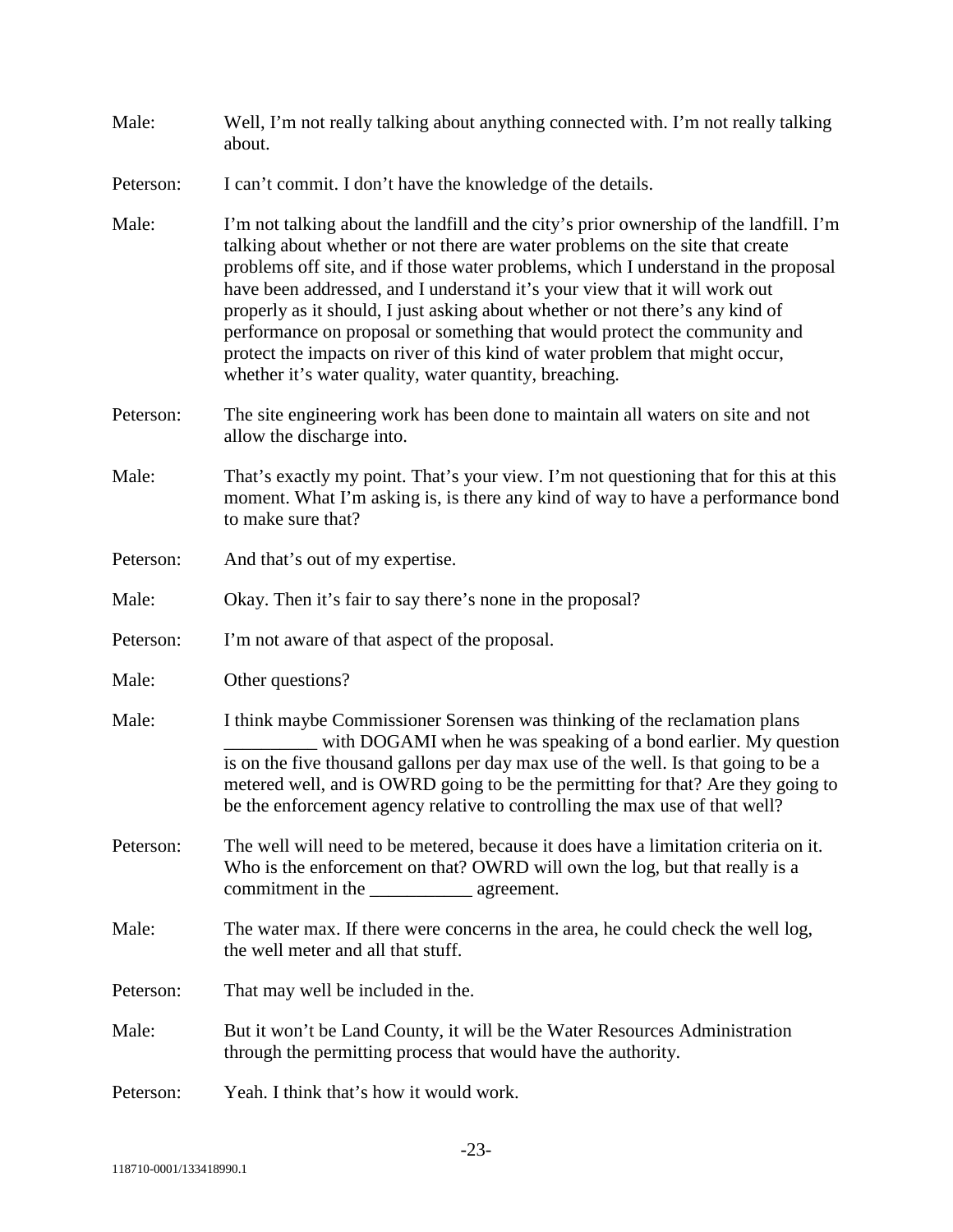Male: I just wanted to check that there is a. You're allowed to use up that.

Peterson: Oregon Water Resources Department is involved with these types of activities.

Male: There is some agency that is in charge of making sure that doesn't get exceeded after we've issued a permit. So, thank you.

Male: All right. Thank you.

Peterson: Thank you.

Minor: I am Rick Minor. Senior archeologist with Heritage Research Associates in Eugene. 1997 Garden Avenue. Eugene, Oregon. Spun out of the University of Oregon in 1980, Heritage Research is a small business specializing in the archeology and history of the Pacific Northwest. Over the last 35 years, we've been employed by a large number of clients. Large variety of clients, including state and federal agencies, counties, cities, utilities and private property owners. One think I'd like to make clear, it is not our role to advocate for any particular project. Instead, it is our responsibility to assist our clients in meeting state and federal laws as applicable and to advise them on the protection of cultural resources. The question before us tonight is pretty straight forward. Our significant archeological or historical sites known to be present or likely to be present in the proposed mining area that would be affected by the proposed land use action. And the answer is, no. Most emphatically, no. Let me walk you through the process. And point out where the project area is. If I can figure out how to work this. Nope. Is there a pointer on here? I don't have that. Oh, I see.

> As you can see, the proposed mining area is right below the label for the Fish Hatchery. It's the little area right here. And actually it's the southern portion of that little area right there. And, before we move and I forget, there's a trail we're going to be talking about that's coming in from Aubrey Mountain over here. I'll come back to in a moment. Available records and reminiscent on file prior to the proposed land use, do not portray the proposed mining area as particularly historical or significant in the past. And it's only relatively recently that the butte, now known as TV Butte has been named. As discussed in the three reports that Heritage has submitted, our work began with a review of existing sources and database to recover information about previously recorded archeological and historical sites in the project area. There are no previously recorded archeological and historical sites in the mining—proposed mining—area. There are a few cultural resources in the impact zone, which I'll show you in a subsequent slide. Most of these surprisingly are historical in age and refer, and relate, to the state fish hatchery or the Pulp and Talbot Mill. There are only three isolated fines of lithic materials, and they're called isolates, because they do not meet the definition of an archeological site. Only three of these have been found in the impact on which is the buffer zone for the project. And because there will be no earth disturbing in the impact zone buffer, none of these cultural resources will be affected by the project. After the record search, an on the ground field survey was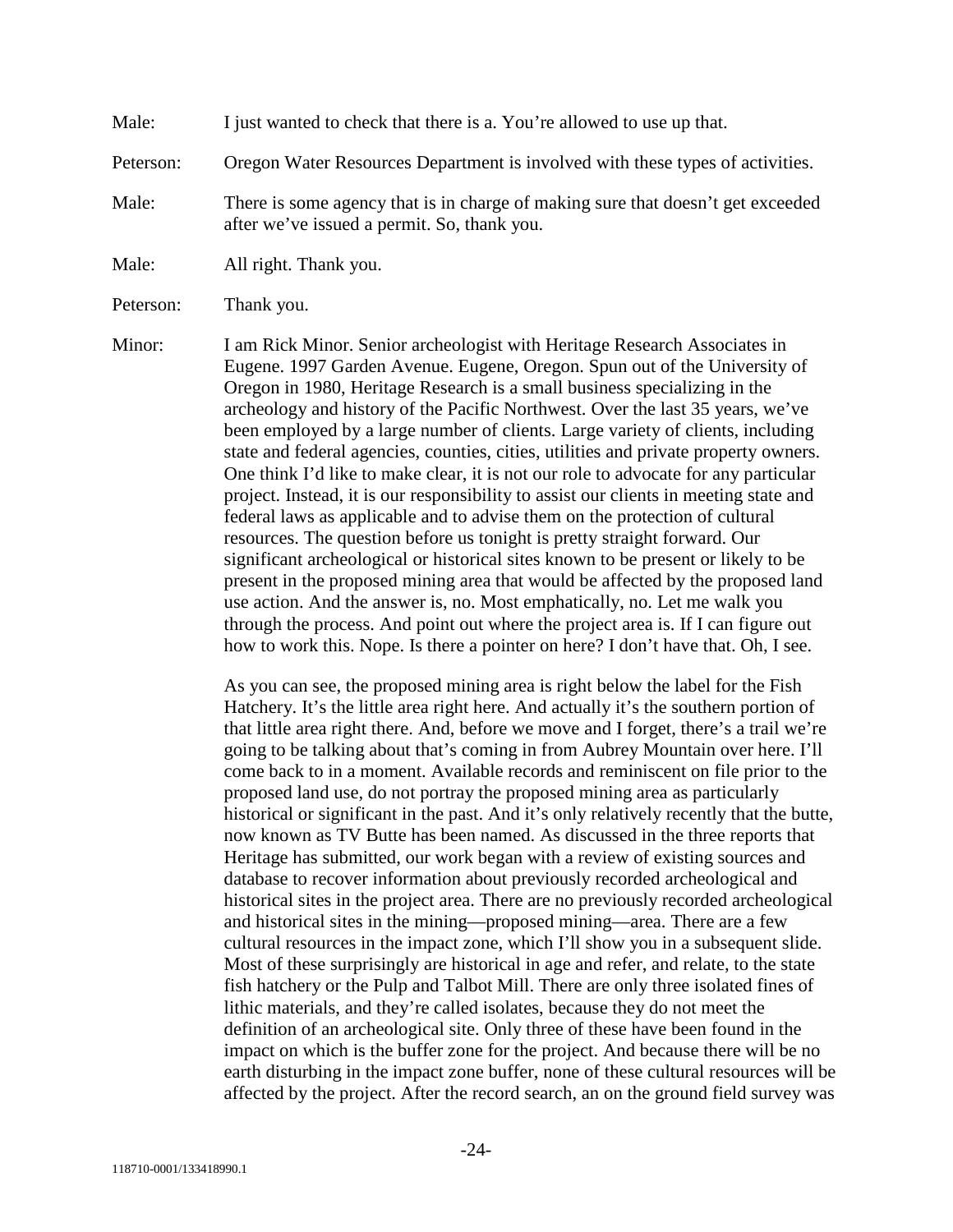conducted by three archaeologist from Heritage research, I wasn't on that survey, but I spent some time walking around out there on Sunday, and I concur with their findings. I don't think people in the audience understand the steepness of the terrane and the shallowness of the rocky soil. Archeologists classify land forms in terms of archeological potential in terms of high, moderate and low. Every archeologist I know would classify the proposed mining site, mining area, as low probability for archeological sites. And, not surprisingly, no archeological evidence was found during the archeological survey. Our findings and conclusions have not changed since the submittal of our three reports, but there has been some alternative opinions expressed about exactly what is in the proposed mining area. And, I'd like to address these, and I can group them into three categories.

The first one is trails. It is used with longtime residents of Oakridge, and most notably former Major Lawrence Hill, made references to Indian trails in the area. And the problem with most of these references is they're not location specific. The most location specific of these accounts is by Lawrence Hill, and he is clearly referring to the Aubrey Mountain Trail.

[People talking in the background, unintelligible].

Minor: That's not relevant.

[People talking in the background, unintelligible].

Minor: Here's the Aubrey Mountain Trail. Here's the Aubrey Mountain Trail coming over here. It runs through Section 14 and the Dunning property. It then turns south into Section 23. It does not extend to Section 15 where the proposed mining area is.

> Number 2, burials. It has been alleged there is a likelihood, or even a certainty, that burials are present in the proposed mining area. This concern arises specifically from the land patent of the Molalla Indian Charlie Tufti, and associated references to the burial of his family members in an unspecified location. Filed in 1876 under the Indian Homestead Act, Charlie Tufti held his 160-acre claim in Section 14 for 13 years. After losing two wives and several children to disease, he sold his patent in 1889, and it eventually became a part of the Dunning Family Holdings. In early historic times, family burials were most often placed on the family's land, unless there was a community cemetery available. It is unlikely that Charlie Tufti would have buried his loved ones on somebody else's property. The most likely location for the graves of the descendants of Charlie Tufti are the former Tufti Patent, which is more than a quarter mile away from the impact area boundary.

Ancient Village, Number 3. From these earlier concerns with trails and burials, the project opponents most recent claim made on October 4th, is that an ancient village site is in the proposed mining area. As previously mentioned, no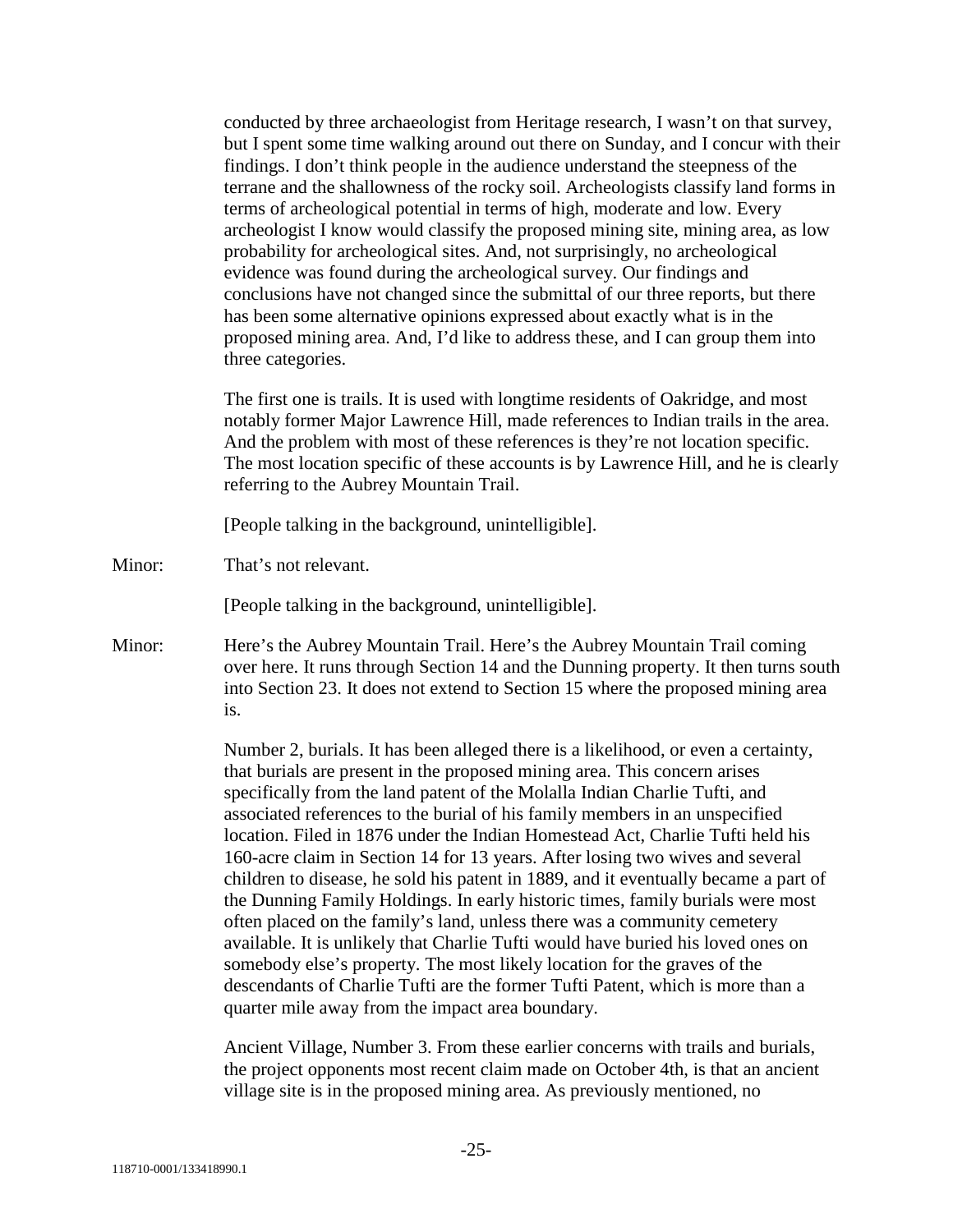archeological evidence was found during the field survey in the proposed mining area. Nor has any evidence or suggestions of the presence of an ancient village been reported in the surveys by other archeologists in the impact area. The steep top rocky terrane, and most notably, the lack of water, almost certainly eliminates proposed mining area as a potential setting for an ancient Indian village. \_\_\_\_\_. The references to an historic trail, graves, and now an ancient village raised by the project's opponents, all point to Charlie Tufti's land patent on the Dunning property, not to the TV Butte property. The Dunning property, as I said, is more than quarter mile outside the boundary. So, although we have concluded based on our studies that there are no significant archeological sites, nor is there a high potential of any archeological sites on the property, it should be understood that the mining operation is still subject to the requirements of Oregon State law regarding cultural resources. And these requirements require that in the event any archeological discoveries are made, all work in the vicinity be stopped, and the State Historical Preservation Office be consulted, and subsequent courses of action are then worked out between the State Historical Preservation Office and with the appropriate tribes. Thank you. Be happy to answer and questions and to elaborate on any points.

| Male:     | Mr. Sorenson?                                                                                                                                                             |
|-----------|---------------------------------------------------------------------------------------------------------------------------------------------------------------------------|
| Sorenson: | Thank you very much. Regarding the work that your firm did. You said you went<br>out and walked the site on Sunday?                                                       |
| Minor:    | Yeah.                                                                                                                                                                     |
| Sorenson: | Okay, who did the work on this?                                                                                                                                           |
| Minor:    | The original survey?                                                                                                                                                      |
| Sorenson: | Well, no. The work that your referencing that the - Where the Tufti property was<br>located and the archeological materials that have been developed. Did you do<br>that? |
| Minor:    | Yes. Yes, that's all presented in the three reports that Heritage has prepared for<br>this project.                                                                       |
| Sorenson: | Okay. And I'm just trying to understand what you did versus other people did.<br>You walked the site. What else did you do?                                               |
| Minor:    | I reviewed all of those reports before I gave the report.                                                                                                                 |
| Sorenson: | Okay.                                                                                                                                                                     |
| Minor:    | I actually kind of co-authored some of them, but I'm not listed as a co-author.                                                                                           |
| Sorenson: | Okay. Now, regarding this map that's right in front of us.                                                                                                                |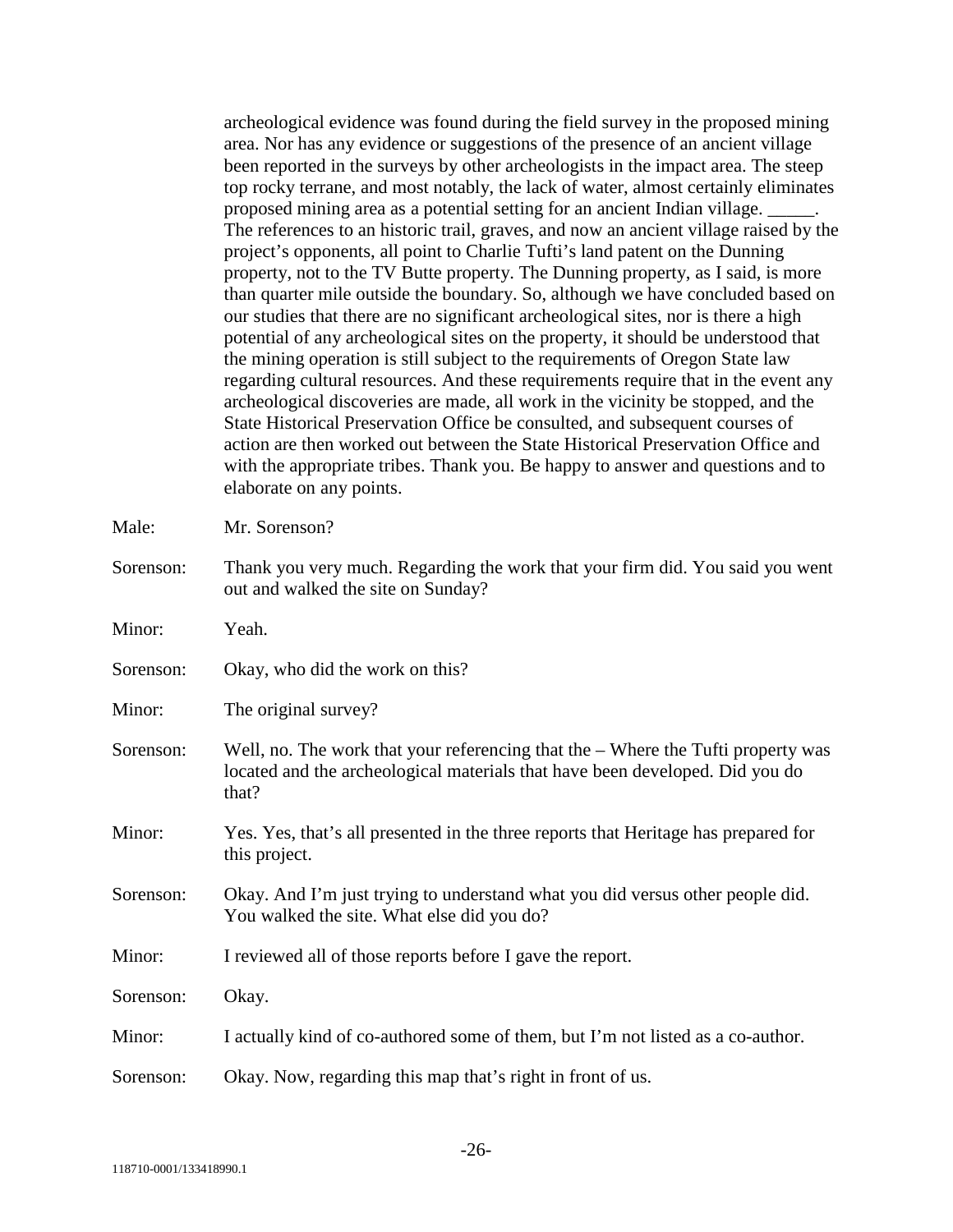| Minor:    | Yep.                                                                                                                                                                                                                                                                                                                                                                                                      |
|-----------|-----------------------------------------------------------------------------------------------------------------------------------------------------------------------------------------------------------------------------------------------------------------------------------------------------------------------------------------------------------------------------------------------------------|
| Sorenson: | When you show us this particular property, the _______ Tufti property, that's the<br>property, what? As surveyed?                                                                                                                                                                                                                                                                                         |
| Minor:    | That's actually plotting of his land claim, which we got the information from the<br>BLM archives.                                                                                                                                                                                                                                                                                                        |
| Sorenson: | Okay.                                                                                                                                                                                                                                                                                                                                                                                                     |
| Minor:    | So that should be pretty accurately placed for now.                                                                                                                                                                                                                                                                                                                                                       |
| Sorenson: | Well, that's really my point. It should be accurate, but we don't know it is<br>accurate.                                                                                                                                                                                                                                                                                                                 |
| Minor:    | It's damn near accurate. It's as accurate as we can get today. I mean, they had it –<br>I think he had a certain corner section of the section so it's very accurate. And it's<br>very close to where the site is, too. Well, it's about a quarter mile away,<br>depending on where you measure from.                                                                                                     |
| Sorenson: | Okay.                                                                                                                                                                                                                                                                                                                                                                                                     |
|           | [Unintelligible voice in crowd]                                                                                                                                                                                                                                                                                                                                                                           |
| Sorenson: | Can I ask my questions?                                                                                                                                                                                                                                                                                                                                                                                   |
|           | [Unintelligible voice in crowd]                                                                                                                                                                                                                                                                                                                                                                           |
| Sorenson: | Well, you're going to have your time to talk, but right now you're taking up our<br>time to ask witnesses questions.                                                                                                                                                                                                                                                                                      |
|           | So, let me ask you this. What is the conclusion that there's no significant culture<br>resources?                                                                                                                                                                                                                                                                                                         |
| Minor:    | Significance for archaeology is measured by potential eligibility to the National<br>Register of Historic Places. Good question, by the way. And to have a site be<br>eligible for the National Register, it falls under criterion D, which basically says it<br>has to have the potential to contribute new information about past land use,<br>activities, anything relating to pre-history or history. |
| Sorenson: | Okay. And is it the requirement that we have to make a finding that there are no<br>cultural significant resources? Is that part of the application that we have to make<br>a finding that there are no significant cultural resources?                                                                                                                                                                   |
| Minor:    | Steve, what is that?                                                                                                                                                                                                                                                                                                                                                                                      |
| Sorenson: | It's more of, I guess a lawyer question. [Inaudible] He'll address that. Okay. So,<br>would you like to add anything else to your testimony?                                                                                                                                                                                                                                                              |
|           |                                                                                                                                                                                                                                                                                                                                                                                                           |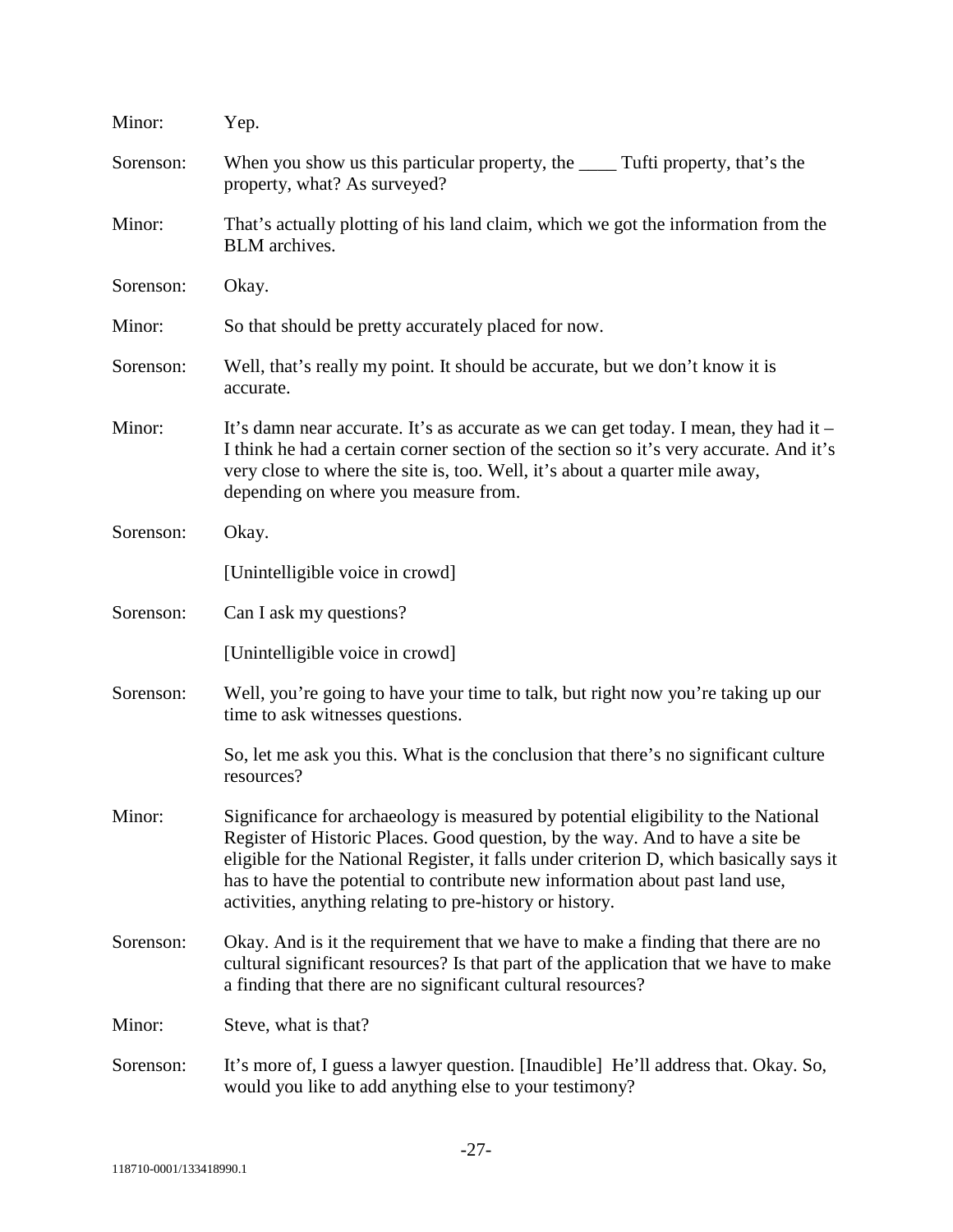- Minor: No. I would like to point out though, all those contour lines Those are really real. If you're out there on the site, you get an appreciation for the steepness of the terrain and the unsuitability of it for any long term Native American occupation.
- Sorenson: Okay. Thank you.
- Pfeiffer: Mr. Stewart, Commissioners. That's the close of our testimony. We'll be happy to answer any questions from any of our experts, either now or at the close of the public testimony tonight, or in writing, frankly, if the record is left open. The only other comment I'll offer in closing is that with regard to the conditions of approval that were recommended to the Board by the Planning Commission, with one exception, we're in full agreement with those conditions of approval. The only exception is Condition no. 15, which if you either go to it or recall it, it has to do with the adequacy of the pavement structure of the roadways we'll be utilizing. And what that basically does is require two things. That the applicant prior to operation undertake an analysis. Coring, probably as much as anything. To determine the extent to which those roads and their existing conditions meet the County's adopted road standards.

Step two would be to the extent that they're deficient as we understand the condition prior to – It doesn't even say prior to operation. At some point, we would be required to bring those roads up to compliance with those standards. Likely an overlay. Kelly already mentioned we'll be widening the roads. This goes to the depth, frankly, of the roadways. And we're going to work with staff as we've been doing to try and specify the timing. Really, our only concern there is when we would be required to undertake Phase Two, which is the actual upgrade of the deficiencies, because in essence our sense is that those deficiencies won't – whatever is out there today is a pre-existing deficiency that is not the result of our activities. But we're not averse to doing so. What we'd like to be able to do is time that to the actual point in time when the operations get to a point where we're actually putting trucks on the road and/or quality – quantity of gravel on the road, so it's a timing element for Phase Two. And what I'd propose, we'll continue to work with staff and public works and planning, and we'll come back to you with what I fully expect will be a consensus condition that we can agree with.

Other than that, open to any questions.

Male: Any questions at this time? All right. Thank you.

So it's been two hours. I'd like to allow people to stretch. Let's take a 10-minute recess and then we'll start with the public testimony.

[Recess]

Okay. Thank you everyone. I hope the break was well received.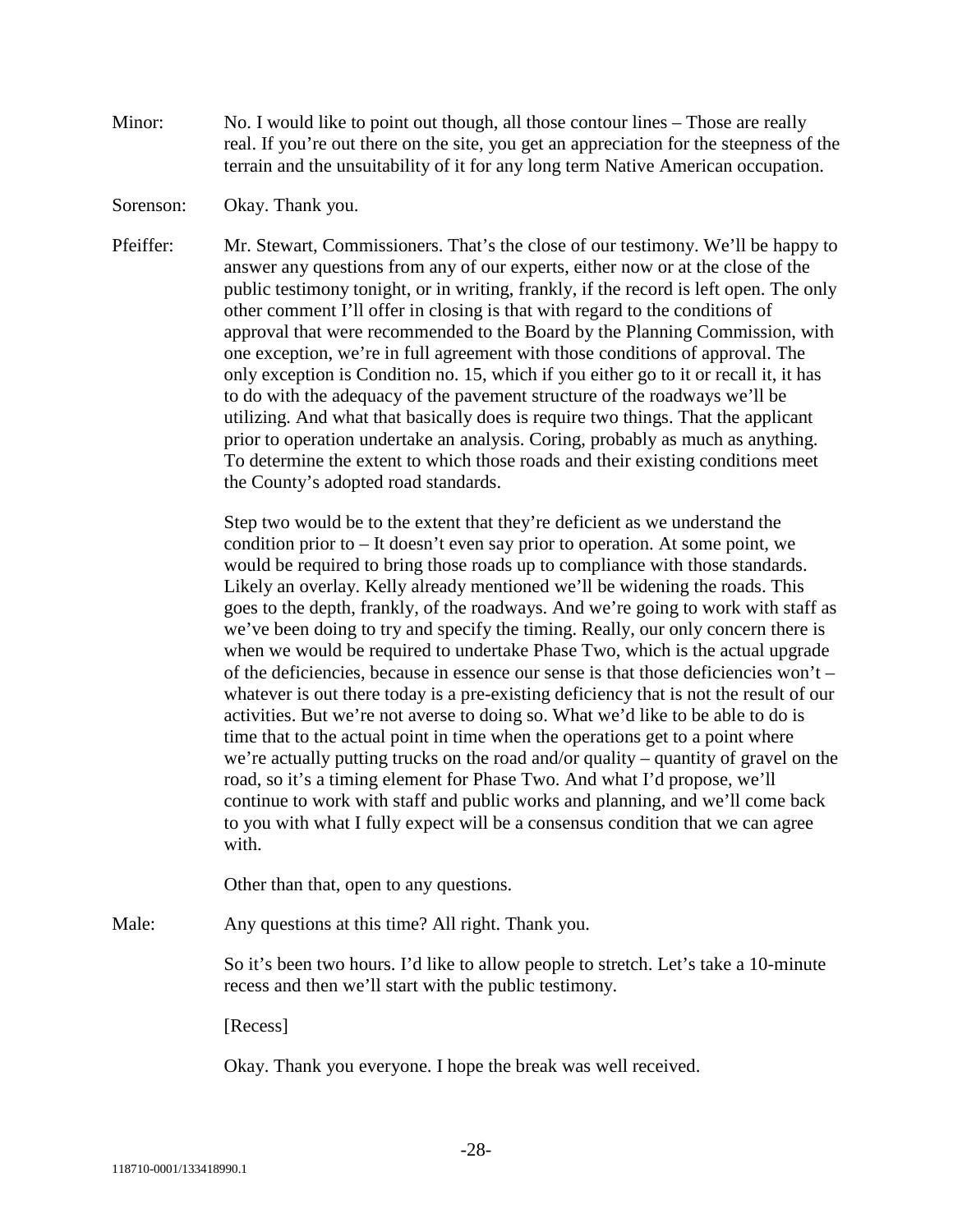So now we'll get back into and start the public testimony. And the first persons to speak are folks that are in favor of the application. At this time, I have one person that's actually signed up in favor. It's Katy Jeremiah. Katy, if you could come forward and state your name and area of residence, then I'll start the timer. And I'll be lenient with the time to an extent, but try to keep it within three minutes if we can.

Katy: Good evening, Commissioners. Thank you for allowing me to present my testimony this evening in support of the application for the Hazeldell Quarry. My name is Katy Jeremiah. I am a resident of Eugene. My address is 2902 Lord Byron Place, Eugene, 97408.

> I am co-owner of a second-generation family-owned business based in Springfield: Aggregate Resource Industries, which performs drilling and blasting and crushing in quarries throughout the western United States. Our business also operates as a rock supplier in four rural quarries in Lane, Linn, and Benton Counties.

My testimony in support of this application is provided in order to give the concerned citizens in Oakridge some first-hand perspective to ease any apprehension or fear that they may have when presented with the idea of a new quarry in their community.

In my experience, fear of quarry operations generates from residents not understanding what the operation entails, and not knowing how many significant measures and new technologies exist to mitigate concerns of noise, dust, vibration or other impacts of the operation. I can speak to these impacts both from the perspective of a quarry operator in several rural Oregon communities, as well as from the perspective of the contractor that performs the very work that citizens fear will be disruptive.

First, from the perspective of a quarry operator. In one quarry we operate, some of the most vocal opponents of the quarry application have since become valued customers and applaud us for the fact that the quarry operation is not disruptive to their enjoyment of their daily lives as they once had anticipated. I expect the same in this site. The operator here will be incentived to be a good neighbor, as the viability of this rural quarry depends on its neighbors being its customers.

In the citizen comments opposing the application for one of the quarries we operate, neighbors were concerned that we would be blasting daily, have hundreds of trucks each day traveling through their neighborhood, and extracting over 10 million tons of rock each year. The reality of limited demand in these rural sources is this. We've blasted one time in three years. A typical day involves about one truck an hour traveling into the quarry. In the one time that we did blast, neighbors that witnessed the blast said, "That's it?" And neighbors who weren't there called later to inquire whether it had been rescheduled because they didn't hear, feel or see anything at the scheduled time.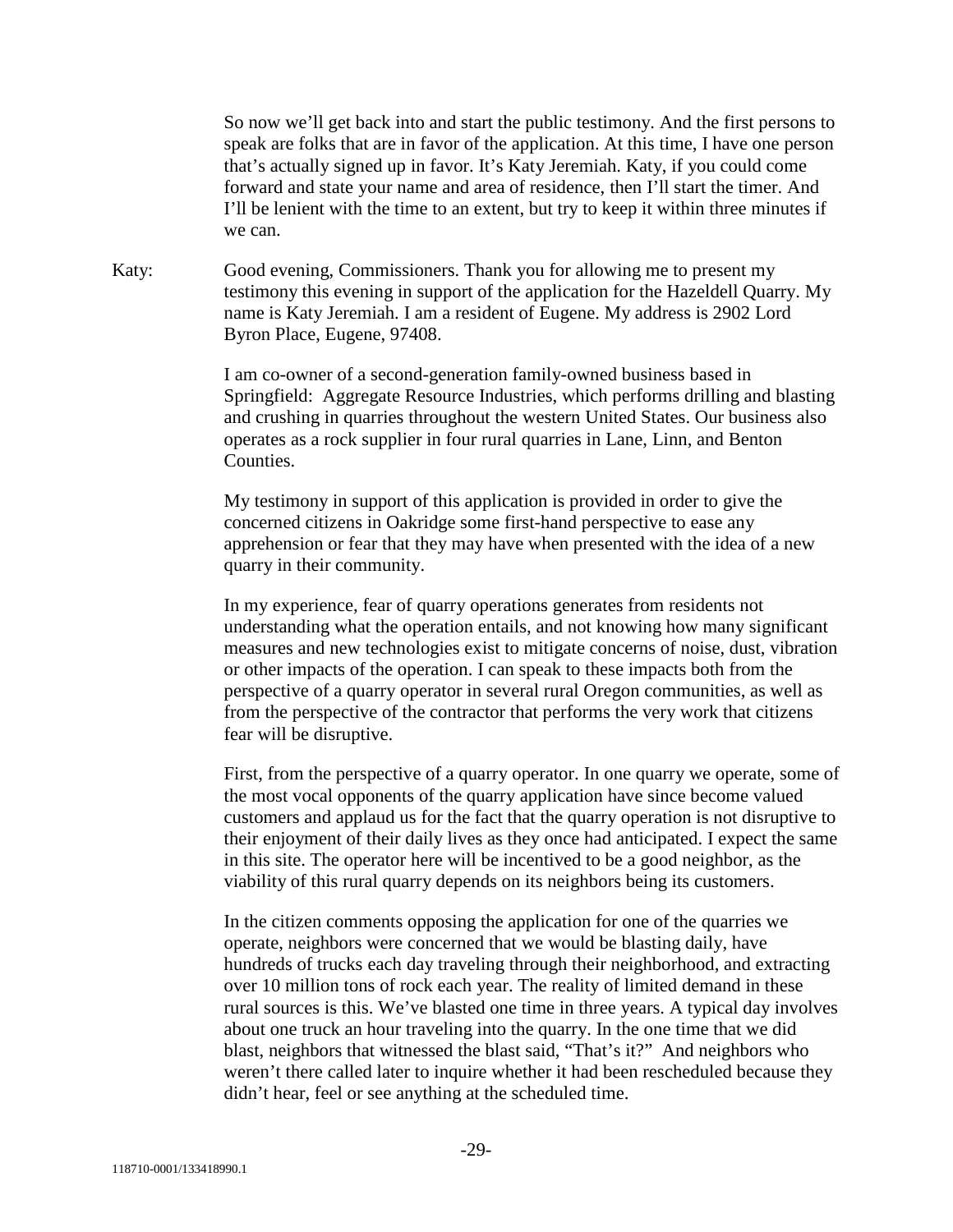And on the topic of blasting, in addition to operating our quarries in Dexter, Halsey, Philomath, and Crestwell, our company typically performs five to eight blasts a week in quarries throughout six western states. Many of these blasts are safely designated within close proximity to homes, sensitive wildlife habitat, utilities, and structures. Because blasting technology has improved so dramatically over the years, blasts can be designed and controlled so that vibration and noise are nearly imperceptible. As I often say, it is no longer Wile E. Coyote and the blasting machine.

As you heard in earlier testimony, the same dramatic improvements in technology apply to quarry equipment as well. Technology is available is to minimize impact of back-up alarms and equipment noise, dust, and emissions. As one example, one commissioner visited one of our quarries recently during the peak of equipment operation and noted that the train and plane noise was significantly louder than the equipment operating in the quarry.

In summary, although I am not affiliated with this application, I wanted to share my perspective in order to debunk common myths that quarries are bad neighbors. The benefit of opening this quarry, the addition of local jobs, reduced transportation costs and availability of high quality rock far outweigh the rare momentary perceived disadvantages.

Thank you.

- Male: So that was the last person that indicated they were in favor. I'll start with the list of the remainder folks. First up is Cathy. Is it Pokorny? Pokorne?
- Pokorny: Good evening, gentlemen. My name is Cathy Pokorny. My husband and I live at 49153 Dunning Road here in Oakridge. Our home and property is located within the 1500 feet impact zone so we're definitely affected.

First of all I would like to request that the record remain open because we will definitely have additional written testimony regarding several of the applicant's presenters this evening. We have heard new information that we were not aware of at all.

Okay, I want to speak to you this evening about the community hazards of rezoning TV Butte authorizing and allowing the mining project of Old Hazeldell Quarry LLC to move forward.

Our initial contact with the people of Stonebroke LLC which is apparently a part of OHQ was that they would be drilling for wells and planned to establish a housing subdivision. Their application to Lane County was for a special use permit to perform pour drilling and analysis of existing minerals stating that they were looking for basalt.

After two years and long after their permit had expired, they discovered that TV Butte consists of andesite rock, not basalt. They immediately changed their plan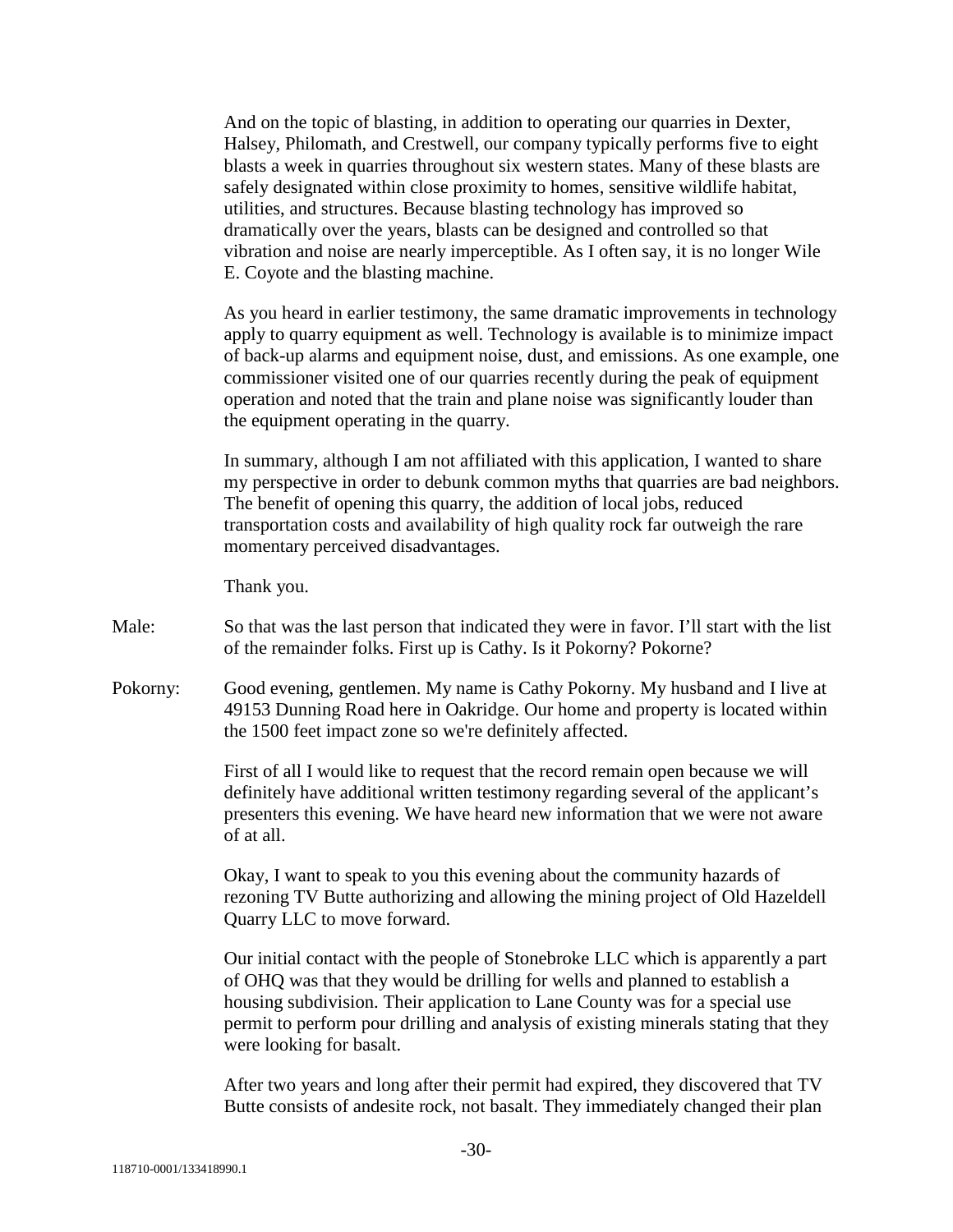to mine andesite instead. Blasting and crushing of andesite rock produces silica dust.

Silica is easily airborne and can be a serious health hazard. Mines require large quantities of water to control dust. Diverting large amounts of ground water can impair the rights of nearby or downstream users as well as harm the environment. Others will be speaking this evening regarding their lack of water sources. They came into our town saying they wanted to be neighbors and friends, but did not disclose dangers of this type of open pit hard rock mining.

If one searches the Internet regarding the hazards of this type of mining, there are mountains of research regarding the dangers. I am submitting reports from Midwest environmental advocates, environmental working group, mining minerals and sustainable development, MIT.edu and womenandenvironment.org.

This is just the tip of the iceberg of research done relating to risks to community health, environmental risks of mining, health concerns for silica in outdoor air and mining as a historic threat to clean water and air. Their experts have proposed all sorts of Band-Aids to cover and conceal possible hazards facing our community if this mining is allowed to proceed.

Unless they are spreading massive quantities of water 24/7 365 there is no way they can guarantee that silica dust and other chemicals released from the mining process will not filter down to our community. Their puny water catchments will not contain the runoff from a mountain that is covered with soil with a very high clay content. This runoff will make its way to the streams and rivers of our area eventually making its way via the Willamette River to Salem and Portland. These are just several more reasons we are convinced Old Hazeldell Quarry LLC is not meeting all the goal 5 requirements.

They are insisting that the rock resource is the only one that is important and ignoring the health and livability of our community. And, once again, I request that this record be extended so that we can submit the rest of our testimony. I thank you for your time this evening.

- Male: Thank you. Next is Shirley Durand.
- Durand: My name is Shirley Durand. I live at 49145 Dunning Road and our property is also within the impact zone. I was wondering what exactly does that mean, especially for me and my neighbors and will our wells be affected as we were told at our very first meeting they said probably our wells would be drained, either that or that it would be rendered not of any use. And will we get the full force of the dust that will be created whenever there is a west wind. And I would like to know where the water for the dust is coming from for dust abatement. They say that I'm not sure if they said they had a well that was drilled and only 5,000 gallons a minute which is not really a lot of water. There is no year around water source on that property. The only possible future water source would be the one million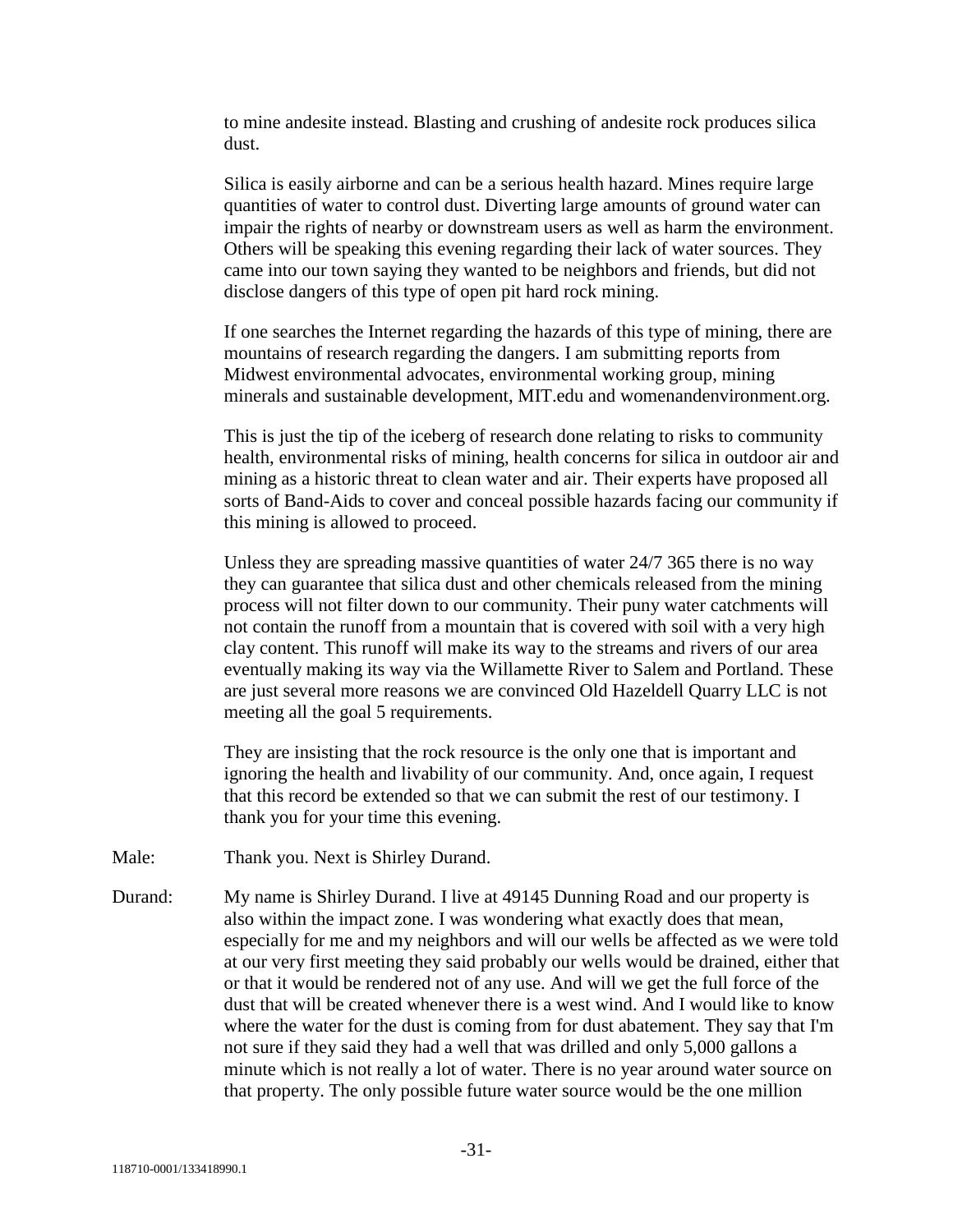gallon water tank the City of Oakridge is planning to put on the northwest side of TV Butte. This water is designated for use as fire protection for the industrial park and the municipal use for the citizens of Oakridge. This is not a viable source to be used by the quarry, and there will be no getting away from the noise. Most of the people here have worked at rock quarries and it doesn't matter what you do, they are not quiet. We have found Native American artifacts on our property, including arrowheads, obsidian chips, and fire pit. Not enough research has been done concerning cultural resources on TV Butte. And the heritage made the claim that Mr. Hill when they took the trail was on Aubrey Mountain. This is not true. When my oldest daughter who is 45 had a field trip with Mr. Hill in the bus and he took us up Dunning Road and he was pointing out all the cultural places from the Indian culture. He did point out the trail on TV Butte and he pointed some graves as you come into the left side of the road, there was a bunch of graves there. They have rock on them and the neighbor pointed out in spring there was flowers that would actually come in through the rock. I feel that Old Hazeldell Quarry LLC has not met the intent of goal 5 because of these factors. Dunning Road is a dead-end road. There are 15 families that live on Dunning Road and we depend on this road as our only access in and out of the area. Any blockage of this road will prevent residents from leaving or receiving any emergency service. Also, I would like to mention about the big game and how it seemed like Mr. Pfeiffer made it sound like the Elk were not important and I disagree. We have at least 100 plus herd of Elk on Dunning Road every year. We have lived up there for 40 years, every year they go and calf up on TV Butte, it's just something that they do, they go, they calf and they leave the calves up there for gosh, they are still up there I believe, and then they slowly move back down Dunning Road. Thank you for coming up here and listening to us. We appreciate it. Thank you.

- Male: Thank you. Next is Tim Cogland. And on deck is Linda McMannen?
- McMann: McMann.
- Male: McMann.

Cogland: Hello, my name is Tim Cogland and I own about 60 acres immediately adjacent to the south side of the quarry project and that is where I live. I object to this proposed zone change and the approval for the mine. I just don't see any benefit to the town and to the county residents that live there. I just don't see any benefit for it. And it really is based on, we are not anti-mining but it is based on the proximity of where the mine is. It is between all of us that live there already, and our town and so any pollution that is generated like dust will affect us, and noise. It is just the proximity to where it is. As an example, you know you guys drove up here and we really appreciate you coming up here so we don't have to drive down there, you can see how dangerous that road is. It is not like we are putting those trucks like halfway, introducing them onto 58 like halfway to Dexter, we are introducing them right before our town so it is putting all of us at increased chance of a to have to deal with the safety issue and we don't see any benefit from it so we take the brunt of it but we don't see any benefit.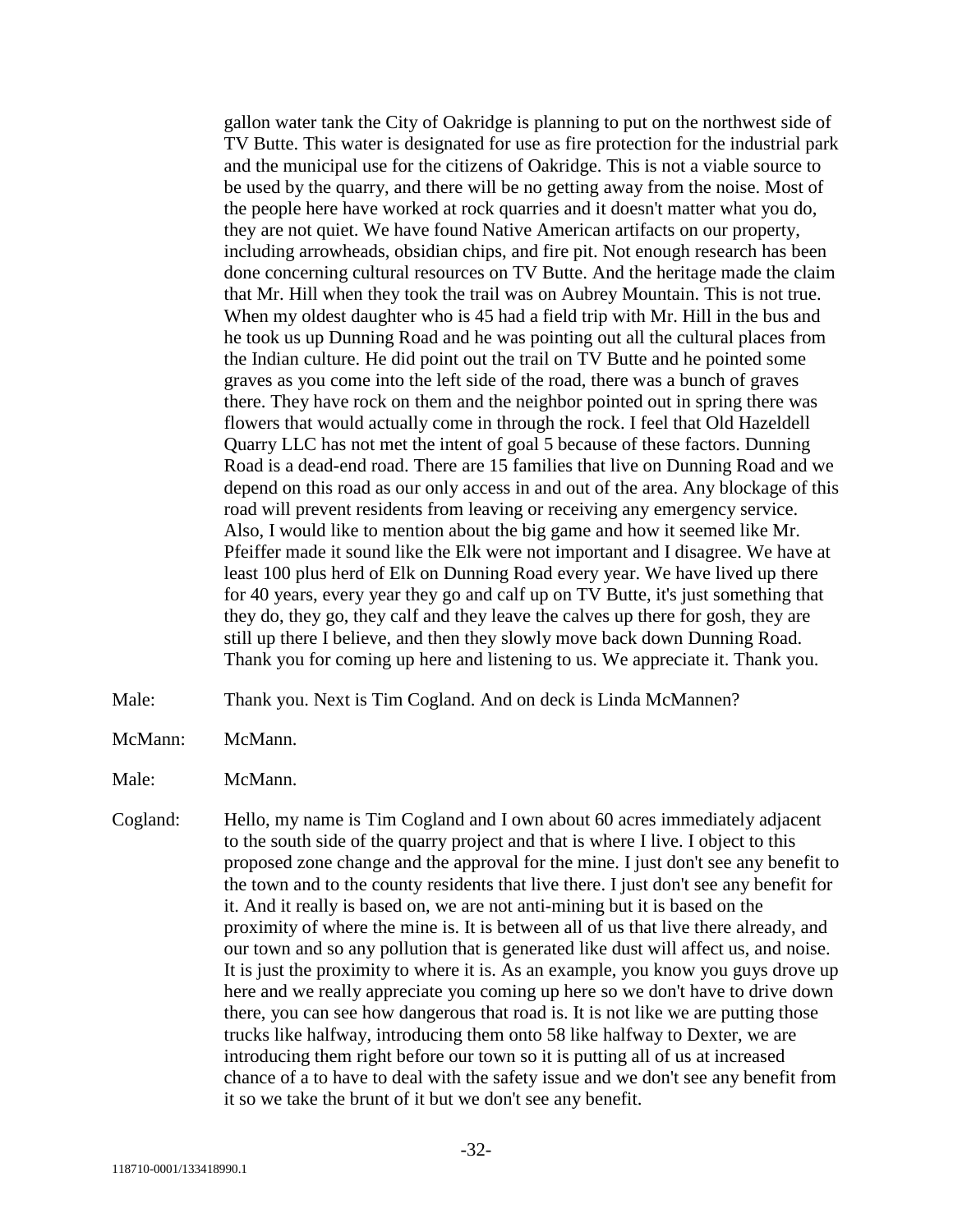And just to comment on the elk, I see elk every single day there, year around. Just like this week, I took photographs right adjacent to the quarry side to my property of a full grown mountain lion so who saw my mountain lion picture this week, yea, just this past week and also bear just about two weeks ago or 10 days ago a bear and a bear and two cubs. We got fox and just elk and it is absolutely magnificent out there. It is so beautiful you can't believe it. And to think they are going to put an open pit mine in between our town and the residents kind of blows our mind. We aren't anti-mining it just not the right spot for it. It puts too many of us at risk. Furthermore, so I know the elk it was a missed opportunity that the applicant seems to get a little bit of satisfaction of knowing that there is a window there that was missed to identify elk and big game habitat so I just wanted to mention it though because it is still wrong. It is absolutely a big game habitat functioning with large predators and everything. It is just magnificent there. As far as the noise is concerned I hope you don't get fooled by Fetch's phone trick there because that is not what that mine is going to sound like. You know when it is quiet in this auditorium, that is what it sounds like now out there, it is absolutely fantastic, you can hear an elk bugle on Dunning Road for, it echoes through the valley, it is just beautiful with an occasional train to go by the area, so to think there is going to be no impact, I recently retired from the forest service for 30 years with them and about the last 20 years I was supervising aerial retardant on forest fires so I had to do at least one survey for noise at an airport and so I know about the noise and noise levels, and those noise levels that they are proposing, they are too high. You are going to hear that noise all, you are going to hear it in town, you are going to hear it sitting on the tub, you are going to hear it from all of our homes. It is going to absolutely change the whole environment there so I hope you take that noise in to be more serious than the old phone trick in my opinion it demonstrated that it was. And the water, we are already in the summer time we are already under water restrictions during fire season, so water is a big issue with us here because we seem to get real tight with it every summer. The dust is a big concern for us too. You know, 5,000 gallons of water sprayed isn't very much water and for a mine operation of this big and with these kind of trucks and the crusher and excavating and the blasting and stuff like that, it just doesn't seem possible that you can control that with 5,000 gallons of water coming from, probably going to come from collaboration probably I would guess with the city so it is a little bit of competition for the water there and I know they are going to generate their own water on site, that's fine, but the amount of dust that is going to be coming off there, it is really hard to control with that type of water.

Male: Tim, you've had a couple extra minutes.

Cogland: Thank you sir.

- Male: If you could submit the rest of your testimony written I'd appreciate it, so we can get to the rest of the folks.
- Cogland: Okay, I'll just end it right there. Thank you for coming up again.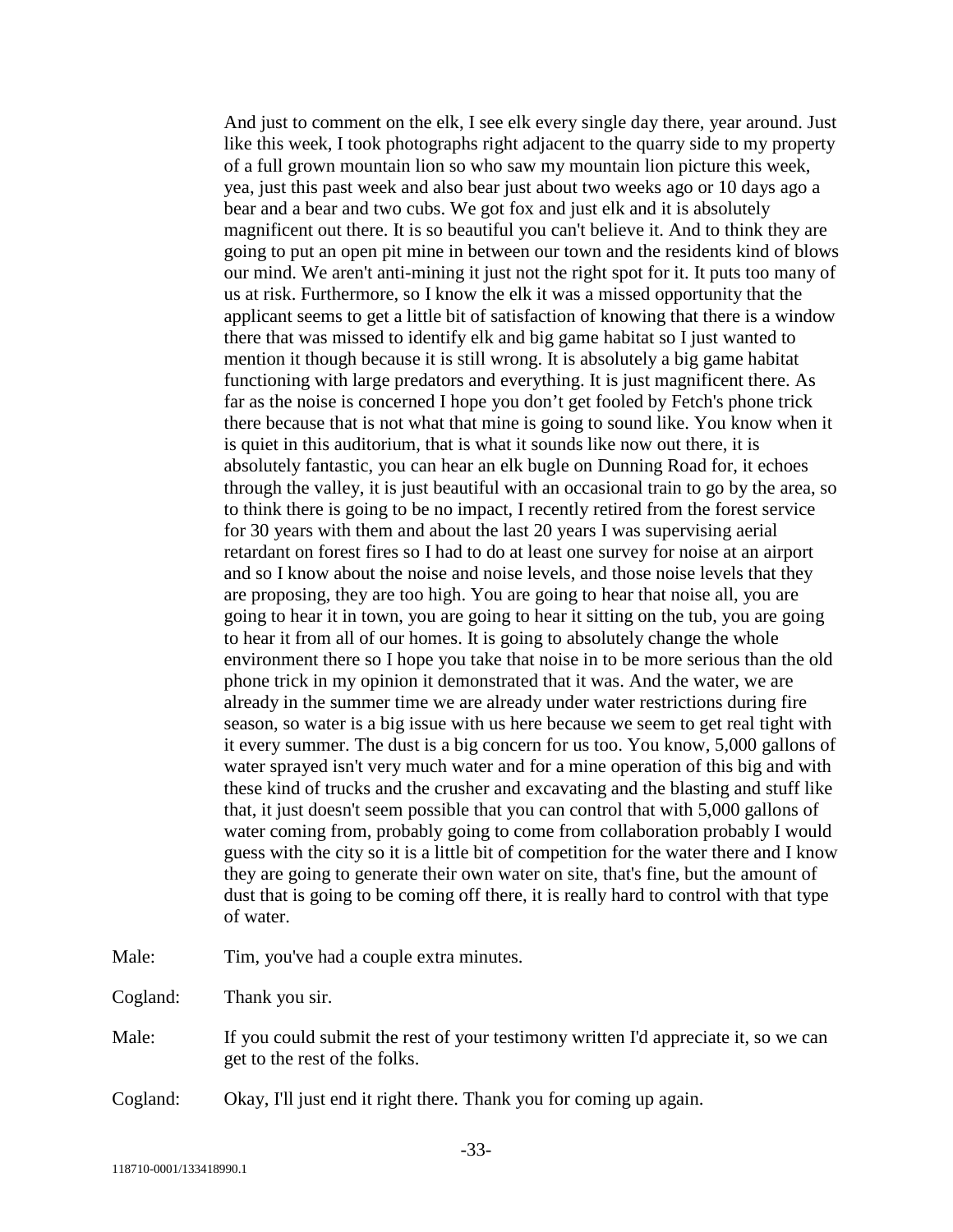- Male: Thank you. Linda and then Ann Marie, excuse me, Ann Jane May, I believe. Anna?
- McMann: Good evening. My name is Linda McMann and I live at 48934 Roberts Ranch Road in Oakridge. The quarry is not a benefit to Oakridge or Lane County. It will bring water, noise and dust pollution. The dust produced by the quarry operation is made of silica dust, basically glass. This dust causes lung disease resulting in death. The applicant cannot contain all of the dust. Whose water will they use? Oakridge City? Goal 5 resources have not been completely addressed by the county. Other goal 5 resources have encroached on the proposed quarry, wildlife habitat, wild and scenic areas, trails, natural areas, cultural areas, historic resources, open spaces, scenic views and sites, etc. They are already established there and they will be greatly impacted by the quarry. The goal 5 resource inventories are not complete and certainly need to be revisited. The cultural resource study the applicant presented is nothing more than a paid report for the applicant and is incomplete. The applicant did not contact local historians or the Oakridge Pioneer Museum for any information on history of the area. The evidence is there that the Native Americans occupied, used and died on quarry property. Some of the quotes that I have heard from the local historians Bud Rice, who is an archeologist, Mr. Fisher found a knife on top of TV Butte. There is also lots of stuff found after Murphy logged. The reason that these have not been identified is because people do not want to come forward. They do not want it to be disturbed, they do not want it known, and it is also was illegal to pick the stuff up. They do not want to be prosecuted, but there is evidence. Go to the Oakridge Pioneer Museum and you can see over 2,000 arrowhead points that Bud Rice has collected in this area. The evidence of historical trail is clearly marked on a 1912 forest service map running through the quarry property. The map is posted up there and it is in the documentation. You can't find them walking through the blackberries as the applicant has done. A thorough archeological study needs to be completed. The graves and artifacts are located within the impact zone. They will be lost if the quarry is allowed to destroy the area. I would like to request that the Commissioners please read all of the documentation contained in the large file box compiled by the planning commission staff including the email correspondence. From the beginning of the process I have been told it is a foregone conclusion that the Commissioners would approve the zoning change and the quarry. That is what Commissioner Stewart told a local realtor this spring. "Oh, that's a done deal." This was before any of the process began. How can we get an objective decision if the decision has already been made behind closed doors? Commissioners, please look at the damage this project will do to the people of Lane County and Oakridge. Oakridge is in a revival. People come here for the quiet, beauty and peace. Do not destroy it. Save TV Butte. Water is life.

Male: Thank you. Next is Anna Jane and then I believe it is Hoppy Jensen on deck.

May: I come here as a native of the Earth and Oregonian from birth. I have been a pilot of most of my life and I have silicosis which is a lung disease already. Any further contamination can actually kill me so my life is not as important as the harmony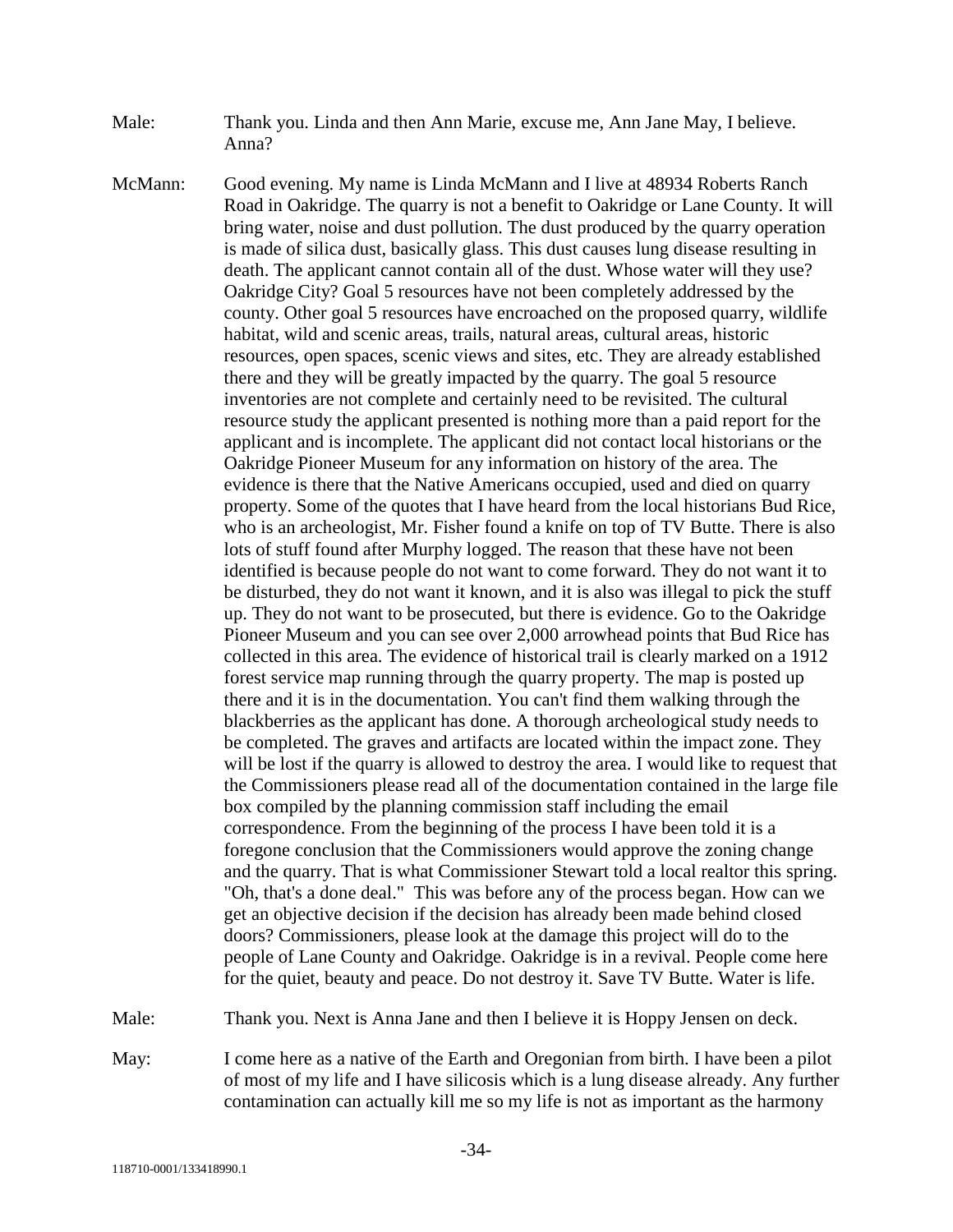of the wildlife that I also enjoy here. The eagles fly here and nobody mentions the eagles and the impact it would have on them. They would probably leave us and we would lose the best resource we have. The eagles. I am here for the eagles and the natural life of our community. Please understand that it is a matter of life and death.

Male: Thank you. Hoppy, is that correct? And then on deck is Keegan Cogland.

Hoppy: Good evening, thank you for taking your time and coming up and listening to our concerns. I going to be in this town. I moved up here after I was looking at Google Maps and this place looked like absolute paradise, all the different bodies of water and the open land and I would like to say that from what I've heard of the paid experts testimony, they haven't addressed nor could they probably address all of the trucks that will be traveling down highway 58 and all of the dust that will be falling off of those trucks. It is true that silica can travel 30-100 miles on its own but we are going to be having they say 30 and its probably more like 1 truck a day would not make it profitable business, so I don't think it's going to be 1 truck a day or one truck an hour, it just would not be profitable. But, we are going to be having 30-60 trucks that is what they've said going back and forth and the dust that will be coming off of those trucks, and it passes through town, that cannot be contained. The silica does cause asthma and does cause tuberculosis and cancer. But it affects most of the senior citizens and the young children mostly and there will be so many people affected by that. The Lane County Planning Commission held a meeting a couple of months ago and after that meeting Jason who is on the committee came up to me and said that he was concerned because he was born here in Oakridge and he comes up here on the weekends to go fishing and he is very concerned about the toxic waste land mine that is up there. When it is dynamited would cause a pollution of the Willamette River all the way up to Portland. Those were his words to me. And, you know, he doesn't know – There's just no way to know.

> But from what I have witnessed, the mine could possibly contaminate the water, the wells and the Willamette River by run-off. That it goes into the swell, and the swell goes into the river. Anyway.

> It won't offer any income. The trucks are going – from what I've been told, the trucks are just going to come up from where they are going to be stored and come up and so there's no income – there's no benefit for this city to have all these trucks. And being in route, going up and down Highway 58 is already terrifying. I've been trying to pass people and things like that, and to put 60 more trucks on the road a day is just – it's going to be hard – it's going to be definitely difficult for us to maintain safety and not have more deaths as there already have been. For the people that live here and all the retail the real estate value is just going to as it happens when you've got lots of loud noise, the lights that are going to, the dynamiting that's going to be happening, and the constant crushing, their property values are going to just plummet. I'm mostly concerned for the water safety of the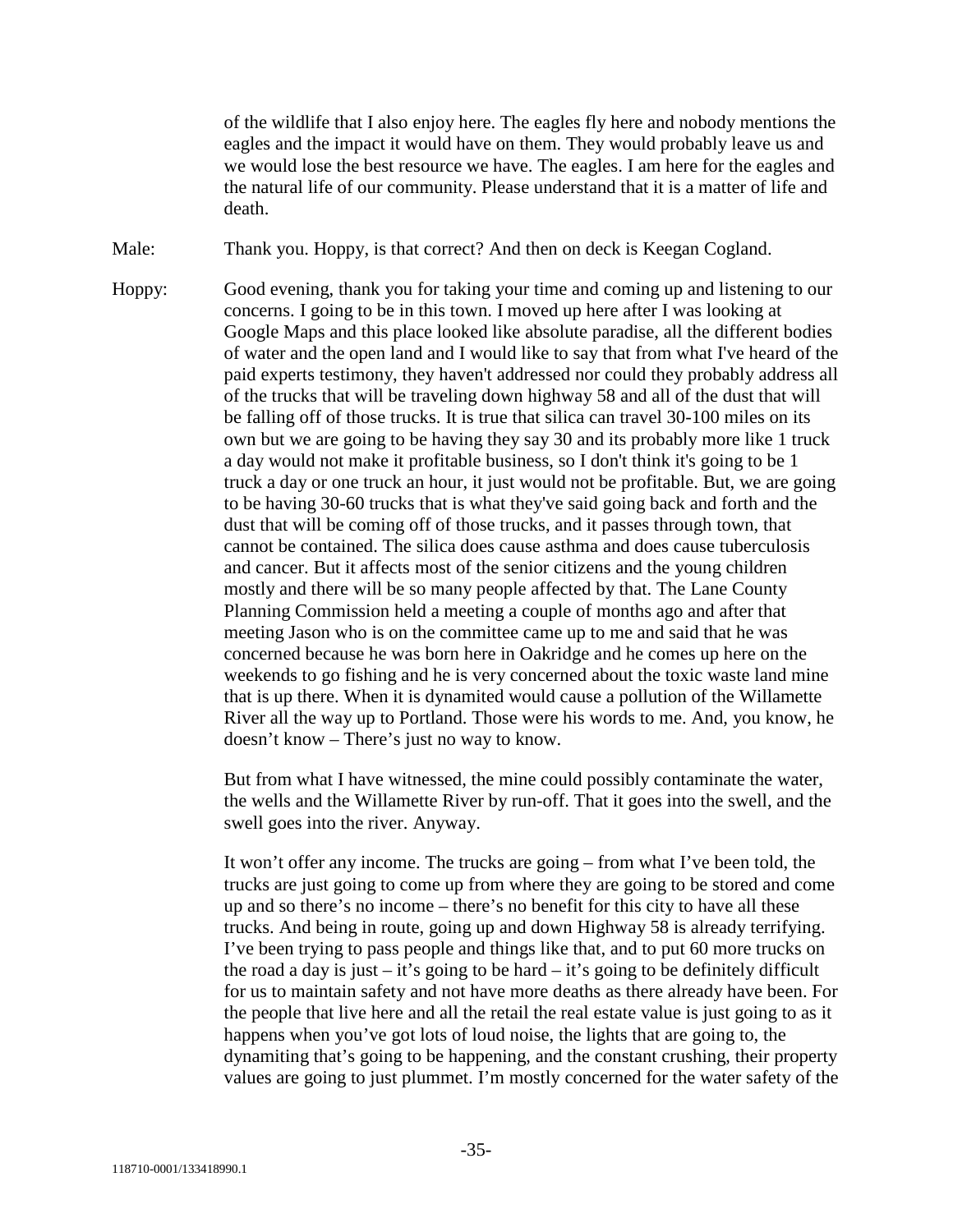people here, and I'm definitely concerned for the air quality – their health, their breathing. So thank you very much for your time.

- Male: Just before you leave can you restate your name?
- Female: Hoppy \_\_\_\_.

Male: Okay, thank you very much. I just want to make sure I got it right. Keegan, and then I believe it's Kathy, is it Holsten?

Keegan: Good evening commissioners. My name is Keegan Cogland, and I live in Springfield, but I make the commute out to Oak Ridge at least once a week with my two children who are under the age of 3. And, it's grandparents' house, and we go there, and just last month my son and I were playing soccer on our front lawn and my two-year old son said "Daddy, look, elk." And there were about twenty yards behind me. And right in the background the sun was setting, right behind Dunning View. It's right there. It's very real to us. And so I just want you to think about when we looked at the map that Rick Minor presented to us, we have the city on one side and we have this extremely culturally significant area on the other, and somehow, somebody got the idea that taking that little chunk in between the two was going to be a great place to put a rock quarry. And it's pretty staggering so I would like to contend that the applicant hasn't identified the conflicts with the other goal five significant resources. Primarily because there's 8,000 years of history on those mountains. For what? For 35-50 years of mining, which is going to bring no jobs to Oak Ridge. There's an extreme loss and an inherent conflict with our culture there. Walking around the high school here, there's symbols all over the place of Native Americans and the prospect of a mine going in like this is all that were going to have left is the paintings on the wall and the statutes that we have right here because that's really in jeopardy. And secondly, in step 4 the applicant has not attempted to minimize the conflict. As others have mentioned, there's the big game impact. There are native artifacts and in this case things move slowly around here as I've learned on the Native American side and also on the side of the residents who have lived here for the longest period of time and more and more people are coming forward and saying, oh, I've found an artifact up there, or oh, I've been through there and I know that that exists there even if it's covered in a pile of blackberries. A quarter of a mile is not a very long ways to walk. And a steep slope is an encouragement to some people so I notice that the applicants mentioned that they had met with the greater Oak Ridge area trail stewards, but they did not say anything about how that meeting went. I'm willing to bet that the mountain bikers are not very happy about a quarry going in right in the middle of their trail.

> As far as dust suppression for silica, water is already a limited resource currently and it's certainly going to be in the future as far as the amount that they're applying to add. Imagine if you were out there with an excavator and you're trying to suppress the dust with a garden hose. It's not going to happen. And they have a lot more equipment than that.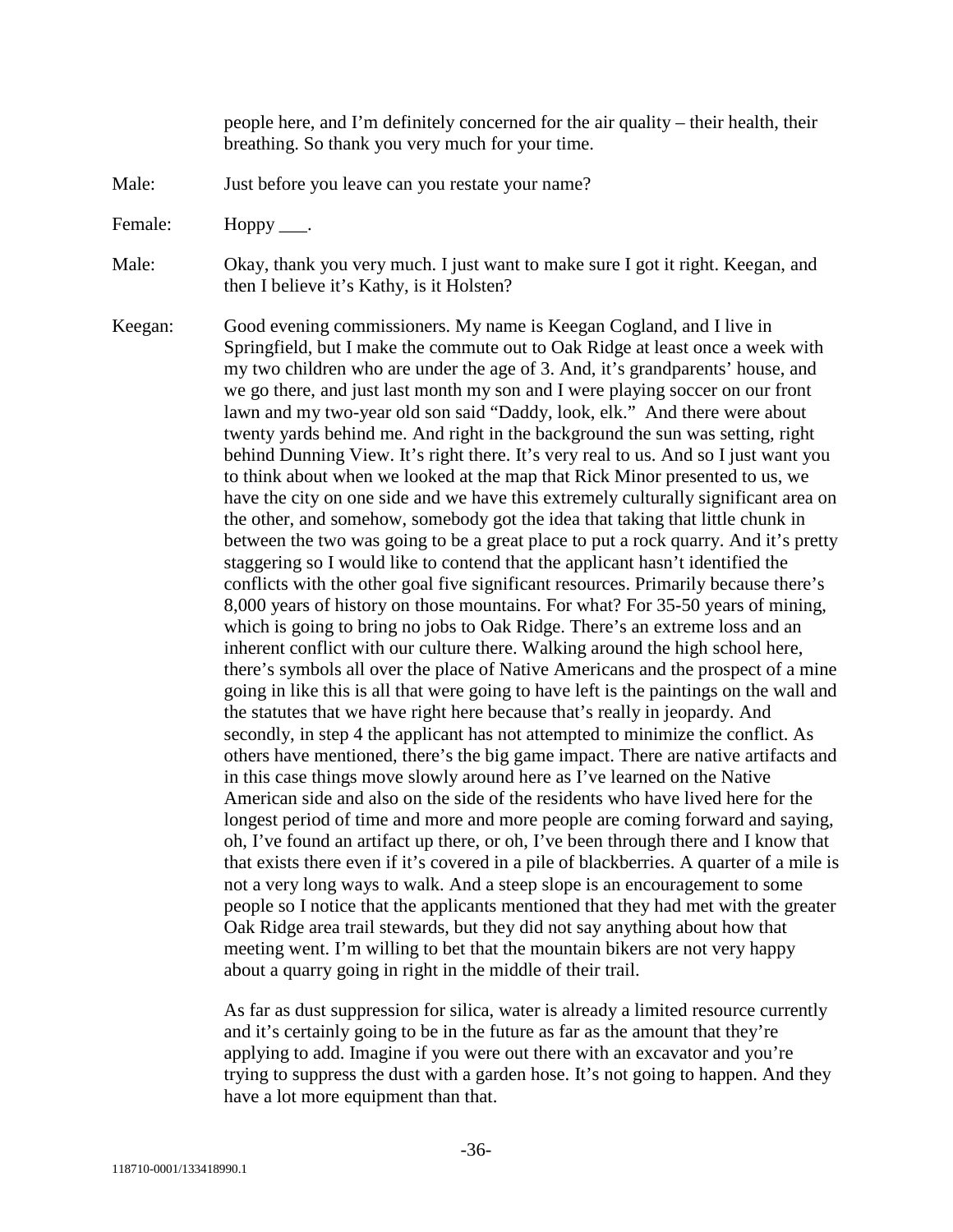|        | And the final thing that I would like to point out and emphasize is the matter of<br>enforcement. There is nobody here, as you can see, that gets the salary of these<br>folks over here. There's no way that we can fight this if it goes in, and we're<br>going to be living the consequences of it on a daily basis. And I won't be able to<br>tell my son - I will have to explain to my son why the elk aren't there that he<br>remembers in his childhood. Thank you.                                                                                                                                   |
|--------|---------------------------------------------------------------------------------------------------------------------------------------------------------------------------------------------------------------------------------------------------------------------------------------------------------------------------------------------------------------------------------------------------------------------------------------------------------------------------------------------------------------------------------------------------------------------------------------------------------------|
| Male:  | Cathy. And then Jill Martin to follow. No testimony? Okay. Jill? Jill Martin? She<br>left? Okay. Kayla ______. Yes? And then JC Clark to follow.                                                                                                                                                                                                                                                                                                                                                                                                                                                              |
| Kayla: | When will we be able to submit written comments? After we're done with<br>speaking or?                                                                                                                                                                                                                                                                                                                                                                                                                                                                                                                        |
| Male:  | Written comment most likely will be accepted until the record closes. So it could<br>be – we'll discuss that. It could be two weeks. It could be longer. It could be less.                                                                                                                                                                                                                                                                                                                                                                                                                                    |
| Kayla: | My name is Kayla Godowa-Tufti. I'm an enrolled member of the Confederated<br>Tribes of Warm Springs and I am the great-great-granddaughter of Charlie Tufti.                                                                                                                                                                                                                                                                                                                                                                                                                                                  |
|        | I'd really like to thank you for your time and giving us your ear to listen to what<br>we have to say here today.                                                                                                                                                                                                                                                                                                                                                                                                                                                                                             |
|        | Oregon statewide planning goals and guidelines Goal 5, natural resources, scenic<br>and historic areas and open spaces, to protect natural resource and conserve scenic<br>and historic areas in open spaces. Local government shall adopt programs that<br>will protect natural resources and conserve scenic, historic, and open space<br>resources for present and future generations. These resources promote a healthy<br>environment and natural landscape that contributes to Oregon's liability.                                                                                                      |
|        | Historical, cultural, and natural resources and aggregate rock are among several<br>Goal 5 resources under Oregon law. These Goal 5 resources conflict with one<br>another in this specific proposal regarding the Old Hazeldell Quarry project.<br>Though aggregate rock is considered under Goal 5, so are natural, historical, and<br>cultural resources. A mining operation would jeopardize natural resources such as<br>fish, game, and clean water, as well as cultural and historic resources significant<br>to the Chakgeenkni-Tufti Band, and the Confederated Tribes of Warm Springs of<br>Oregon. |
|        | Historically the property was utilized by the Chakgeenkni-Tufti Band of Molalla<br>Indians and several other local tribes for thousands of years. Klamath, Kalapuya,<br>Warm Springs, Wasco, Klickitat and other tribes camped at TV Butte to gather<br>food such as cama, elk and huckleberries. The local elk herd known as the<br>Dunning Herd is a group of individuals of approximately 150 who frequent the<br>TV Butte area regularly.                                                                                                                                                                 |
|        | Lawrence Hill was a mayor of Oakridge in 1958 and 1963. He's a founder of the                                                                                                                                                                                                                                                                                                                                                                                                                                                                                                                                 |

Lawrence Hill was a mayor of Oakridge in 1958 and 1963. He's a founder of the Oakridge Pioneer History Museum. He built a historical marker, a cabin, at Green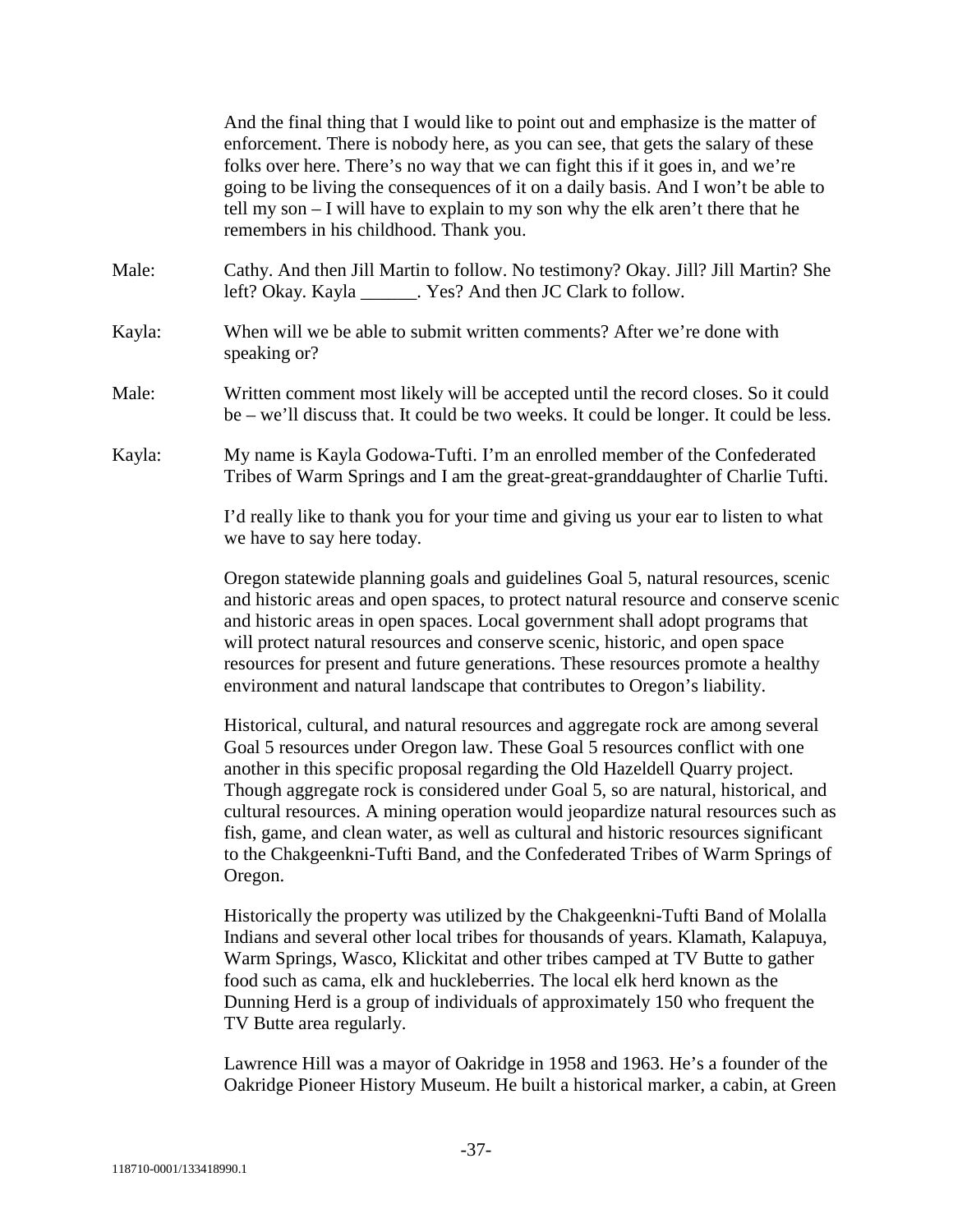Waters Park, off at 58. I don't know if y'all have been there. There's a rest area there.

There is a framed photo of Charlie Tufti, our great-great grandfather, that says Dunning Road is an ancient Molalla Tribal Site. It states Charlie Tufti was well known in the area, gentle in nature.

There is also an excerpt from a recording of a school tour through Oakridge with Lawrence Hill. And I have previously submitted the entire written transcript of that recording. It is in the file box. I submitted it to the planning commission.

There are several works cited in a 61-page report that is thorough documentation of our tribes' historic use and habitation of the land in Oakridge, including the TV Butte area. It was written July 31, 2000, or submitted July 31, 2000 by Scott McAleer. It is a prepared report on the historical Native American land use in the middle fork Willamette River Valley, Oregon, called Charlie Tufti and the Molalla of the Middle Fork.

We believe that the Goal 5 resources are being manipulated, and that the old Hazeldell Quarry project is not an effective use of Oregon statewide planning goals and guidelines under Goal 5, and does not justify re-zoning TV Butte from forest land to quarry.

Tribal employees of the Confederated Tribes of Warm Springs of Oregon specialize in the care and maintenance of that which is culturally relevant to the tribes. The old Hazeldell quarry project – Heritage Research Associates – They have no authority to say what is important or relevant to our tribe. That is determined by us. It is related directly to our tribal sovereignty and this project and the employees have definitely stepped out of their jurisdiction in claiming that they know anything factual about our old village site. Thank you.

- Male: Thank you. Next is JC, and then followed up with Kenneth Clark.
- Kayla: **JC** is my one year old daughter.
- Male: Oh.

Kayla: She is in the car.

- Male: She's probably not going to give us testimony.
- Kayla: Well, I have a written letter that's very brief I could read.

Male: Ma'am? A one year old give testimony? Is that what you said? You're welcome to turn it in for testimony.

Kayla: JC \_\_\_\_, Huckleberry woman, is the great-great-great granddaughter of Charlie and Lucy Tufti. She turned one years old July 22 this summer. TV Butte is part of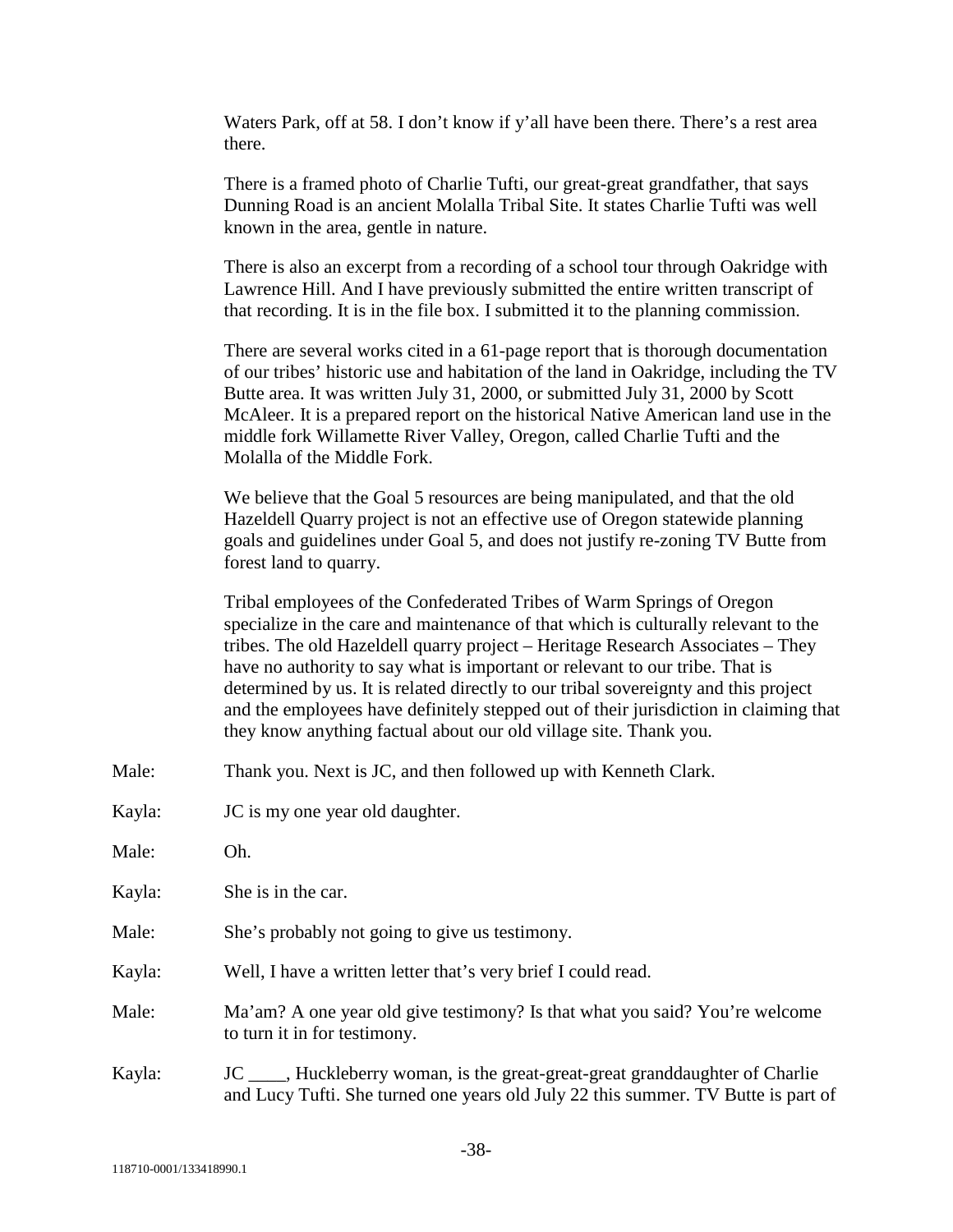|        | her family's ancient village site. She is a descendant of the Chakgeenkni-Tufti<br>band of Molalla Indians. Most of her family are enrolled members of the<br>Confederated Tribes of Warm Springs of Oregon. She is writing you all today to<br>speak on behalf of the youngest generation of our family.                                                                                                                                                                             |
|--------|---------------------------------------------------------------------------------------------------------------------------------------------------------------------------------------------------------------------------------------------------------------------------------------------------------------------------------------------------------------------------------------------------------------------------------------------------------------------------------------|
|        | Two weeks after she was born in 2015, her Auntie, Holette, on the Warm Springs<br>Reservation gave birth to her cousin Henry, who is the great-great-great grandson<br>of Charlie and Lucy Tufti. Our native people are far from gone. More of us are<br>born every year and this land at TV Butte is a vital part of our cultural history.<br>Cultural and historical resources are Goal 5 resources - Please do not touch my<br>belongings, sir. Please do not touch my belongings. |
|        | Cultural and historical resources are Goal 5 resources under Oregon law. Her<br>history, culture and future is important and deserves to be protected.                                                                                                                                                                                                                                                                                                                                |
| Male:  | Kayla?                                                                                                                                                                                                                                                                                                                                                                                                                                                                                |
| Kayla: | Please do not approve to rezone TV Butte our ancient Molalla village site from<br>forest land to quarry. If our village site is destroyed for profit, her cultural future<br>will be destroyed forever. Respectfully, JC _____, the great-great-great<br>granddaughter of Charlie and Lucy Tufti of the Confederated Tribes of Warm<br>Springs Chakgeenkni-Tufti band of Molalla Indians.                                                                                             |
|        | This is how I've been getting treated every time I try to talk about our culture<br>history and our cultural resources. I've been demeaned and degraded.                                                                                                                                                                                                                                                                                                                              |
| Male:  | Kayla.                                                                                                                                                                                                                                                                                                                                                                                                                                                                                |
| Kayla: | This is not okay.                                                                                                                                                                                                                                                                                                                                                                                                                                                                     |
| Male:  | Kayla.                                                                                                                                                                                                                                                                                                                                                                                                                                                                                |
| Kayla: | This is not okay to be treated this way when I'm just trying to represent my tribal<br>sovereignty.                                                                                                                                                                                                                                                                                                                                                                                   |
| Male:  | Kayla. I gave you approximately five minutes to speak. I didn't cut you off when<br>the timer was. And you just had additional time.                                                                                                                                                                                                                                                                                                                                                  |
| Kayla: | [unintelligible]                                                                                                                                                                                                                                                                                                                                                                                                                                                                      |
| Male:  | I'm trying to be respectful to everybody here that's come here and try to treat<br>everybody equally the same.                                                                                                                                                                                                                                                                                                                                                                        |
| Kayla: | [unintelligible]                                                                                                                                                                                                                                                                                                                                                                                                                                                                      |
| Male:  | No, your one year old doesn't receive equal time, I'm sorry. So next is Kenneth<br>Clark.                                                                                                                                                                                                                                                                                                                                                                                             |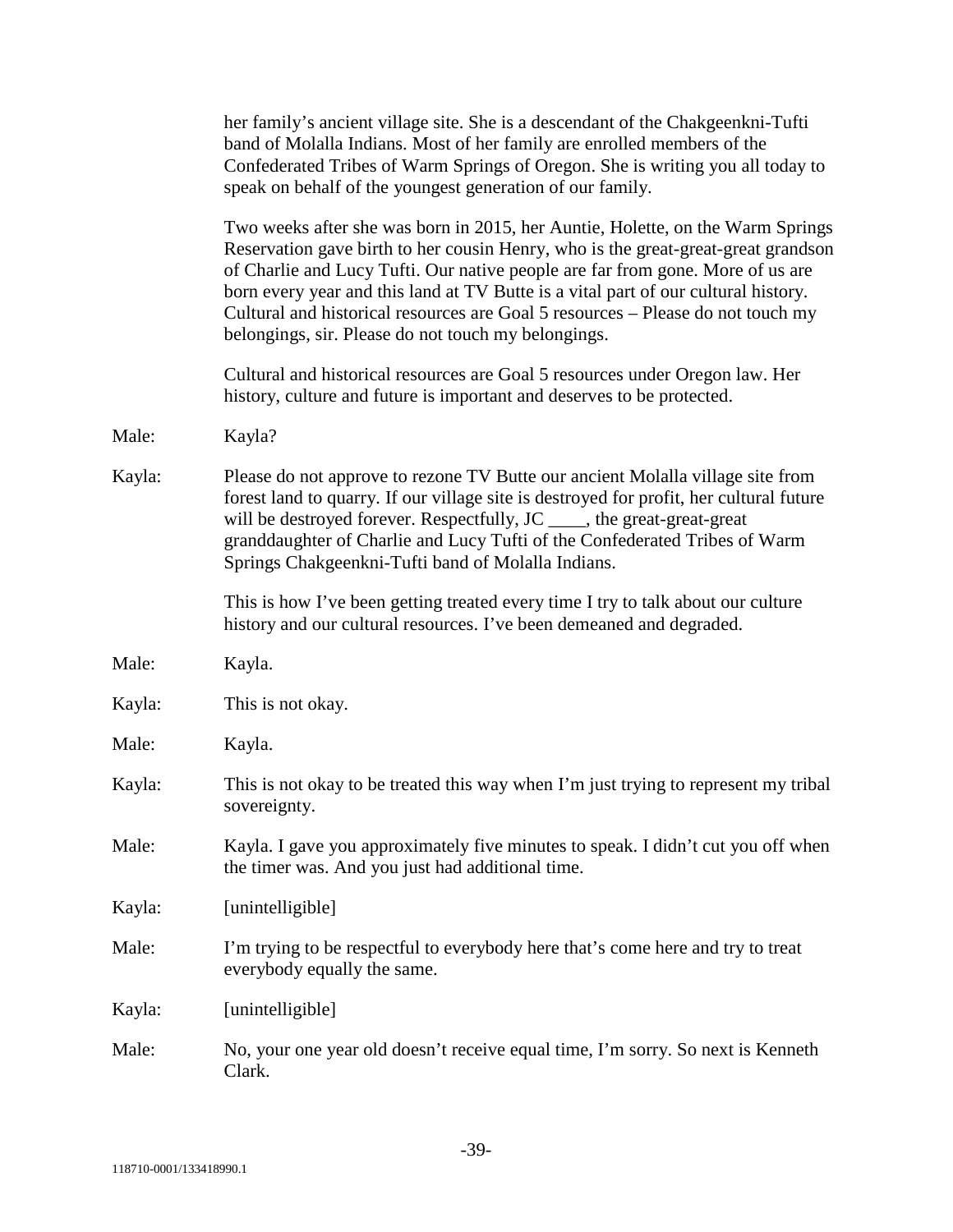| Kayla:  | [from far away] Don't mine our village site. Don't mine our village site. This is<br>our ancient ____.                                                                                                                                                                                                                                                                                                                                                                                                                                                                                                                                                                                                                                                                                                                                                                                                                                                                                                                                                                                               |
|---------|------------------------------------------------------------------------------------------------------------------------------------------------------------------------------------------------------------------------------------------------------------------------------------------------------------------------------------------------------------------------------------------------------------------------------------------------------------------------------------------------------------------------------------------------------------------------------------------------------------------------------------------------------------------------------------------------------------------------------------------------------------------------------------------------------------------------------------------------------------------------------------------------------------------------------------------------------------------------------------------------------------------------------------------------------------------------------------------------------|
| Male:   | Kayla. I'm going to have you removed if you can't respect that we have a hearing<br>and we need to give everybody equal opportunity and respect, please. Please,<br>Kayla.                                                                                                                                                                                                                                                                                                                                                                                                                                                                                                                                                                                                                                                                                                                                                                                                                                                                                                                           |
| Kayla:  | [unintelligible]                                                                                                                                                                                                                                                                                                                                                                                                                                                                                                                                                                                                                                                                                                                                                                                                                                                                                                                                                                                                                                                                                     |
| Male:   | Next we have Kenneth Clark.                                                                                                                                                                                                                                                                                                                                                                                                                                                                                                                                                                                                                                                                                                                                                                                                                                                                                                                                                                                                                                                                          |
| Kayla:  | [unintelligible]                                                                                                                                                                                                                                                                                                                                                                                                                                                                                                                                                                                                                                                                                                                                                                                                                                                                                                                                                                                                                                                                                     |
| Male:   | We take written testimony and we'd love to include it in the record, please.                                                                                                                                                                                                                                                                                                                                                                                                                                                                                                                                                                                                                                                                                                                                                                                                                                                                                                                                                                                                                         |
| Kayla:  | [unintelligible]                                                                                                                                                                                                                                                                                                                                                                                                                                                                                                                                                                                                                                                                                                                                                                                                                                                                                                                                                                                                                                                                                     |
| Male:   | Is Kenneth here? Kenneth is not here? How about Carina Miller?                                                                                                                                                                                                                                                                                                                                                                                                                                                                                                                                                                                                                                                                                                                                                                                                                                                                                                                                                                                                                                       |
| Miller: | Carina Miller ____ Warm Springs, Wasco and Yakima. My name is<br>Corinna Miller and I'm here to represent the Confederated Tribes of Warm<br>Springs as a tribal councilwoman. I'm a little emotional right now because what I<br>just saw is absolutely inappropriate. That an officer came and put his hands on a<br>Native woman testifying after listening to an archeologist dehumanize her.                                                                                                                                                                                                                                                                                                                                                                                                                                                                                                                                                                                                                                                                                                    |
|         | I just want to start off by saying I have my degree from the University of Oregon.<br>It's a Bachelor of Science, and I started out in anthropology and archaeology, but<br>the reason I couldn't do it was because of the methods they use to study us. And<br>to justify our identity and our existence.                                                                                                                                                                                                                                                                                                                                                                                                                                                                                                                                                                                                                                                                                                                                                                                           |
|         | Let me start off by saying this expert over here said that it was rocky terrains so<br>there was no Indian use for it. Let me tell you that my great-grandparents took me<br>root digging and taught me that the best roots grow on rocky cliffs and terrains<br>where the goats have to go get them. So already that is not true. That's not true.                                                                                                                                                                                                                                                                                                                                                                                                                                                                                                                                                                                                                                                                                                                                                  |
|         | This is really upsetting because it's more than just this quarry. It's<br>dehumanization in general and the way the world treats Native Americans and our<br>treaty rights and our political identities. This is something we have discussed at<br>the Tribal Council table, but we have taken no action on it because I wanted to<br>come see for myself the things that people said, and the way this was going. And I<br>understand what rezoning is, and I understand weighing these things, but this is<br>absolutely inappropriate. You have a museum with proof that Native Americans<br>lived in these areas. And let me remind you that the majority of the tribes who<br>existed in Oregon are wiped out. Not only have we had to be resilient and survive<br>through all these years, we have had to maintain our cultural identity. And then<br>you're going to sit here and let a non-Native expert tell us, tell a descendant that<br>we didn't exist on this butte. That's not appropriate, and this is not the only place<br>that we are fighting this kind of institutional racism. |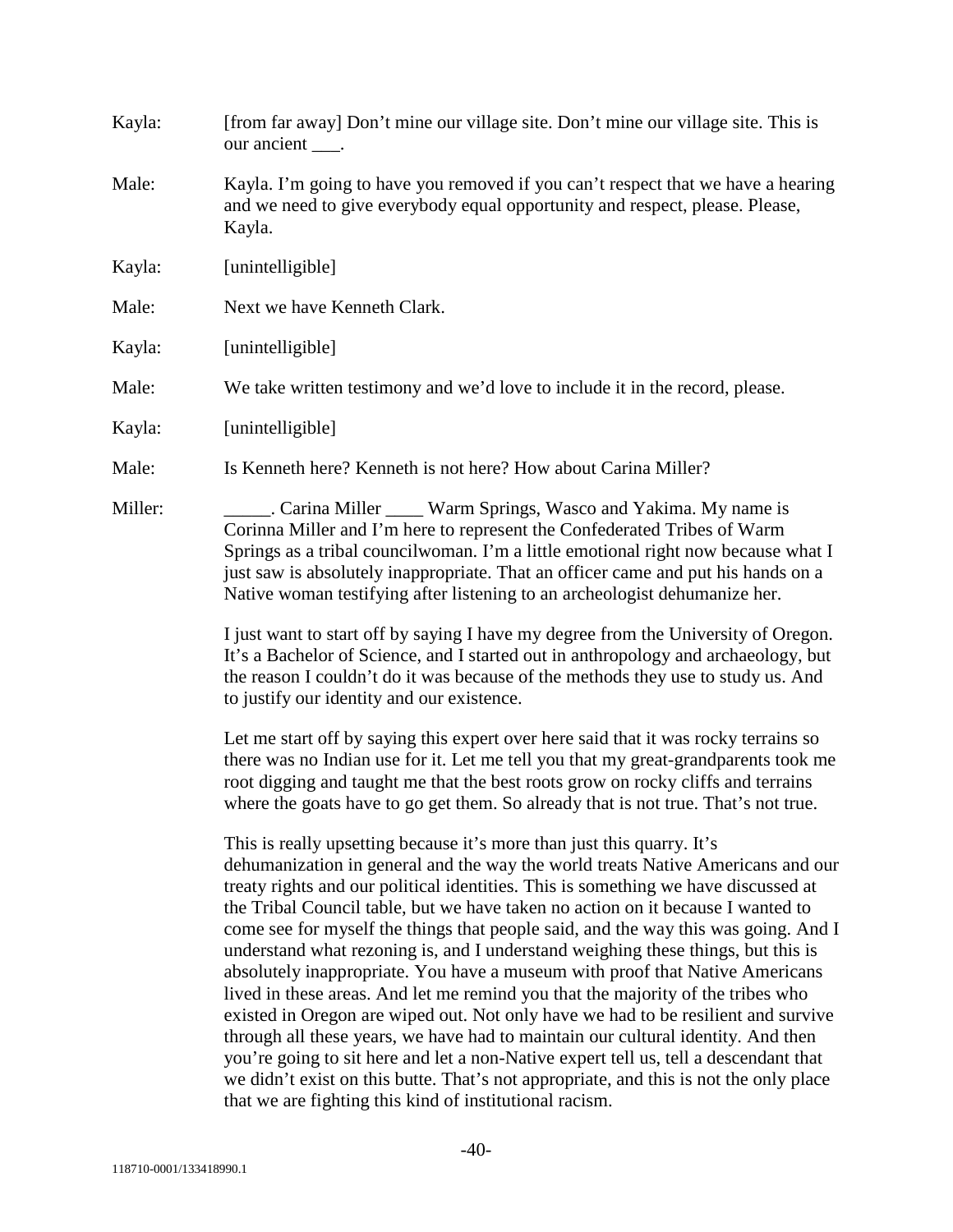Please understand how disrespectful this is. How dehumanizing this is. It has to stop. It's not okay. And it's happening in a lot more places than this. I still have faith in humanity. I still believe that it's miseducation. It's just literally having to go around humanizing ourselves. But please understand that we have to be archaeologists. We have to be historians. We have to be attorneys. We have to understand to work in the media. Because this gentlemen was right. This is money. And all we have is ourselves and our \_\_\_, our spirits. And we still stand here with proof and are told, "No, there's no proof." That's not okay. Thank you.

- Male: Thanks. Next is Mavis, is it Pause? Followed by Louis Pokorny.
- Mavis: Thank you, gentlemen, for coming and listening to us. The more I learn about this quarry project, the more my original thought that it was a stunningly bad idea is confirmed. It may look on a little flat map that you're seeing that it makes sense. It's doable, containable. But if you are familiar with the area and the topography, the cost and the danger is too great for any benefit that it would have. There are many other sites that could be mined that would not have the negative impact.

A dance between 80 trucks and train – single train track going through Oakridge. We've had examples in Washington of what can happen. We also have Highway 58. The most dangerous highway in Oregon. And we've also recently had a lot of problems with overturned trucks there. Imagine our community cut off because an overturned gravel truck has stopped the progress. That's our lifeline. We need that.

This does not make sense. The cost benefit is too high. If anything happens, our watershed is in danger. We know we have a waste site up there. They can't  $-$  No geologist can tell you that in a geologically active area that they know where the ground falls are and they can tell you where that water will flow. So it's just too dangerous. Please don't let this go through. Thank you.

- Male: Thanks. Louis? And then I believe it's Vincent I can't read it.
- Louis: My name is Louis Pokorny. My wife and I reside at 49153 Dunning Road, 97463.

Chair, Commissioners, those all present, thank you for giving us this opportunity. My wife and I are against opening this quarry. We're located on Dunning Road approximately one-half mile from the boundary. We're within the 1500 feet area that's on their map.

My points are this. They are our drinking water and the air, and the quiet, okay? I've recently retired and I really appreciate all those things, okay? I've worked around crushing equipment. I've worked around about every kind of piece of equipment there is out there.

They say they're going to put 5,000 gallons of water out a well someplace up there on that hillside. I've driven water wagons, 3,500-gallon slip-ins, and dump trucks. Thirty-five hundred gallons is not a lot of water. It seems like it is.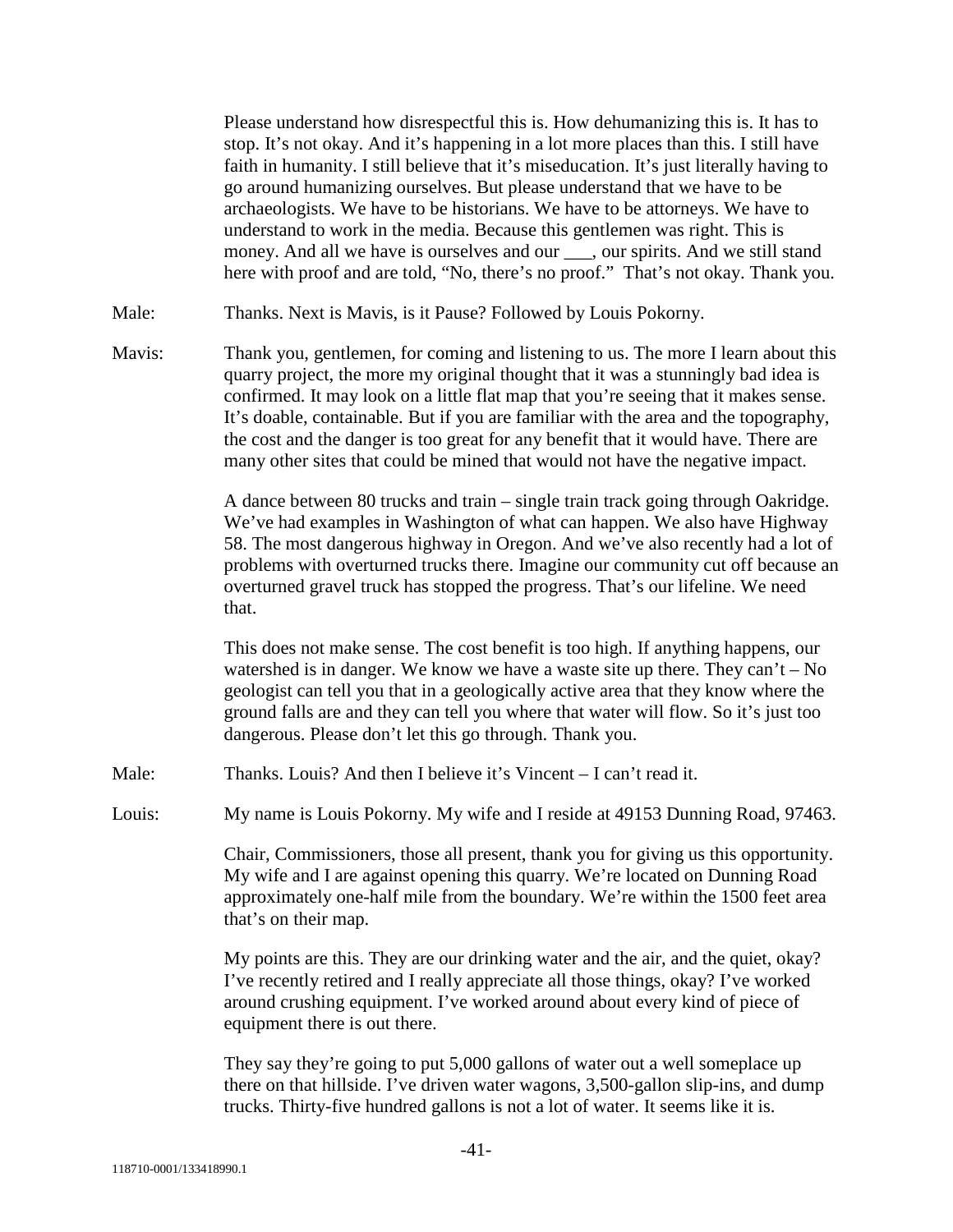Household purposes only. But highway load is 3,500 gallons of water and that's nothing. I don't know where they're going to get this idea for dust abatement. In the recent weeks, I have done my own research on open mine for rocks, and I had no idea the dangers of silicas from this andesite rock. It states in there, you go with an open mine, you don't have to believe what it says in some of these articles. I get that. But I had no idea that the distance the dust can travel and also the sound. A crusher is designed as a megaphone, so they run a front-end loader and drop the rock in there. And I don't know what they were talking earlier about these – some type of a crusher screen that wasn't going to make the noise.

Well, anyway, those three things: water, the silica dust, and the other kind of dust that comes out because we have prevailing east wind and west wind from like about noon to 1:00. So it would be – we would be in direct path of the dust.

I'm not only – I talked to my daughter. She said, "Dad, when it hits the fan, we're going to move in with you because you can fix everything. You've got good drinking water." And anybody that's been without good drinking water knows what I'm talking about. And how many grocery carts of water do you see? Anyway, we've got good drinking water at our house and I can fix anything, she says.

All right. But I'm also – at my age, I don't know when this thing is proposed to actually physically start. By then, I'll be probably pushing up daisies, and a lot of us in this room will be. That's just the way it goes. But today, I'm standing up for the ones that can't. That'd be my grandsons. Let them be making this decision instead of a bunch of gray hairs. I do like the clean air, the water, and the quiet. And I could tell you some things up there how quiet it really is, but it probably wouldn't be appropriate in this room. But I stand up for grandsons, you know, their daddies and like that, and I'm going to let them be making a choice. It probably won't happen that way, but I lived enough through my lifetime experience that tells me we have no business in making this kind of a decision. We can be as a guide, but we need the save this for the younger generation people.

And, anyway, that's my pretty much to say today.

Male: All right. Thank you, Louis.

Louis: And I appreciate you guys coming up tonight. I'm not an attorney. I'm just an ordinary working jerk my whole life, but I'm aware of all the noise the crusher and all that equipment to  $\equiv$  on the equipment. I've worked on all that stuff, but where we live now, it's just perfect. And I'm not opposed to rock crushing, all this stuff, producing a product like this. But it's just that close to our house. Anyway.

Male: Thank you.

Louis: Thank you.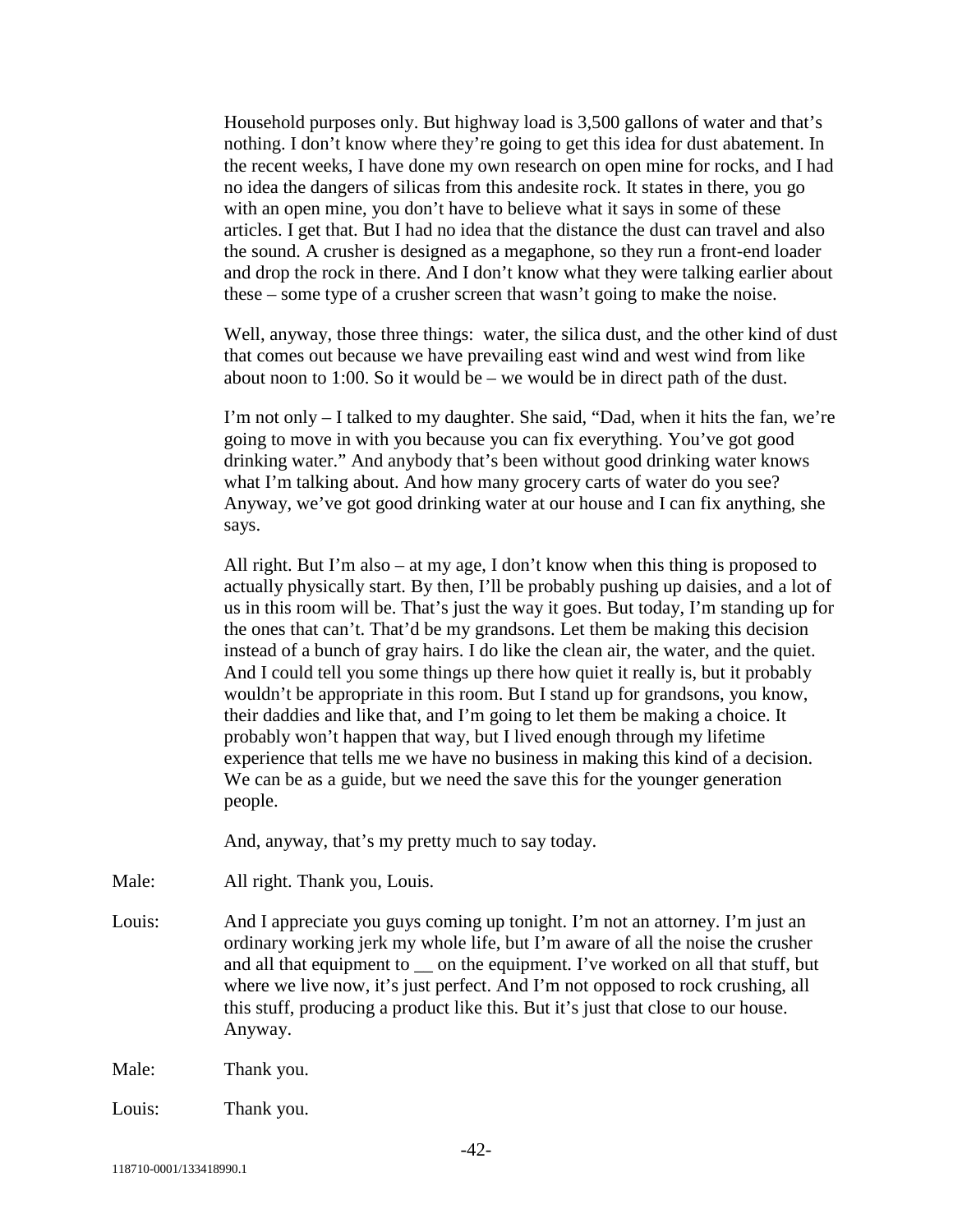- Male: Vincent. And then followed by Laurie McMann.
- Larochelle: I'm Vince Larochelle. I live at 76563 Walker Street in Oakridge. In 2004, I bought a house in Oakridge to move from Eugene to here. And I've watched a full economic \_\_\_\_, I guess I could say. From the whole, you know, mountain biking. This thing going on. We have people all around the world that come up here to ride mountain bikes because of the topography where you can ride a bike over 3,000 feet and have flat spots and everything all in one spot. And that's a big draw here. Now, people are going to have second thoughts about coming here if they hear about this quarry going on. That's going to kill this town.

There's going to be net zero impact as far as job creation because the people who are going to be working there already are part of a quarry already. So there's no job creation here.

I think the dangers on Highway 58 it can be even worse because of this. I drive that road a lot. I think we have to step back and look at this again.

You know, listening to all these experts. It sounds really good on paper, but when I look at who these people are and what their history is, you know, that they have violated their agreements. They've been fined over and over again. And there's got to be some clause where you can step in and say "Look, we don't trust these people." We know what they are. We've fined them. They don't listen. They do what they want. They don't care about the neighbors. It's all about greed. That's what this is about.

So, are we going to, you know, two years from now or three years from now, going to be complaining to Lane County about them not following this rule, and not following what they said they were going to do. And then, what? They going to get a slap on the wrist? So, the whole deal is stop it now so we don't have to go that route.

Okay. That's all I've got to say. Thanks.

- Male: Thanks. Laurie, followed by Dennis Patterson.
- McMann: Hi, I'm Laurie McMann at 48986 Roberts Ranch Road. I live due south from the proposed quarry mining site. I was originally going to give my time to someone else and heard that that was not part of the rules.

So what I'd like to say is I feel like we are allowing the fox in the henhouse. When they talk about what they will do to mitigate all of the issues that we've brought up, there really is no one to regulate. And what they have shown in past history is that the applicant is very willing to pay fines rather than to comply with law and rules.

I feel like I don't want that as a neighbor. And I don't feel safe with their ideas of how they're going to mitigate. I'm concerned about our well water. We do not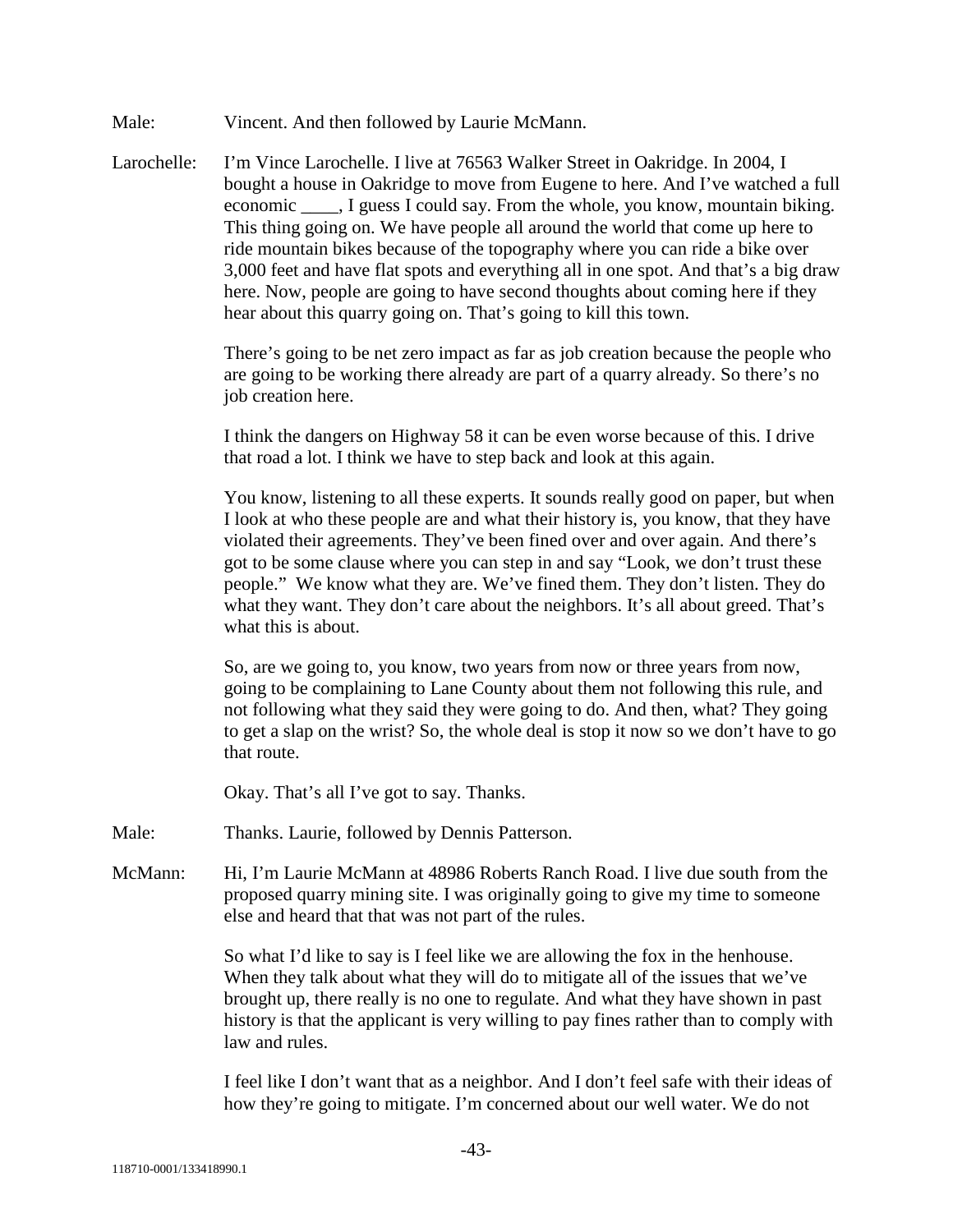have a 20-gallon per minute well. We have a 8-gallon per minute well. We've been told that the blasting could affect that well.

I'm concerned about the highway traffic and turning off from Highway 58 to Fish Hatchery Road is an unsafe turn-off. I would like conditions made that if the quarry does get approved that there's a turn-off put in from Highway 58 to Fish Hatchery Road.

I'm concerned about who's blasting and who is going to regulate that blasting, and are the blasters completely vetted. I have concerns about air quality and the wildlife that are around.

So I hope that you'll actually hear what we're saying. That there's someone there to actually fight for the public. We don't have deep pockets. We don't have hired professionals. And I'm concerned that those professionals that you're hearing from, who they're being paid by has a lot in stake. Thank you.

Male: Thank you. Dennis, and then up on deck is Kevin Matthews.

Patterson: Good evening. My topic may not be as important as the elk herds that or the ancient Indian grounds, but a topic that I don't think anyone else is going to address. Specifically, our radio and TV stations. And the impact that the quarry would have on our ability to receive emergency communications during a disaster.

> Historically, in the event of a disaster, be it Hurricane Matthew or Mount St. Helens or Fukushima, the best and most reliable means of communication between the state officials and the public has been radio. The state of Oregon has been urging everyone to prepare for the greater Cascadian subduction earthquake. When this happens, we will need our local radio stations for emergency updates.

> The quarry will strip mine TV Butte. It's called TV Butte for a reason. Two of our TV stations' repeater transmitters and several of our radio stations, like station KAVE, which is the local repeater for station KRVM out of Eugene, are located on TV Butte. Because of the hills and valleys between here and Eugene, we can't get these radio stations without these repeaters.

> While I would be delighted if quarrying did not happen here, I'm here tonight to ask that if the quarrying does occur, it does not interfere with our TV and radio stations. There have been rumors that the station owners might relocate the transmitters and antennas to other locations. So far, I haven't heard of either the schedule for the destruction of the current transmitters and antennas, or a schedule of construction of the replacements.

My concern is that there would be a lapse in radio and TV coverage if an earthquake, forest fire or other disaster should strike while the transmitters were down. Oakridge would be cut off from the county emergency broadcast. Therefore, I ask the Lane County officials to take legal steps to ensure that the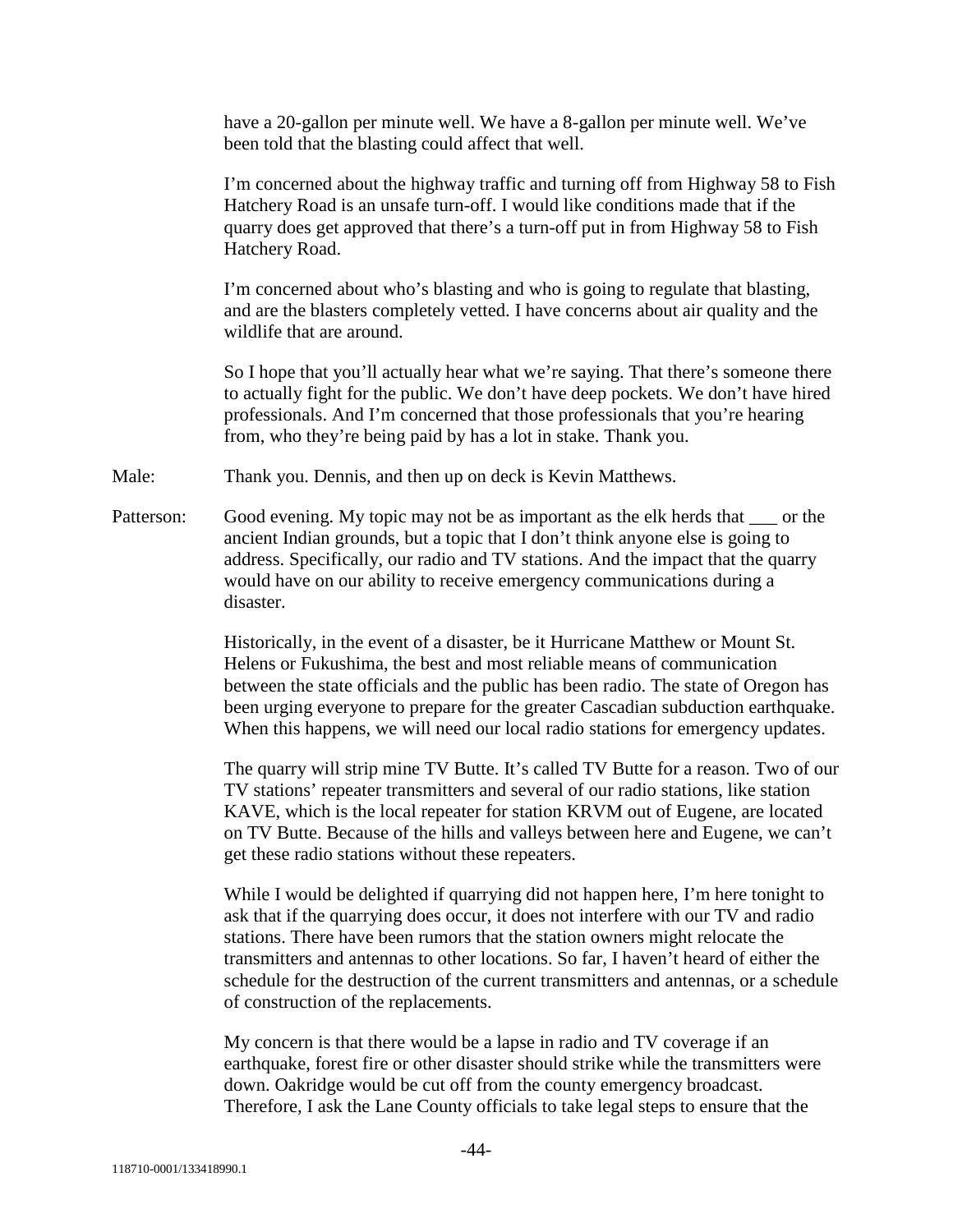current transmitters are not turned off until the replacements are online. As a matter of public safety for the citizens of Oakridge, please don't leave us deaf and blind in an emergency. Thank you.

Male: Thank you. Kevin, followed by Michael Garvin.

Matthews: Good evening. Yeah, thanks for being here in Oakridge. My name is Kevin Matthews. My wife Patty and I live at Swan Farm on the middle fork down watershed and Dexter where we raise Akhal-Teke horses.

> Just a side note, we're miles from Parvin Butte. When the blasting goes on at Parvin Butte, it startles our horses miles away.

This land use game in Oregon was set up with good intentions, but it's incredibly picky and technical and complicated. I want to take a minute to try to concisely give you an idea of how the Goal 5 process has been rigged for sand and gravel, over generations of conservative commissioners. Commissioners who get the majority of their campaign contributions from the sand and gravel industry and the timber industry, which is entwined because of the need for logging roads. It's a natural conglomeration, but they've rigged the system.

For the Goal 5 resources like wildlife, like rivers and fish, like wetlands, like scenic areas, Parvin Butte, TV Butte, the backdrop to your town. Those resources only count once they're in an inventory. Lane County has used every loophole in the book to essentially not have an inventor of those resources. When somebody comes up with a proposal for a sand and gravel mine, the rules are real strict, and they say if it's not in conflict with the things on their inventory, you have to add the sand and gravel to inventory. It doesn't say if you find elk, you have to add the wildlife habitat to the inventory. So it's already fundamentally unbalanced at the state rules. But the way it's supposed to work is there is supposed to be natural resource inventories in place, which Lane County has never done. It's huge. They don't want you to know about it.

So they're coming to come and say, "We only have narrow criteria we can decide on. Why? Because for decades they've set it up that way. Now, you guys are sitting in those seats, given that the game is rigged and Commissioner Stewart in particular, for people who live in unincorporated East Lane County, you are the local government representative. You're it. So, you know, you voted yourself a 13% raise yesterday. You can help to move toward restoring fairness in the system.

Not by restraining a tribal member, who has talked for five or six minutes after the applicant went on for two hours, but by applying the approval criteria with absolute ruthless strictness. That is absolutely fair. That is absolutely within your authority. So don't come back to these people and say you had to approve this because of the approval criteria. Not when you've got approval criteria like meet the sound conditions by using a quality muffler. The quality of the muffler is not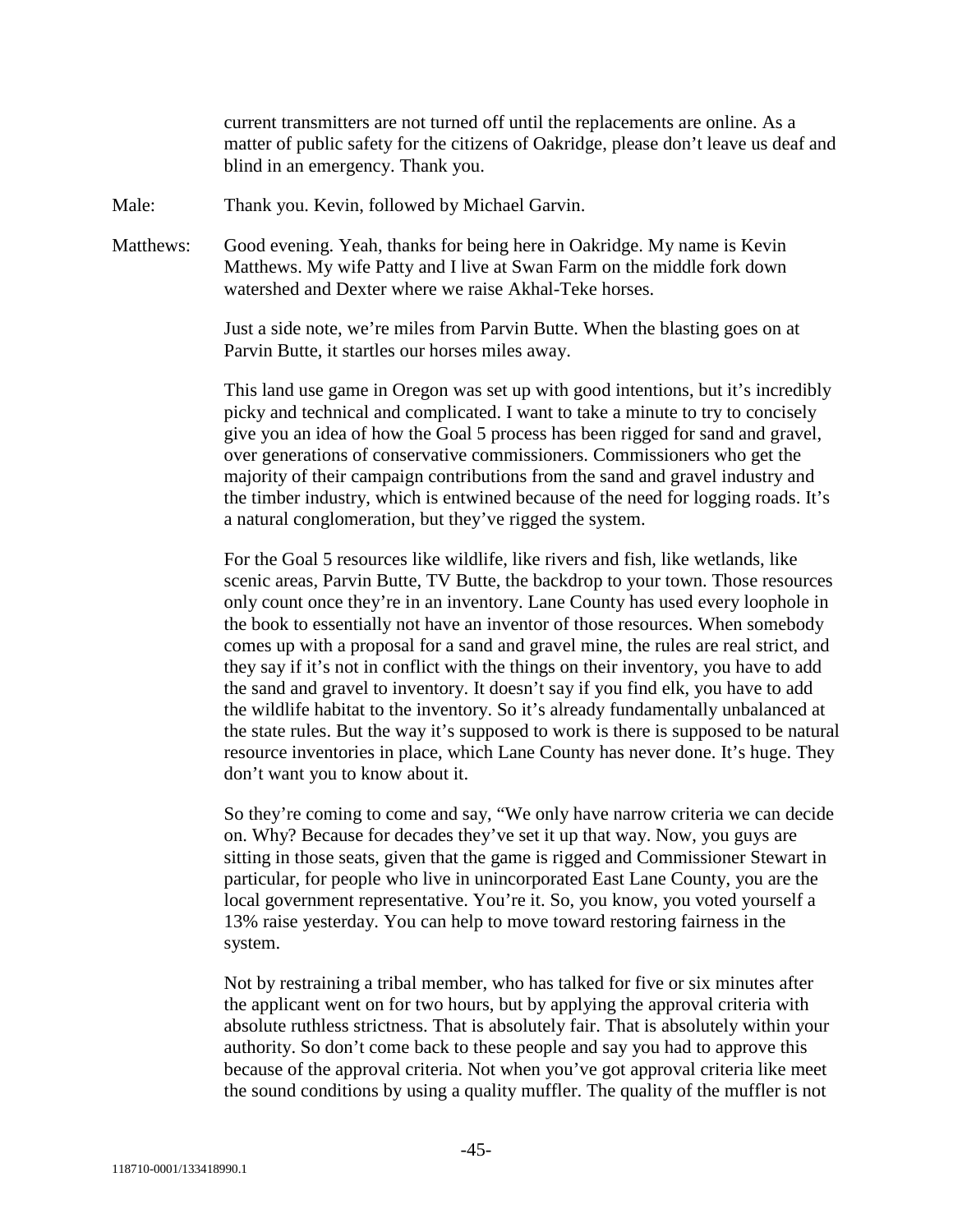the issue. The sound output from the truck is the issue. The condition doesn't control the sound output.

The process for redressing sound overages is a due loop. It says if there's too much sound when you test, then change something. And wait 30 days. And if there's too much sound, then change something, and wait 30 days. There's no actual enforcement. It's the kind of regulation that allows the applicant to be held harmless and never lets you control the situation.

Commissioner Stewart, other commissioners, you need to control the situation. Of course, there's tons more. I'll try to get some of it in writing and I hope you guys – It's only the nitty gritty stuff that has legal standing here. But Commissioner Stewart, I hope you hear these people's passion and I hope you work with county staff and you find the nitty gritty legal stuff. You don't sit back and wait for it to be shoved down your throat. You fight it, and take responsibility for what happens in Oakridge.

- Male: Thank you. Michael Garvin, followed by Marsha Mayer.
- Garvin: My name is Michael Garvin. I don't think I can add too much to prior testimony. I am against. It hasn't been brought up much about the bike path that runs down the contested area, so I'll bring that up.

It was mentioned and we were promised there would be some mitigation, and finally, I think the latest offer was that they would cut a path on their property, but it didn't address the fact that these bicyclists who come in large numbers are then going to have to get back on Dunning Road and compete with the truck traffic.

You also don't have a center strip on 58 that will allow trucks to get off of 58 in their attempt to cross traffic to get onto Fish Hatchery Road.

And I'm going to let it go there. I really had thought I took my name off the list, but thank you for coming down here for this and appreciate your time.

- Male: Thanks. Marsha, followed by Jeff Hanwright.
- Marsha: Hi, I don't have too much to say. I'm fairly new to the community. But I've just been listening to everything and have learned a little bit about what's going on. And I just – from this meeting alone – feel very concerned that Oakridge's people are – their health is compromised by putting in the quarry. It seems to also be dangerous, introducing danger for the wildlife for the resources, the water. And it seems like there isn't regulation as someone was saying just in listening to the questions and answers that – Well, the people of Oakridge don't seem to be being protected here. And I would like to see that happen. So I thank you for your consideration of everything and joining us here.
- Male: Thanks. Jeff, followed by Sherry Elvrum.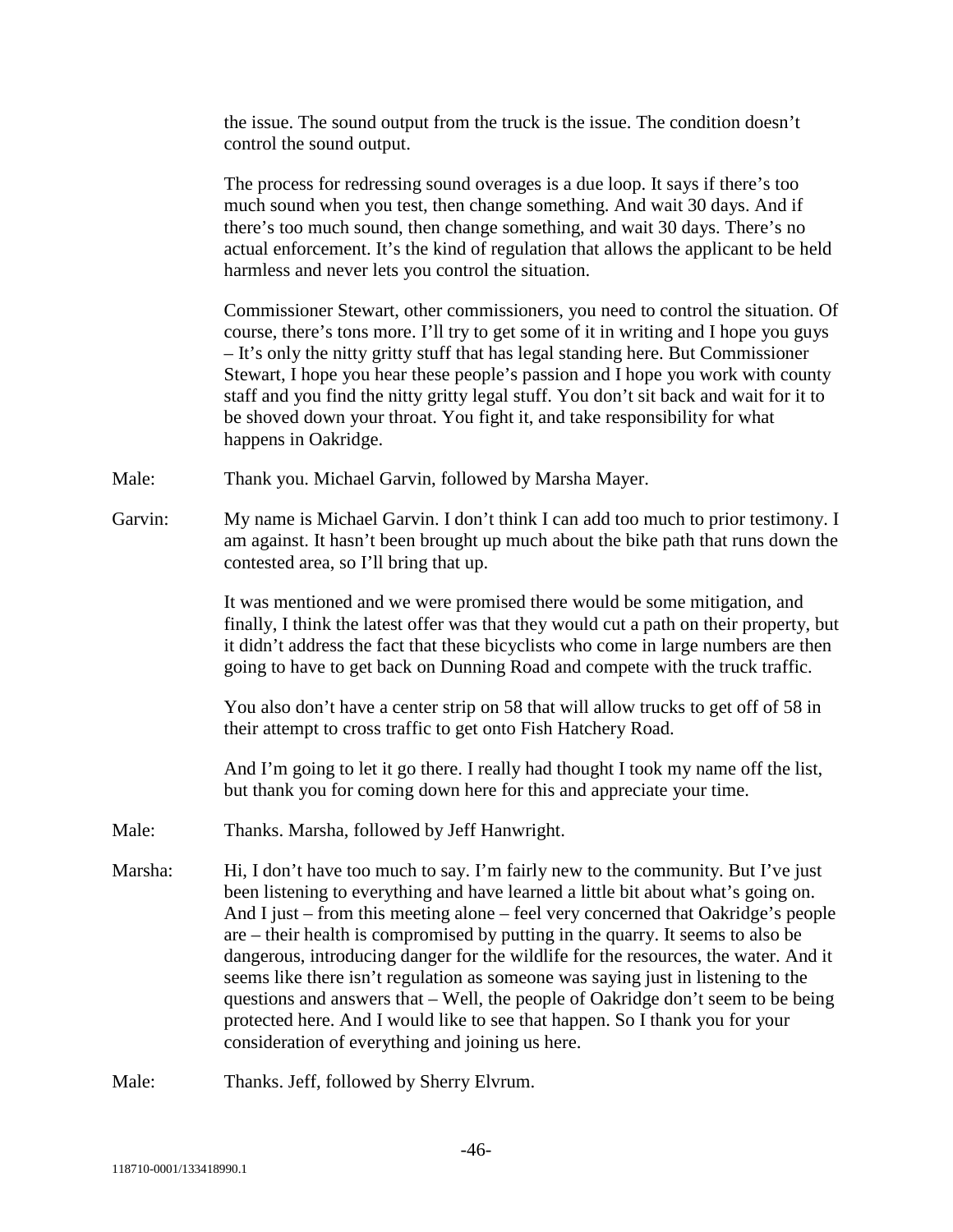Jeff: I'm Jeff Allen. I live on 49065 Dunning Road, Oakridge, Oregon. Thank you for coming to hear all of us today.

> I'm an Oakridge resident for life. I've lived here all my life. My dad lived here all his life, and my grandfather lived here most of his life. I'm a relative to the previous \_\_\_\_\_\_. And I think he'd be ashamed of the city councilors of Oakridge for the way they progressed this issue onto everybody else down the line in support of this.

> I'm also the closest living resident to the quarry site. And this spring, I saw more than 20 calf elks come out of the exact quarry slope they're proposing to destroy. It's true, just like everybody else has been saying, there's 100 to 150 head of elk that come and go up and down the ridgeline on Dunning Road. I see them all the time. Along with all the other wildlife you can imagine.

> I challenge you to come up to Aubrey Mountain airstrip and sit and enjoy the peace and quiet that we have as neighbors there. Please come up. Sit for four hours and just listen. When you're coming up, I'd like you to pay attention to the road that goes past their quarry site. The quarry site pictures that you've seen are on facing north, but if you turned around and took 100 steps, you'd fall 400 feet straight down off the side of the road.

They propose that they're going to take back 80 feet from the road to make a quarry site that will eventually end up 80 foot deeper than the road is. So this road – a narrow, two-lane road winding up the canyon – is going to be 200 or 300 feet straight off this way and another 80 feet straight off this way.

They've neglected to investigate Aubrey Mountain airstrip, which I showed several of you photos of recently being used. It's been there since the Army Corps of Engineers developed it when they started putting in Hills Creek Reservoir. It's a valuable asset to the community of Oakridge and I'll tell you why.

Every summer, almost every summer, there are forest fires in this area. And the forest service shuts down the municipal airport the whole time there's a forest fire. They shut it down. You can't fly within five miles of the airstrip without violating federal law. Five miles. They won't let you come anywhere close to it.

- Male: Jeff, does that conclude your testimony?
- Jeff: It's actually a very beautiful place to live with \_\_\_ Butte in the background and the airstrip right here.
- Male: Yeah, you showed me earlier. Next is Sherry and Jeff Hanwright is to follow.
- Sherry: Hi, my name is Sherry Elvrum. I live at 76366 River Road in Oakridge. Compared to these folks, I'm a fairly newcomer. I've only been here since 1992.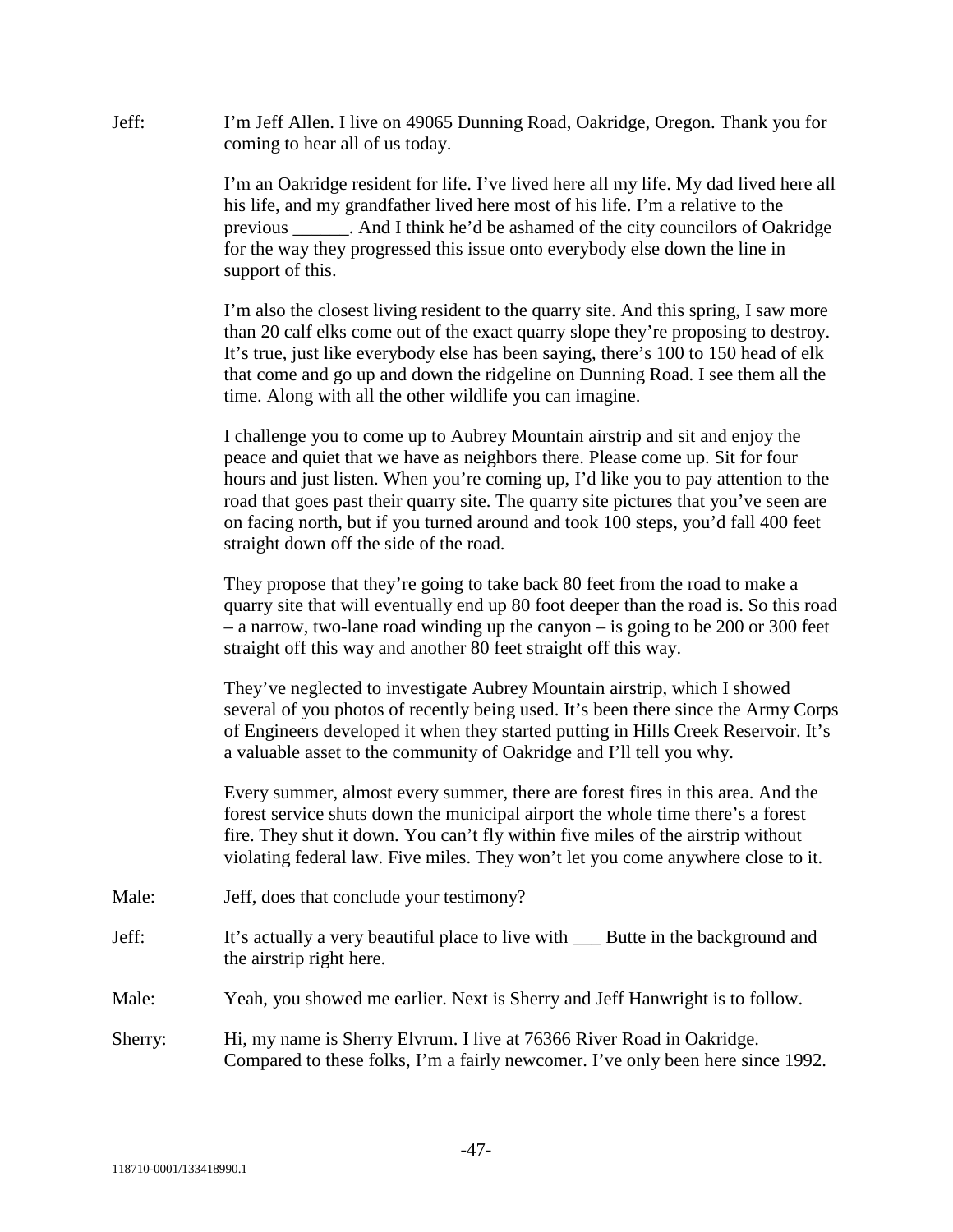My concern, and I know that we've heard a lot of emotional testimony here tonight and everyone has a right to feel that way, but I have some practical questions.

Since I have been here, we've had a constant battle with LRAPA for our air quality. The air quality in Oakridge is already poor due to wood smoke. We've been trying to eliminate the wood smoke for years. I have been under the impression that even if we didn't burn a single stick of wood in Oakridge that we could not meet the current federal standards. If we have this additional silica dust in the area, what is LRAPA doing to address that situation?

My other concern is traffic on Highway 58. Where do these trucks haul to? Are they going from Oakridge to I-5, and back again? Since I've been here, we've been designated a traffic corridor. The truck traffic on Highway 59 is 24 hours a day, 7 days a week, and it's all the time. If we add another 40 trucks to Highway 58 traffic between Oakridge and Eugene, that's going to be a real hazard.

My other concern is the water ponds where they're going to store this water that they're rinsing the silica with. The fish hatchery is right below that area. They are our only major employer and a destination for tourism.

It's a beautiful place and I would hate to see it damaged in any way. That's my three big concerns about this project.

Male: Thank you. Jeff Hanwright?

[Unintelligible]

Okay. Then we have Roy Davidson. Is Roy here? Okay. And Anthony Pokorny.

Anthony: Thank you for coming. I'm Anthony Pokorny. I live here in Oakridge on Berry Street. Most of my family have already been here about over a century ago. A number of times culturally there have been stories of what my grandparents have encountered with local natives on TV Butte and throughout the areas. Even then, I've wandered around through there as a kid with my cousin and we've been able to hear elk calls from TV Butte to top of Aubrey Mountain.

> As far as, like, sound topograph, I don't know how that goes. I would like to know or learn how it goes. The program that you use.

The other part that I do have concern is about the wildlife. Animals have a distinct ability, an acute to sound. You can wrap up all the technology you possibly can to try and predict an earthquake, but the wildlife – dogs, elk, cats – will sense an earthquake before anything that we have. I mean, that's been pretty well documented even in China when they watch animals scatter to the nine winds and then an earthquake hits.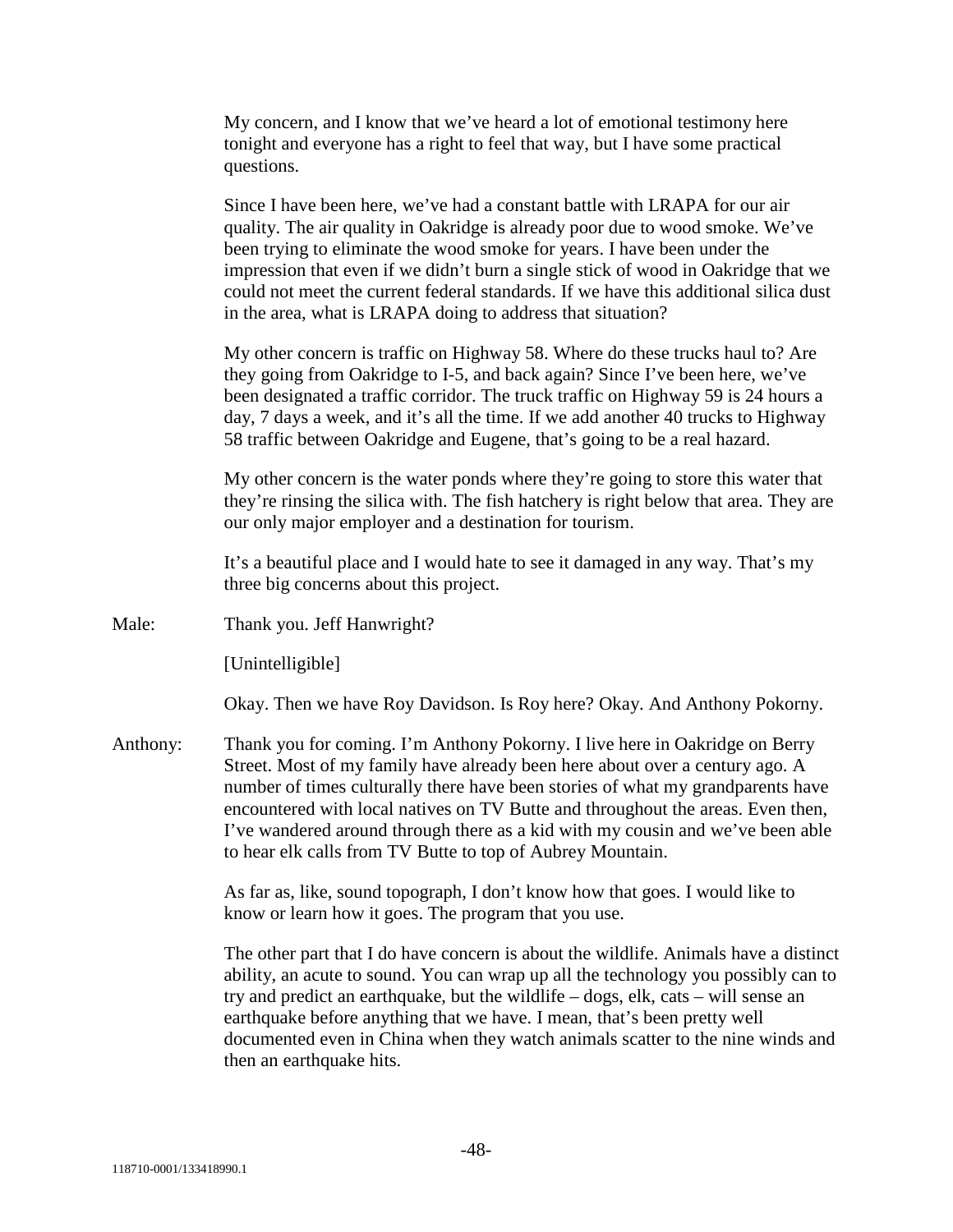|         | But, aside from that, my wandering through the countryside with my cousins and<br>we have seen a lot of elk, bears, foxes, ospreys, eagles. There is a number of $-a$<br>lot of wildlife up there. As some people will tell you, sound does carry. Even on -<br>especially on a quiet afternoon. You can hear an elk call out from one peak to the<br>other.                                                                                                                                                                                                                     |
|---------|----------------------------------------------------------------------------------------------------------------------------------------------------------------------------------------------------------------------------------------------------------------------------------------------------------------------------------------------------------------------------------------------------------------------------------------------------------------------------------------------------------------------------------------------------------------------------------|
|         | Yeah, that's pretty much my testimony. And I thank you for coming again.                                                                                                                                                                                                                                                                                                                                                                                                                                                                                                         |
| Male:   | Thank you. So that was the last person that I have on my list. Is there anybody<br>that didn't sign up that would like to speak? Yes, please.                                                                                                                                                                                                                                                                                                                                                                                                                                    |
| Sarah:  | Sorry, I missed the sign-up list when it went around. I'm Sarah Altemus. I live<br>here in Oakridge on Commercial Street. And thank you for coming up here to<br>have your hearing and to take time to listen to us.                                                                                                                                                                                                                                                                                                                                                             |
|         | I am third generation Oakridge family member. The fourth generation, three kids,<br>hopefully they'll be able to stay here. I'm very much in support of economic<br>development and creating jobs in this community. But this project, when I started<br>looking into it, the net benefit isn't there.                                                                                                                                                                                                                                                                           |
|         | The costs are too great, and the jobs will not be sustainable. They will probably<br>not come from this community. If they do – and I think it says a lot that our two<br>local businesses that do rock crushing do not support this project.                                                                                                                                                                                                                                                                                                                                    |
|         | Another thing I want to point out is that the things that bring people to this<br>community are the quality of life and tourism. And so two of the issues that are<br>not as big of issues as some of the others that have been raised, are sound and<br>sound shed, and the view shed. So I hope you guys drove by there today and saw<br>how close that butte is to town. It's part of our view shed. And the work that is<br>going to happen there will be an impact, and the sound - even with the best<br>technologies, I think will be an impact. Thank you for your time. |
| Male:   | Thanks, Sarah.                                                                                                                                                                                                                                                                                                                                                                                                                                                                                                                                                                   |
| Male:   | I'd like to add one more thing.                                                                                                                                                                                                                                                                                                                                                                                                                                                                                                                                                  |
| Male:   | If you're going to speak, I need you to come to the mic, please, and please be very<br>brief. You've been up before.                                                                                                                                                                                                                                                                                                                                                                                                                                                             |
| Male:   | I'd like to ask why the community needs a third rock quarry.                                                                                                                                                                                                                                                                                                                                                                                                                                                                                                                     |
| Male:   | That's a good question. I don't know that it's part of the criteria. I appreciate that.<br>Is there anyone else that didn't speak that would like to speak? All right. So with<br>that, I now will turn to staff, I believe it is, for any responses. Comments?                                                                                                                                                                                                                                                                                                                  |
| Female: | Yeah, I just have one point. Earlier, Commissioner Bozievich asked if there's any<br>Goal 5 significant resources inventory within the impact area. There are three that<br>were found by the applicant.                                                                                                                                                                                                                                                                                                                                                                         |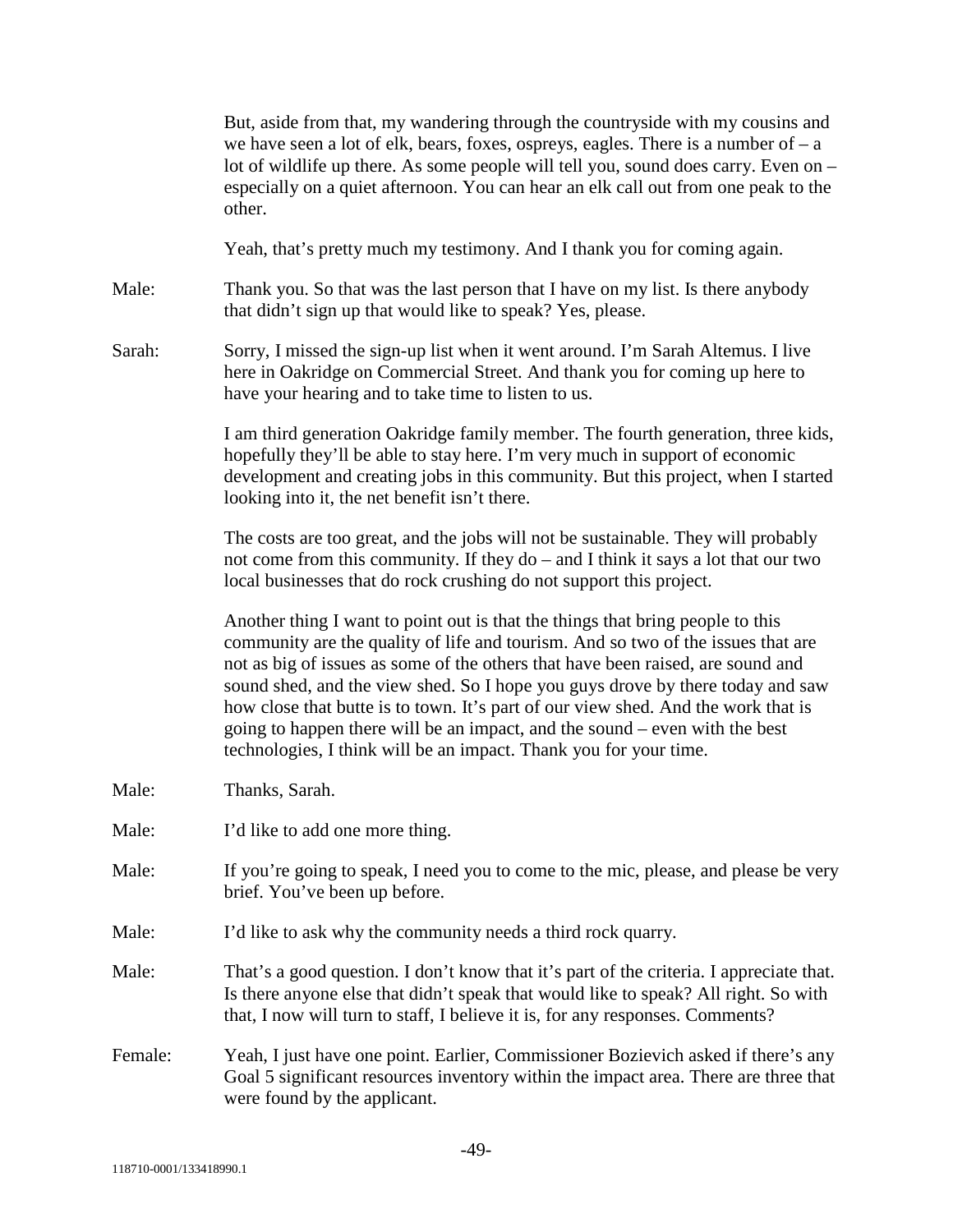|         | One is a riparian corridor, which is Salmon Creek. It's a Class 1 stream. The other<br>one is a wetland. Again, at Salmon Creek. So it's inventory. And the last one is<br>wildlife habitat. And again, that's Salmon Creek that's on the significant<br>inventory.                                                                                                                                                                                                                                                                                                                                                                                                                                                    |
|---------|------------------------------------------------------------------------------------------------------------------------------------------------------------------------------------------------------------------------------------------------------------------------------------------------------------------------------------------------------------------------------------------------------------------------------------------------------------------------------------------------------------------------------------------------------------------------------------------------------------------------------------------------------------------------------------------------------------------------|
| Male:   | Okay. At this time, do you want any questions from us or was it just comments<br>from what we've heard?                                                                                                                                                                                                                                                                                                                                                                                                                                                                                                                                                                                                                |
| Female: | Do you have some questions for staff?                                                                                                                                                                                                                                                                                                                                                                                                                                                                                                                                                                                                                                                                                  |
| Male:   | Well, I would ask our colleagues if they have questions. Yours was just additional<br>comment, staff and council. Questions for staff? I have – Excuse me. I guess I'm<br>over. My time's up. Great. Sorry. So it's been mentioned a couple of different<br>times. It was mentioned by the applicant and other folks have mentioned. When<br>did Lane County adopt this Goal 5 resource inventory?                                                                                                                                                                                                                                                                                                                     |
| Male:   | Chair Stewart. So the County's goal 5 inventory was conducted over a number of<br>years during the pre-acknowledgment era in the late 70s and early 80s. So we<br>went through an inventory of process for the different resources that are on our<br>inventory. There's a number of different identified Goal 5 resources that the<br>county has adopted, including our Class 1 streams, cultural historical sites, things<br>of that nature. So it's – the inventory is in place and it is adopted, but it is fairly<br>old and it has not been updated since the early 80s, in some cases.                                                                                                                          |
| Male:   | So a question is, can that be surgically updated so hypothetically if there was a<br>cultural resource that was out there, could that individual resource be recognized<br>or do you have to do a full study of the County's comprehensive plan or area for<br>Goal 5?                                                                                                                                                                                                                                                                                                                                                                                                                                                 |
| Male:   | It's a good question. The Goal 5 rules are structured in such a way that some of<br>the resources would trigger a full Goal 5 analysis, which is a fairly large work<br>program. Some of the resources such as the groundwater inventories can be<br>surgically added to the county's inventory. As far the cultural sites, I'm not<br>absolutely certain, but I could research that and see what the rules say. I believe it<br>would probably open us up to a larger Goal 5 inventory update because I think it's<br>fairly limited, the mineral and aggregate, and the groundwater resources are the<br>only two that I know of offhand that don't trigger it. Cultural resources may, but<br>we can research that. |
| Male:   | Okay. And then, since I've been on the board in 12 years, I think this is probably<br>the third or fourth application of this type that's came forward in 12 years. It has<br>been mentioned when the County worked with the Nature Conservancy and was<br>able to purchase the Wildish site and put it in the conservation in the city loop<br>area that there was a request at that time that the board consider re-inventorying<br>the aggregate actually because of the aggregate laws. Can you maybe share with<br>me and the citizens here, if we were to actually do a Goal 5 inventory of all the                                                                                                              |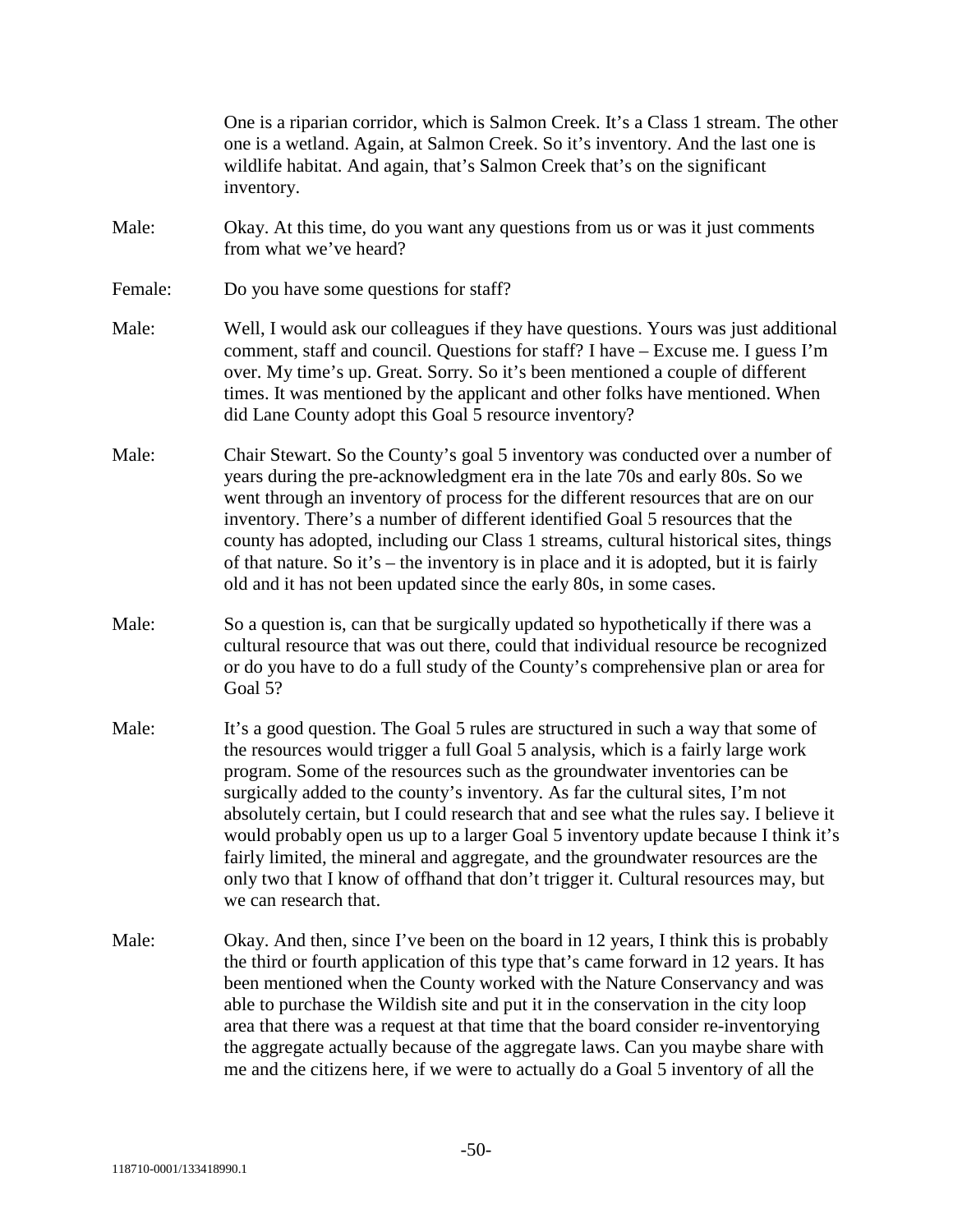|            | resources, not just aggregate, what type of process that would be in your mind.<br>Can you explain what that would look like?                                                                                                                                                                                                                                                                                                                                                                                                                                                                                                                                                                                                                                                                                                                                                                                                                                                                                                                                                                                             |
|------------|---------------------------------------------------------------------------------------------------------------------------------------------------------------------------------------------------------------------------------------------------------------------------------------------------------------------------------------------------------------------------------------------------------------------------------------------------------------------------------------------------------------------------------------------------------------------------------------------------------------------------------------------------------------------------------------------------------------------------------------------------------------------------------------------------------------------------------------------------------------------------------------------------------------------------------------------------------------------------------------------------------------------------------------------------------------------------------------------------------------------------|
| Male:      | Well, it'd be a multi, multi-year work program, I can say that. It would require<br>significant resources and expertise. There would be a number of different<br>resources that we'd have to look at - wetlands, our stream inventory. Some of<br>these things have been mapped. There are wetlands inventories that have been<br>updated that the County could adopt, but there would also in many cases require<br>field studies and work. I mean, that's just scratching the surface.                                                                                                                                                                                                                                                                                                                                                                                                                                                                                                                                                                                                                                  |
|            | Then you're looking at, you know, updates of our cultural historic inventories.<br>Our Goal 5 flora and fauna. Policies in inventory. So it's an extensive work<br>program, Commissioner. It's really – I'd have a hard time just putting a number<br>on it. But it would probably run two or three years and be a very expensive<br>process.                                                                                                                                                                                                                                                                                                                                                                                                                                                                                                                                                                                                                                                                                                                                                                             |
| Male:      | If I don't mind, I would It's my understanding and I think in November we're<br>going to have a discussion, a work session, with Land Management. Is it possible<br>maybe by then you might be able just to give a feel as to time and cost and<br>process just for our information.                                                                                                                                                                                                                                                                                                                                                                                                                                                                                                                                                                                                                                                                                                                                                                                                                                      |
| Lydia:     | So is the question in November or when we come back to talk about Land<br>Management, could we give you an idea of what type of resources it would take<br>to do a ________ inventory of the counties. Yes and we can give you a rough<br>idea again, scope it completely out, but we could spend a little bit of time to give<br>you a better sense, but it would be, I think, I would think it would actually be<br>several years in order for us to complete that. But we can $-$ we'll include that in<br>our discussion with the boards.                                                                                                                                                                                                                                                                                                                                                                                                                                                                                                                                                                             |
| Male:      | OK. I appreciate that. Is there any other questions with staff at this point?<br><b>Commissioner Bozievich?</b>                                                                                                                                                                                                                                                                                                                                                                                                                                                                                                                                                                                                                                                                                                                                                                                                                                                                                                                                                                                                           |
| Bozievich: | Thank you. So there's been a lot of discussion about [Big Game] resource which<br>we do not inventory. Specifically, in Lane County and there's some discussion<br>about we didn't because in Four Stones, we considered them to be preserved by<br>the forest zoning, but this is a rezone of forest zone to another zone. So this may<br>be more of a legal counsel and maybe I'm not expecting an answer today. But I<br>have a lot of questions in my mind whether we should be applying Big Game –<br>sorry about that – Big Game resource to this site or not and whether we then<br>then we need to see whether they're impacted and what the mitigation is. I'm<br>thinking about other requests for rezone from F1 down to marginal lands where<br>we actually looked at Big Game impact and clustering and other things off of<br>Gimple Hill recently. This is going from forest zone to mineral  it's a rezone.<br>Does Big Game apply? And I need to  and if that takes some research and<br>looking into case law, just tell me that, but I'll want an answer of that before we<br>have to make a decision. |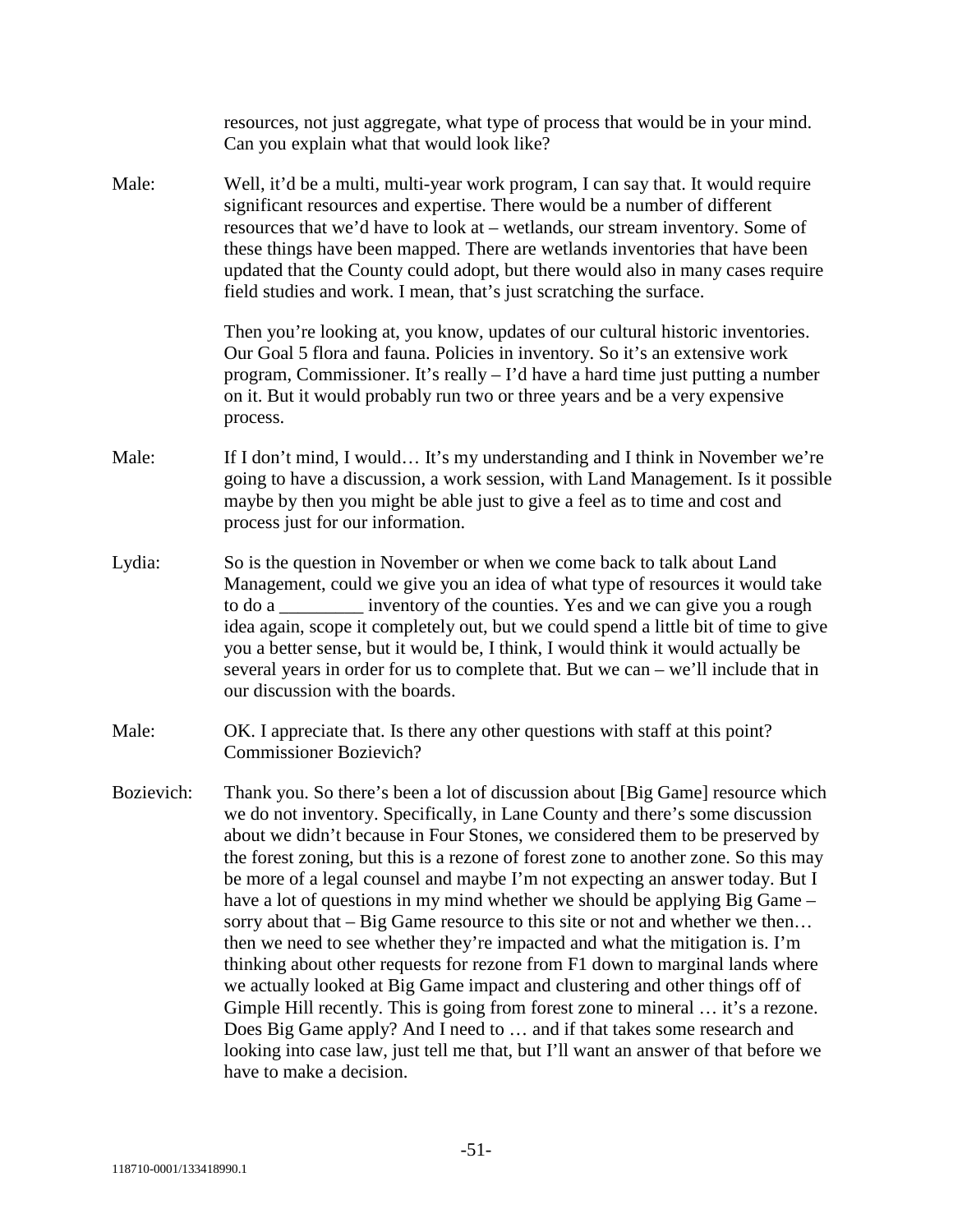- Male: I'll give you my seat of the pants and I'm sure Mr. Pfeiffer's better opinion over this and Deanna can speak to it as well. But, inventorying Big Game would be good, but it would … it doesn't have any application to this application right now because it's only those inventoried items you can analyze for conflicts with the mining operation that's proposed. Big Game is not on the inventory list right now, so it can't be compared for conflicts with the mining operation.
- Bozievich: Then how do we grade in on marginal lands?
- Male: Because the Gold Five Rule that applies to these aggregate mines sets out the specific things you can look at for conflicts and that same restriction doesn't apply in a marginal lands application. There you can look at … I can't remember what the rights or the standards are, but you can look at those sorts of things. The mining outprints are much more limited in terms of what you can look at. There's only three things … I can't remember which ones was ours.
- Bozievich: Yeah, that's why I asked that question about what specific inventory Gold Five resources because I understand that after restriction it's got to be inventoried, but I also understand that our inventory failed to do Big Game which means it was, you know, there's no inventory for Big Game and in other rezones, we've actually applied that because there's no inventory, then there has to be actual EC work done to establish that where there's Big Game impact and that was one of the ways we got in to EC's in the marginal lands and I'm just, I'm kind of not quite getting why we don't get there with this application.
- Lydia: Because within the Gold Five Rule, we only do the EC analysis if the applicants cannot demonstrate that the conflicts are minimized. So, again, that's something that…
- Bozievich: Without an inventory, how do we demonstrate?
- Lydia: Well, we only can compare it to things that are actually inventoried. I think the rule is written that way. What I'd recommend that we do, Commissioner Bozievich is that staff again will discuss the open record period and staff can provide the information that we have but we can also ask the applicant to specifically address that so that we can bring that back to you for our deliberations and have an informed discussion.
- Bozievich: Thank you.

Male: Commissioner Park?

- Park: Thank you. I'm going to thank you all for being here in a little bit, but, Ms. Smucker, I have a request. One, just Maurice and I from Kevin Matthews had some pretty serious allegations and I would like a verbatim transcript of his testimony and I would like to be able to answer those allegations. Thank you.
- Male: Other question for staff? Right. So at this time, I'll offer the applicant a rebuttal.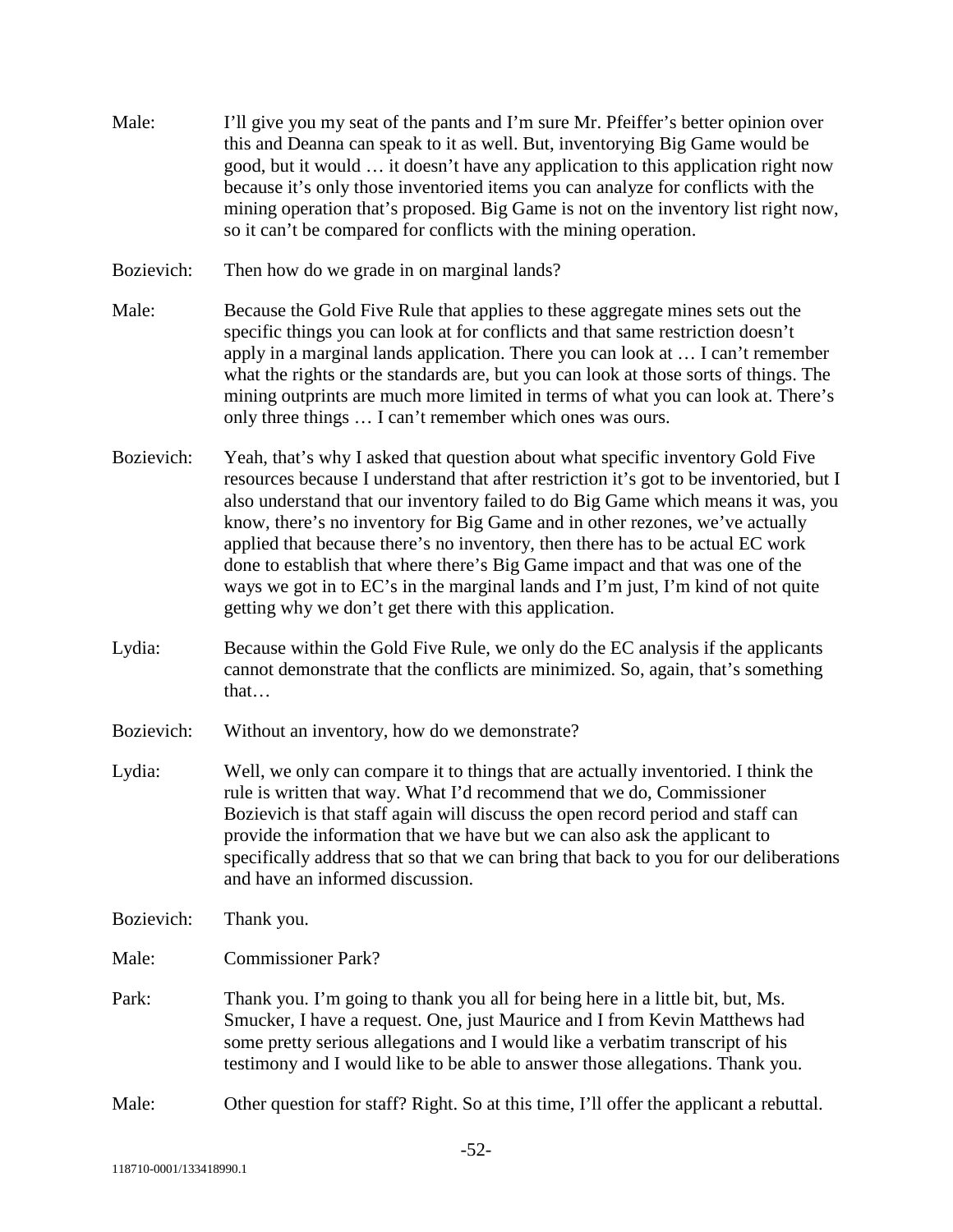Applicant: Thank you, Commissioner. In taking in reverse order before I forget, I'll make an offer with regard to the transcript because you probably have some staff constraints. If I can get an audio of tonight's hearing, I can produce a transcript that I'll be happy to distribute to anybody including the Board. It's going to be … It's always tough for those transcripts to identify the speaker with particularity, so I give you that caveat, but I will do it for myself and I'm happy to share with anybody including the staff and the public. So going in reverse, I know it's late, but technically there's probably an opportunity tonight, but having been here before, I would suggest that a better course… It's clear from the testimony tonight, that there will be additional information that people would like to submit. And, in turn, because of that and because we bear the burden of proof, I can assure you that I'd like … we collectively would like the opportunity to respond. Secondly, the Commissioners, you yourselves, have raised a number of questions that can be answered by any number of us or all of us. Some of us specifically, including me. I've kept a record of those and that's frankly one of the reasons for the transcript because then my subsequent written testimony I'll address not only issues that other people have raised, but I'll also try and address the questions that I heard tonight. I'm happy to stay with our team tonight to do so. That's your call. I'm also happy to commit to doing so in writing and the transcript will make sure I don't miss some of those questions. The last question, Commissioner, I agree with your staff and with counsel about the nuance in the Gold Five Rule and what the reason that doesn't apply to marginal lands is the comment that I made out of the box and you've caught that point. This has reminded us from the beginning. The one place where you're going to operate, everybody will operate – all of us, but particularly the Board and the staff – under a very different set of criteria which is the aggregate rule, Section 5 of the Gold Five Rule. And, for better, for worse, without judgment, it has a very constrained set of criteria. It's actually six things that you can consider. And, to your point, one of these as was testified actually by somebody tonight speaking, is conflicts, if any, with inventory Gold Five resources. And, as the staff just explained, you have three. In the same geography, another county might have six, another county might have one. The only thing I'll leave you with is, Commissioner, your last comment about how your Gold Five inventory approach toward habitat didn't – I forgot what phrase you used, I apologize – but it wasn't up to snuff, to the contrary. And I said at the outset, in my experience and I served on LCDC for six years and shared the Commission, so I have a pretty good sense of – and I also chaired the subcommittee that wrote the Gold Five Rule. And I have a pretty good sense of how it operates and what was intended there. But the point is, to the contrary, your Gold Five program with regard to habitat isn't not in compliance with Gold Five, it in fact was acknowledged by LCDC as being in compliance with Gold Five. It just happened to be a different approach than some other communities took. As I mentioned to Shoots, they've inventoried vast swathes of their county as critical Big Game habitat as has Douglas County. That resulted in Code provisions which you don't have in your Forest F1 and 2 zones which force the location of houses to be compatible with habitat migration and other of the features of that habitat, clustering or spacing, depending on how it worked. You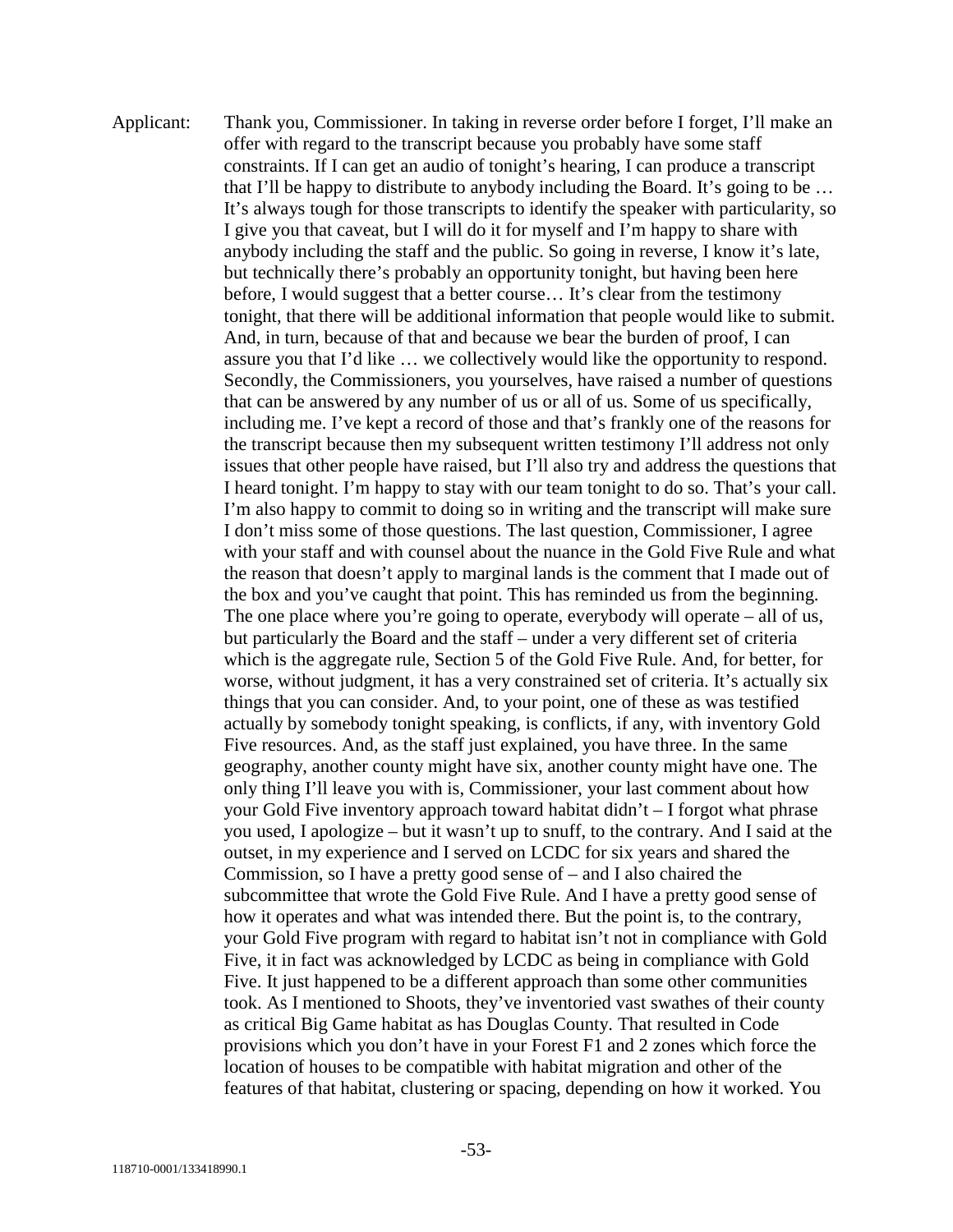didn't have to do that because you don't allow houses in your forest cells and that's what LCDC ultimately said. Different way to do it, but it works the same. Those houses or residences in those habitat areas are not going to conflict with Big Game habitat because they can't be allowed on your [Base]. Other counties allowed houses in resource cells. You didn't. Just a different approach. I just wanted to clarify from my perspective unequivocally you were acknowledged as in compliance with Gold Five. Now, updates. Very valid point that everybody has raised and others. Updates are a problem that we've got cities and counties throughout the state which we all know. You better than anybody or Schraft. You've got a lot of priorities, a lot of demands and limited resources. It's a question that you'll invest on priorities. So with that, we're happy to answer questions tonight. Any others including anybody on the team or we'll try and do so in response. The point I'd leave you with by process, I, and I'm going sideways a little bit with the conversations I've had with staff and counsel, I was going to suggest the process, and of course it's up to you but I'll just suggest it because we used it I believe in front of the planning commission, which would be – leave the record open in phases. Phase One is the record's open for a specified period of time for anybody to submit anything that they want to submit. No limitations there. It's an open record period because that's what it should be, frankly. It's the same place we were tonight. That's a specified period of time. Phase Two would be followed by a second period, generally of the same time frame that would have people to be able to submit information but this time it's specifically limited to response to information submitted in the first phase. A bit of a winnowing – it's not perfect but it does tend to get focused information to you as opposed to just continuing to get volumes of material and then the last phase required by statute is a period of not less than five days unless the applicant agrees otherwise for written argument only. No new evidence, which must be adhered to very carefully and I will and do. I also am willing to shorten that to three days if it saves anybody the schedule. The where I'm going sideways is, earlier tonight I assumed that would be a two-week, two-week, five-day window after which the record closes and you would schedule your time for consideration of what you received and then deliberation and make your decision. I'm going to suggest instead that you make that a three-week window and a second three-week window and you can do what you will three or five days on my argument only, written only. I say that because I think there's a lot of information yet to come in. I think to give you the record you need to respond to all the issues raised however you decide, the more information we can get you, the better quality it is, the better it's going to be for you, the Board, to make the decision. So I'd ask additional time. The reason it goes sideways, I think there was a tentative date for your deliberation of late November which was based on two weeks, two weeks and five days. I just extended that into December if you accepted that recommendation. But with that, I'm just going to leave you with that and you can discuss with staff how you want to proceed, but that's where we will be able to offer our response and others will be able to offer a response to what they heard from us tonight as well as anything new. With that, any other questions?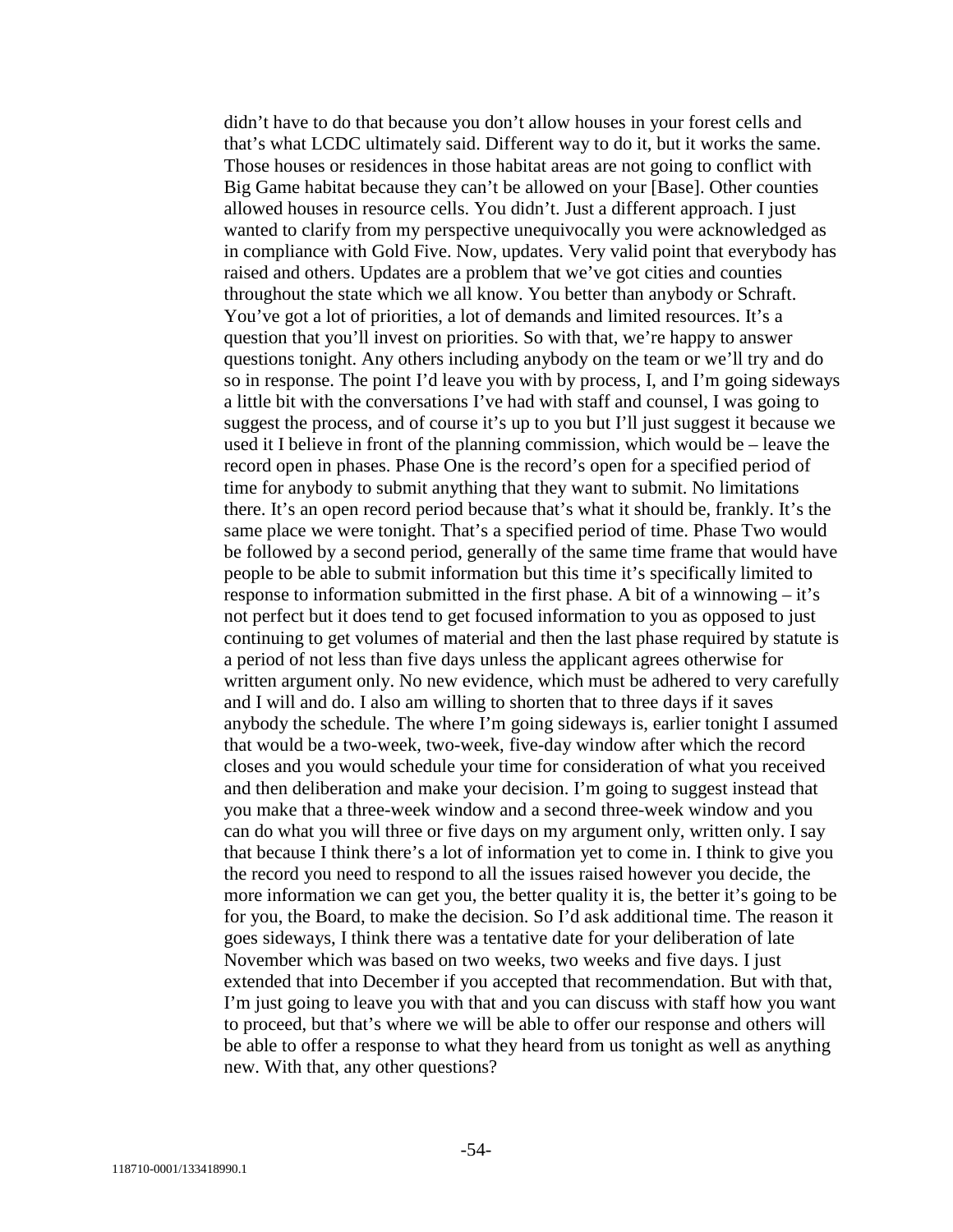| Male:     | Questions? OK, so thank you very much. So I'll load the Phase One, Phase Two,<br>Phase Three component and the request for three weeks, three weeks and then I<br>made it a week. It looks to me like, if you're following me, we would leave the<br>oppose to close the public hearing tonight. Leave the record open until November<br>8th for anybody and any comments – three weeks. Then Phase Two which would<br>allow for response to Phase One comments, would be November 29th to close and<br>then have the applicant's final response due December 6th or maybe the week<br>before? |
|-----------|------------------------------------------------------------------------------------------------------------------------------------------------------------------------------------------------------------------------------------------------------------------------------------------------------------------------------------------------------------------------------------------------------------------------------------------------------------------------------------------------------------------------------------------------------------------------------------------------|
|           | [Unintelligible comments from off-mike.]                                                                                                                                                                                                                                                                                                                                                                                                                                                                                                                                                       |
| Lydia:    | November 2nd not the 8th. So we would do the first three week open record<br>period through November 2nd; the second response to the new information would<br>be – well it's either the 22nd or 23rd. We're on a Wednesday today, so I think that<br>is the other thing is that you're used to dealing with a Tuesday, so One, two<br>three weeks is November 2nd.                                                                                                                                                                                                                             |
| Male:     | Today is the 12th.                                                                                                                                                                                                                                                                                                                                                                                                                                                                                                                                                                             |
| Lydia:    | That's right, so did we want to try and move the record period to Tuesday instead<br>of Wednesday and then all the things here won't try to do?                                                                                                                                                                                                                                                                                                                                                                                                                                                |
| Male:     | That was what I was working on but                                                                                                                                                                                                                                                                                                                                                                                                                                                                                                                                                             |
| Lydia:    | OK.                                                                                                                                                                                                                                                                                                                                                                                                                                                                                                                                                                                            |
| Male:     | One day shorter.                                                                                                                                                                                                                                                                                                                                                                                                                                                                                                                                                                               |
| Lydia:    | I think if the applicant agrees then we'll say November 1st is the close of the first<br>open record period.                                                                                                                                                                                                                                                                                                                                                                                                                                                                                   |
| Male:     | November 1st?                                                                                                                                                                                                                                                                                                                                                                                                                                                                                                                                                                                  |
| Male:     | That's a little less than three weeks.                                                                                                                                                                                                                                                                                                                                                                                                                                                                                                                                                         |
| Lydia:    | Right [unintelligible] on Tuesday. So it's one day less. And then we would have<br>to set the response period be through the 22nd of November and then we'll be<br>doing five days so then it would make it Monday, the 28th, would be the close of<br>the record and then Commissioners, we would need Saturday.                                                                                                                                                                                                                                                                              |
| Male:     | Do we need to give an extra day in there?                                                                                                                                                                                                                                                                                                                                                                                                                                                                                                                                                      |
| Lydia:    | What?                                                                                                                                                                                                                                                                                                                                                                                                                                                                                                                                                                                          |
| Male:     | Do we need to give an extra day in there, I thought. [unintelligible]                                                                                                                                                                                                                                                                                                                                                                                                                                                                                                                          |
| Audience: | Why are you bothering? It sounds like there's no choice. You don't have choice.<br>It sounds like                                                                                                                                                                                                                                                                                                                                                                                                                                                                                              |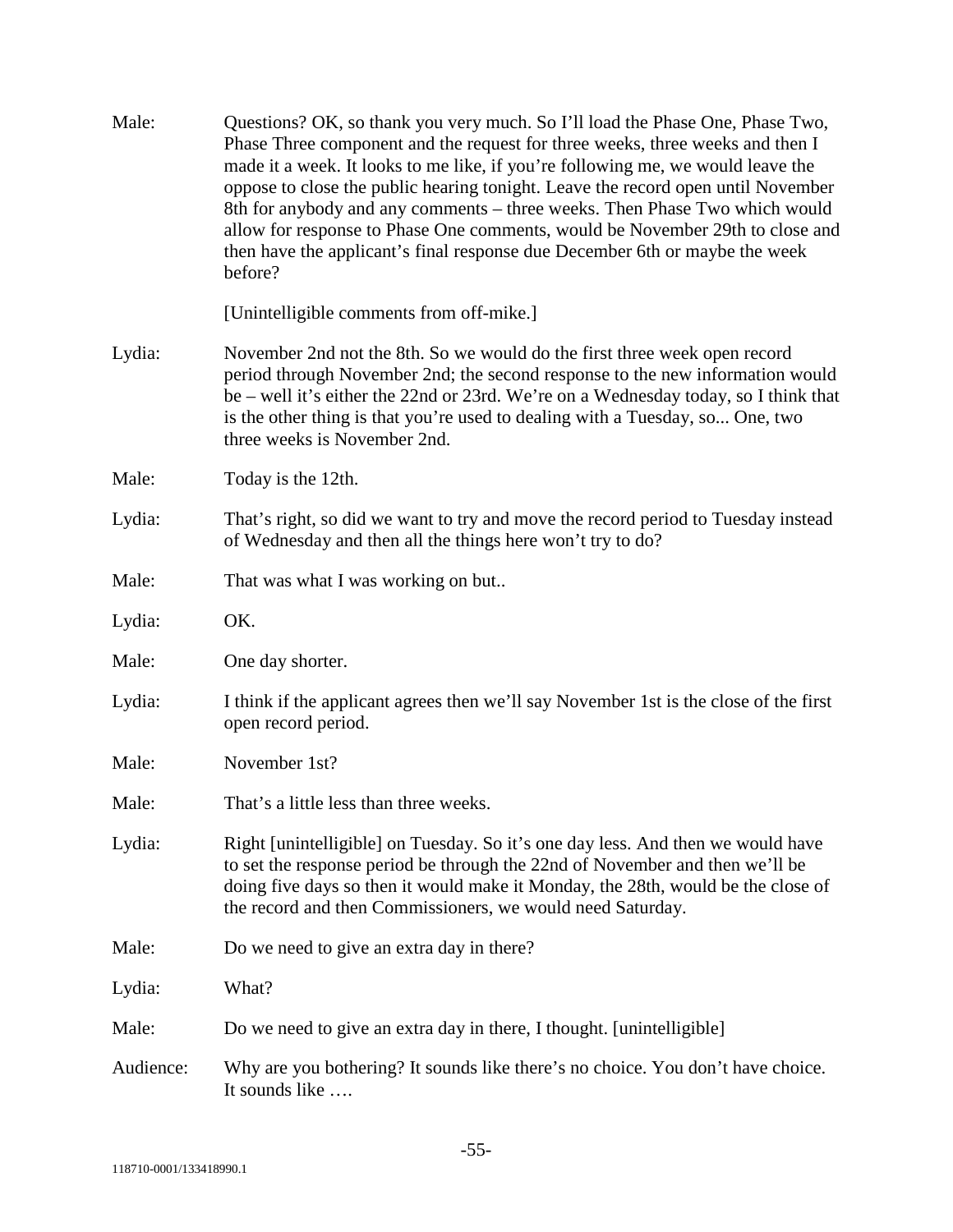| Male:      | Sir.                                                                                                                                                                                                                                                                                                                                                                                                                                                                                             |
|------------|--------------------------------------------------------------------------------------------------------------------------------------------------------------------------------------------------------------------------------------------------------------------------------------------------------------------------------------------------------------------------------------------------------------------------------------------------------------------------------------------------|
| Male:      | that he's going to do this to us whether we want it or not.                                                                                                                                                                                                                                                                                                                                                                                                                                      |
| Male:      | Sir. Thank you.                                                                                                                                                                                                                                                                                                                                                                                                                                                                                  |
| Lydia:     | So the five days is the minimum required by the State for the Applicant's reply<br>and we have the time and the applicant agreed to the five days.                                                                                                                                                                                                                                                                                                                                               |
| Male:      | Yeah. With Thanksgiving in that five days, do we want to go to the 29th?                                                                                                                                                                                                                                                                                                                                                                                                                         |
| Lydia:     | That makes sense and then we would need the next Board hearing we could be at<br>would be the                                                                                                                                                                                                                                                                                                                                                                                                    |
| Male:      | December 6th?                                                                                                                                                                                                                                                                                                                                                                                                                                                                                    |
| Lydia:     | December 13th. Let's schedule the third reading and deliberations for December<br>13th.                                                                                                                                                                                                                                                                                                                                                                                                          |
| Male:      | And, Lydia, that gives every person the opportunity to add to the record, not just<br>the Applicant. Everybody else.                                                                                                                                                                                                                                                                                                                                                                             |
| Lydia:     | Absolutely. Yes. Those first three weeks, anyone can submit anything into the<br>record. The second three weeks, people can submit a response to anything new in<br>the record, so if either the appellants or the applicant wants to respond to that<br>information with that second three week period, it is. And we can put this<br>information online also for people to make it very clear. And then the Applicant<br>has that final five days only for them say that part of the response. |
| Male:      | So it's clear that the record ________ time in for everybody.                                                                                                                                                                                                                                                                                                                                                                                                                                    |
| Male:      | So at this time, not hearing any requests for additional public hearing, we've been<br>able to hear everybody. I'm going ahead and close the public hearing and I'll look<br>to Mr. Bozievich for motion.                                                                                                                                                                                                                                                                                        |
| Bozievich: | So I'll move the second reading and set the third reading and deliberations to<br>December 13th with leaving the record open for any new testimony – written<br>testimony – for until November 1st and then supplying a period for people to<br>respond to previously submitted testimony until November 22nd and that's<br>5:00 PM on those days. And providing the applicant till November 29th, 5:00 PM<br>to provide any additional written testimony on the application.                    |
| Male:      | OK. So I have a motion.                                                                                                                                                                                                                                                                                                                                                                                                                                                                          |
| Male:      | Seconded.                                                                                                                                                                                                                                                                                                                                                                                                                                                                                        |
| Male:      | We made it the first to move it to Tuesday so it lines up with our Board dates. It's<br>one day less than three weeks.                                                                                                                                                                                                                                                                                                                                                                           |